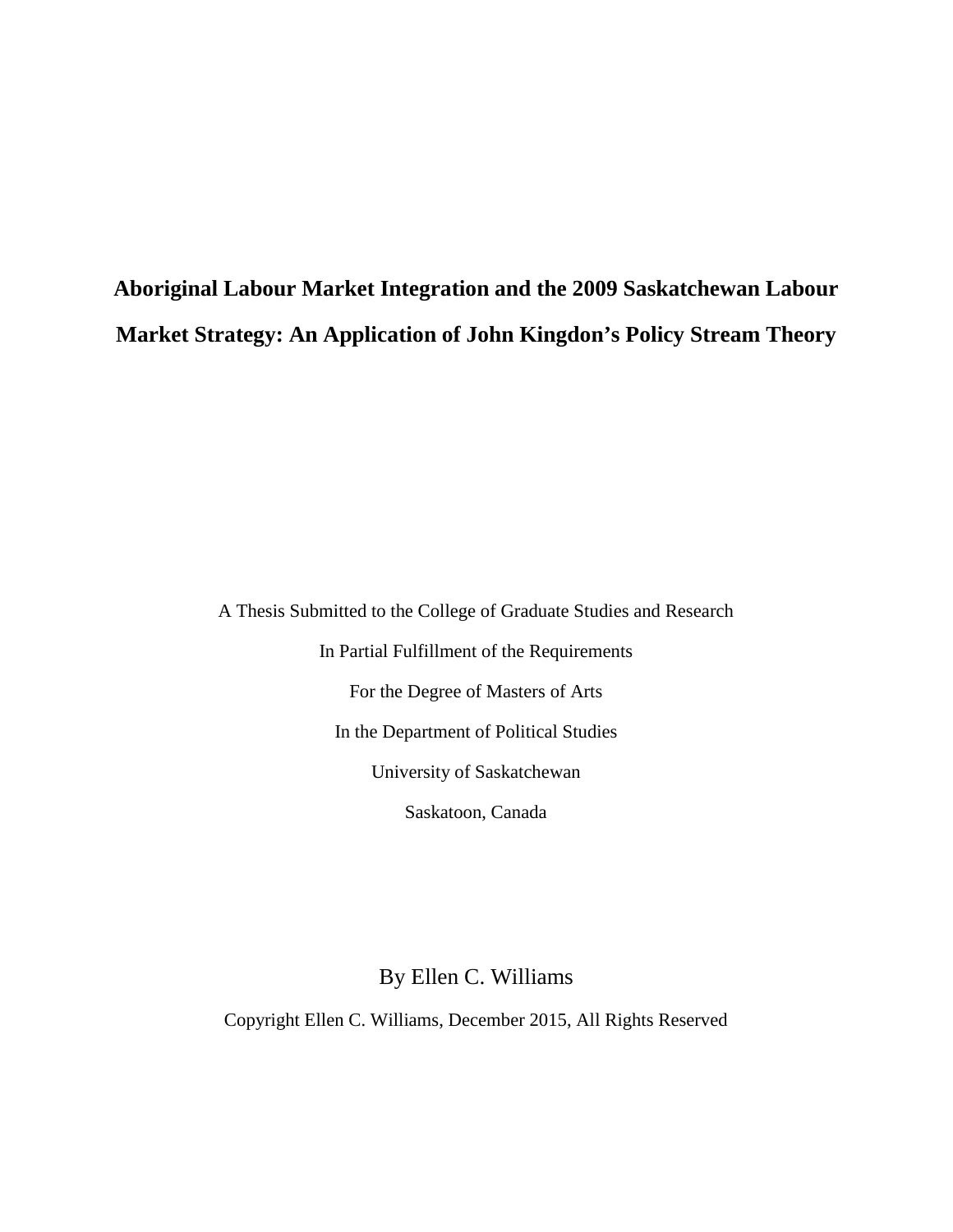### PERMISSION TO USE

<span id="page-1-0"></span>In presenting this thesis/dissertation in partial fulfillment of the requirements for a graduate degree from the University of Saskatchewan, I agree that the Libraries of this University may make it freely available for inspection. I further agree that permission for copying of this thesis/dissertation in any manner, in whole or in part, for scholarly purposes may be granted by the professor or professors who supervised my thesis/dissertation work or, in their absence, by the Head of the Department or the Dean of the College in which my thesis work was done. It is understood that any copying or publication or use of this thesis/dissertation or parts thereof for financial gain shall not be allowed without my written permission. It is also understood that due recognition shall be given to me and to the University of Saskatchewan in any scholarly use which may be made of any material in my thesis/dissertation.

# DISCLAIMER

<span id="page-1-1"></span>Any specific commercial product, process, or service by trade name, trademark, manufacturer, or otherwise, were exclusively created to meet the thesis and/or exhibition requirements for the degree of Master of Arts at the University of Saskatchewan. Reference in this thesis to any specific commercial products, process, or service by trade name, trademark, manufacturer, or otherwise, does not constitute or imply its endorsement, recommendation, or favoring by the University of Saskatchewan. The views and opinions of the author expressed herein do not state or reflect those of the University of Saskatchewan, and shall not be used for advertising or product endorsement purposes.

Requests for permission to copy or to make other uses of materials in this thesis/dissertation in whole or part should be addressed to:

Head of the Department of Political Studies University of Saskatchewan Arts 283B, 9 Campus Drive Saskatoon, Saskatchewan S7N 5A5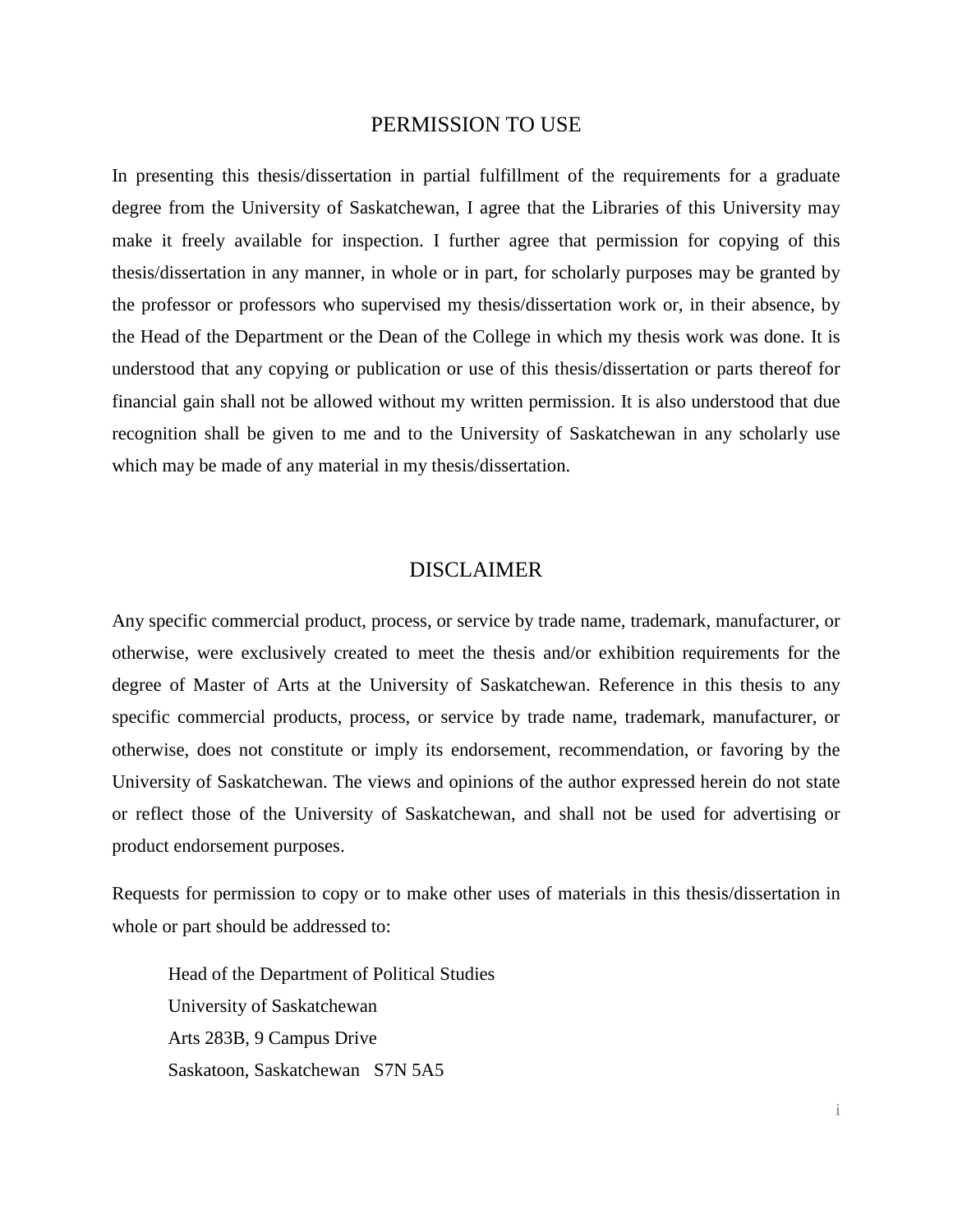## ABSTRACT

<span id="page-2-0"></span>Within Saskatchewan, Aboriginal labour market integration has been consistently low, especially in comparison to non-Aboriginal peoples. In 2007, the Government of Saskatchewan created a Labour Market Commission to view labour market trends and challenges, with a focus on improving Aboriginal labour market integration. In 2009, the Commission developed an aggressive policy initiative called the 2009 Saskatchewan Labour Market Strategy. One of the main objectives of the policy was increasing Aboriginal labour market integration in Saskatchewan.

The Commission spanned across two different governments, beginning under the Saskatchewan New Democratic Party government and ending under the Saskatchewan Party government. Despite being well received by a majority of invested stakeholders, the Saskatchewan Party government did not implement the 2009 Saskatchewan Labour Market Strategy, and the Commission was subsequently disbanded. It is the objective of the thesis to explore the evolution of the 2009 Saskatchewan Labour Market Strategy to examine why the issue of Aboriginal labour market integration gained traction, how policy makers intended to address it and why this Strategy was ultimately not implemented.

John Kingdon's policy stream theory will provide the theoretical framework for the analysis. Kingdon's policy stream theory suggests policy development flows through three distinct streams: the problem stream, the policy proposal stream and the political stream. The thesis will use these streams to examine the development of the Strategy and conclude that Aboriginal integration was focused on for economic reasons, rather than solely improving overall quality of life, and that the Strategy was rejected by the Saskatchewan Party government on partisan grounds.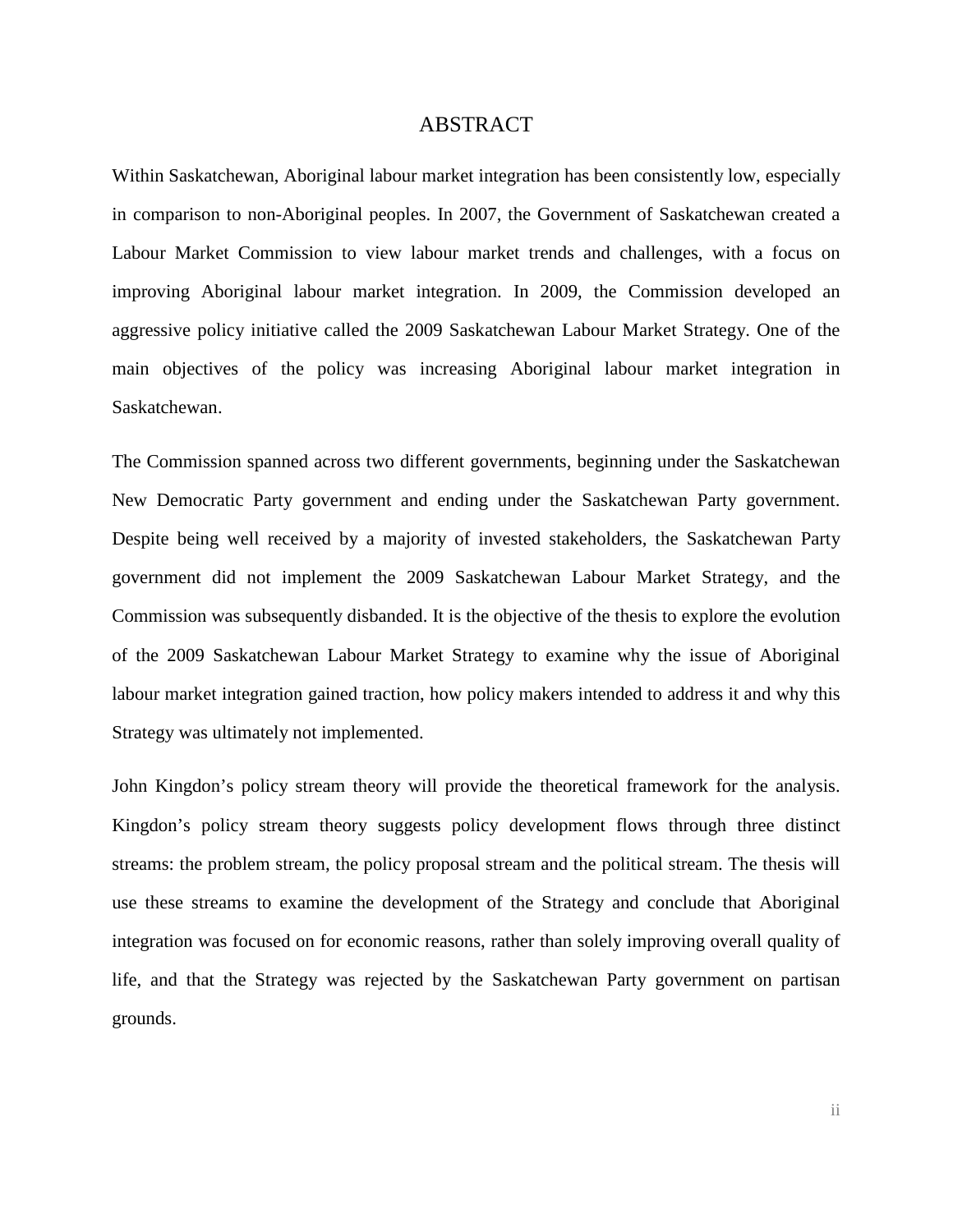## ACKNOWLEDGMENTS

<span id="page-3-0"></span>I would like to start by thanking everyone that has been supportive of my academic journey, and more specifically, my completion of this thesis. I can honestly say I have poured my blood, sweat and tears into it.

The process of writing this thesis has been consuming, exciting, draining and rewarding. From the amazing people I spoke with during my interviews to those that I hardly knew that offered tips and tads of information when I mentioned I was a graduate student writing a thesis. Thank you, your support and kindness has not gone unnoticed.

A huge thank you needs to go to my family, especially my Mother and Ron who have encouraged and supported me in my decision to move from Nova Scotia to Saskatchewan to complete my Master's Degree. Thank you for listening to me ramble for countless hours about policy decisions and answering the late night phone calls where I thought I would just pack it in and come home. You have always supported me, and have been there for me during my last 6 years of post-secondary education. Thank you.

I would also like to thank my thesis committee, Dr. Robert Innes, Dr. Hans Michelmann, Dr. Greg Poelzer and my supervisor, Dr. Loleen Berdahl. Dr. Berdahl has been a huge support in my creation of this thesis. From the endless time devoted to email conversations, meetings and phone calls, I am thankful to have had the resources, support and overall help from Dr. Berdahl.

To wrap up my acknowledgement section, I would like to list a few more people whom I would like to thank for their support and love. Many thanks to Regen, Benny, Phoebe, Margaret and everyone else in the Department of Political Studies.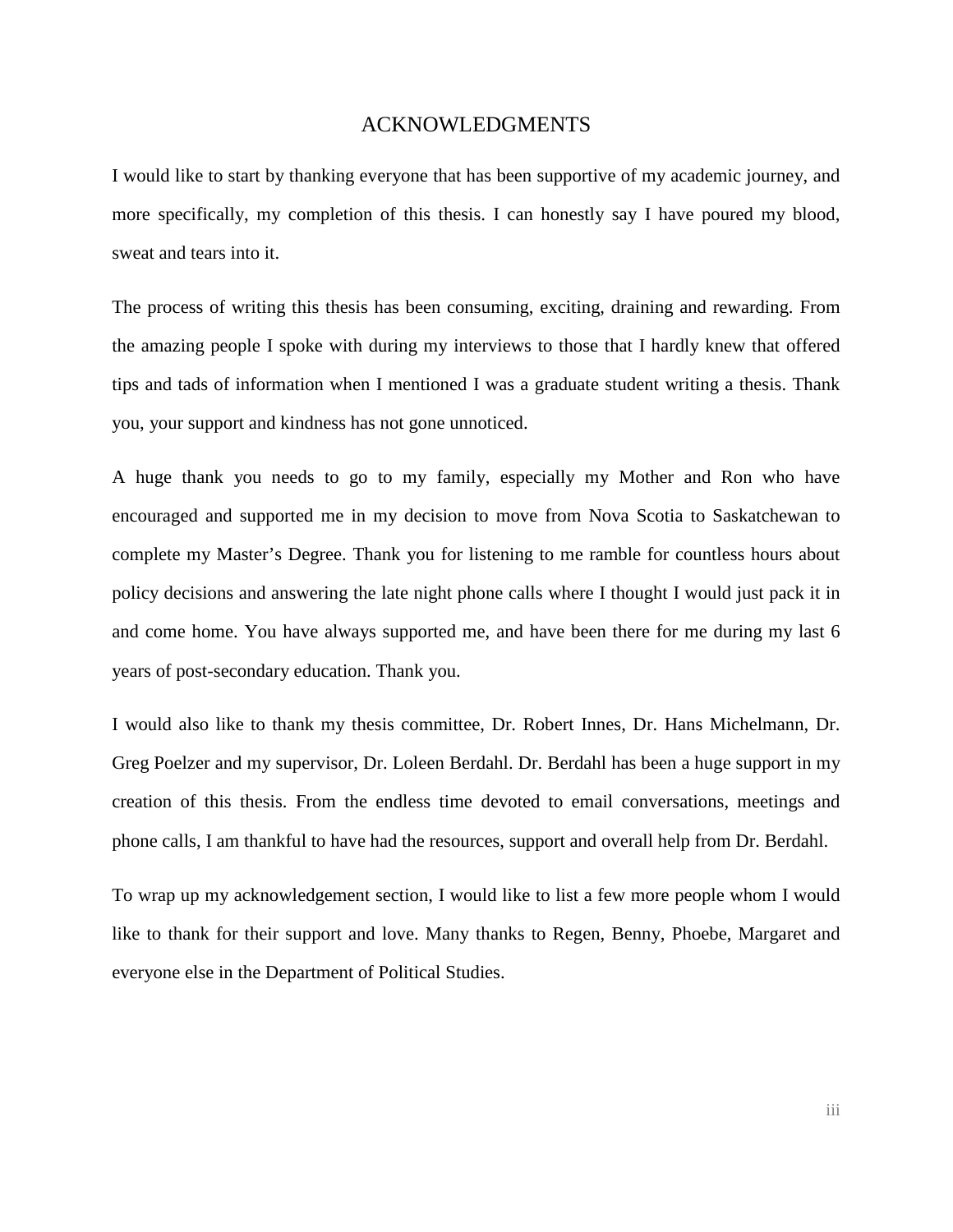# TABLE OF CONTENTS

| Appendix 1: Development of the 2009 Saskatchewan Labour Market Strategy 59 |
|----------------------------------------------------------------------------|
|                                                                            |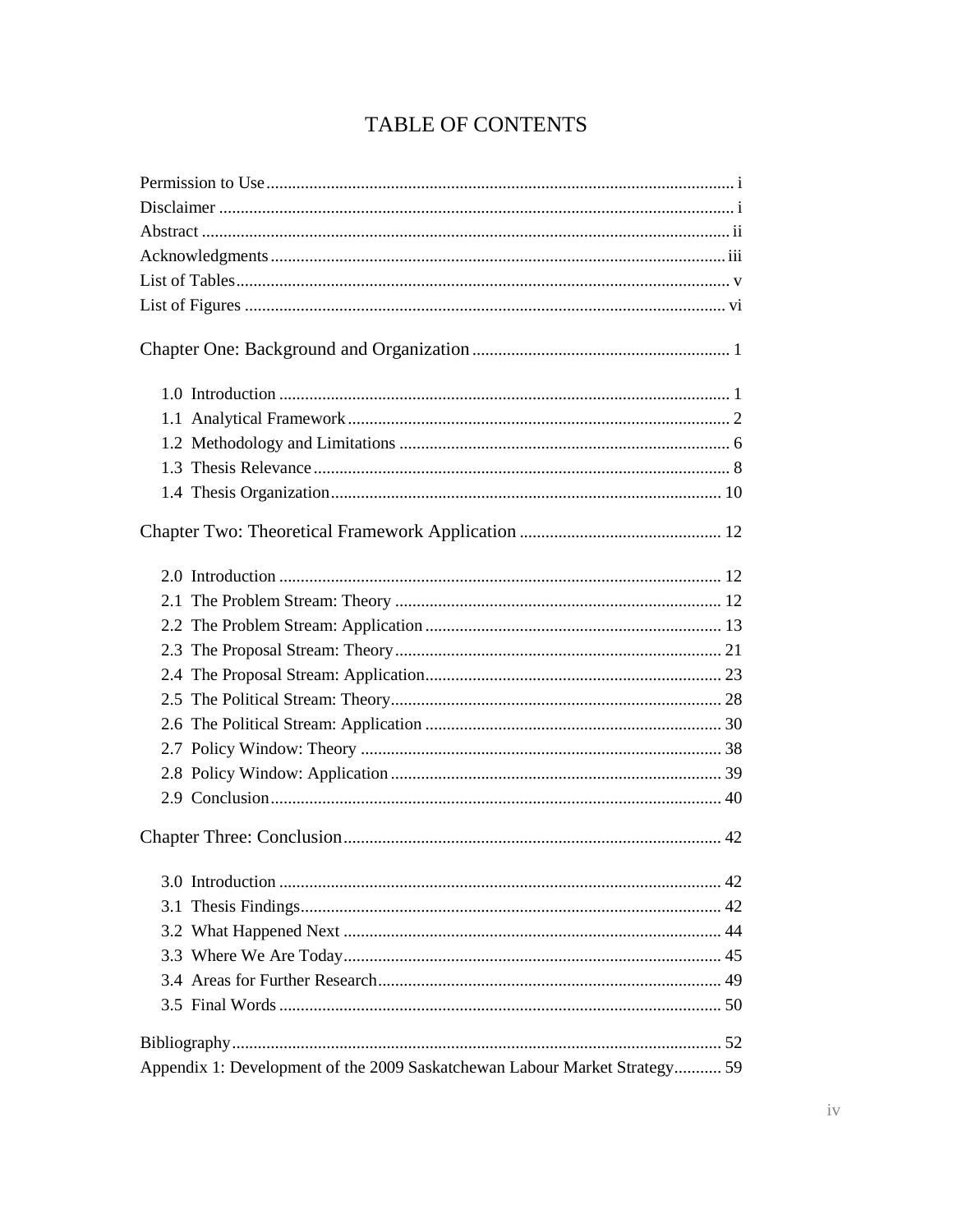# LIST OF TABLES

<span id="page-5-0"></span>

| 2-1: Aboriginal and Non-Aboriginal Unemp. Rates in SK (2001-2011) 14 |  |
|----------------------------------------------------------------------|--|
| 2-2: Aboriginal and Non-Aboriginal Employment Levels (2006)15        |  |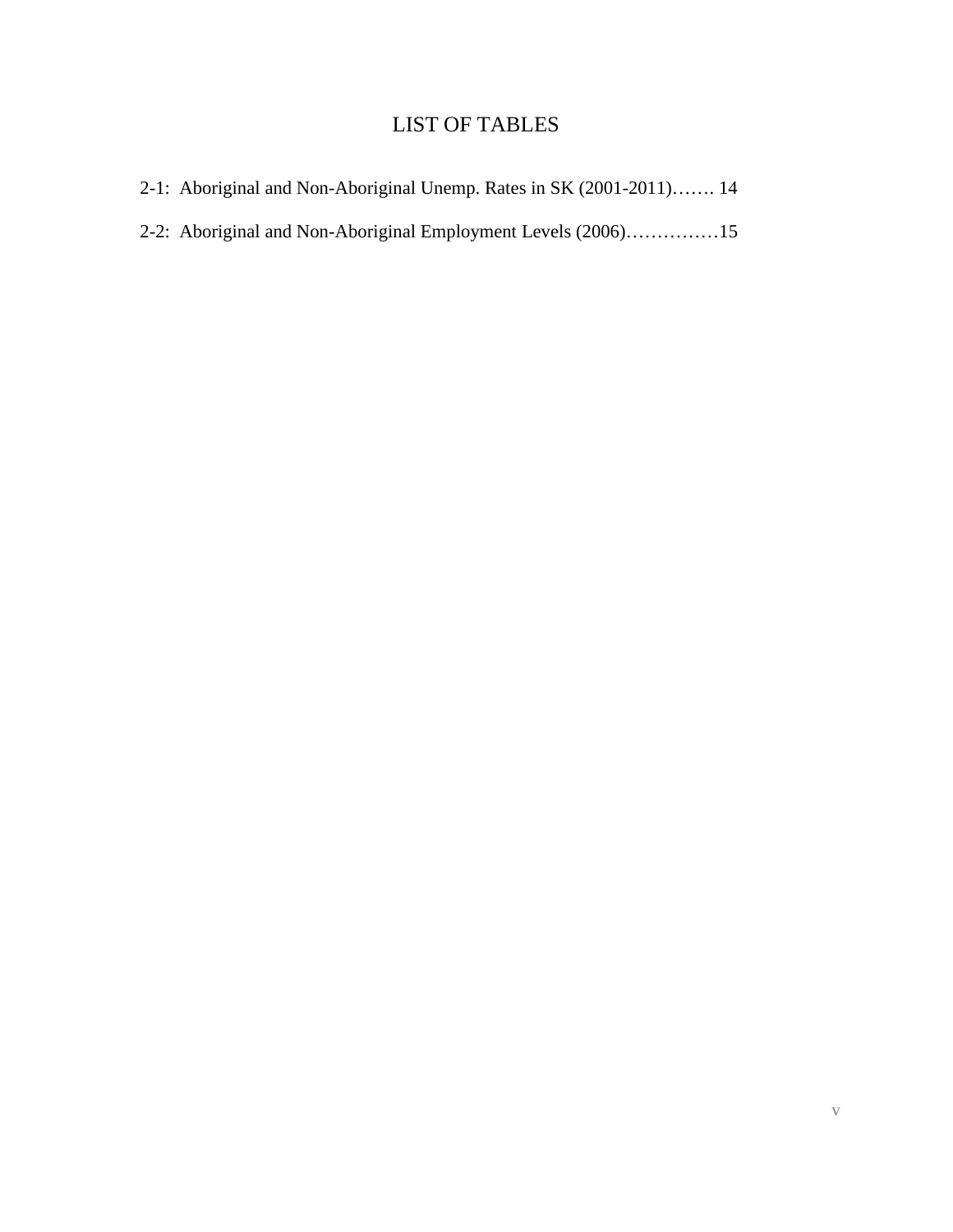# LIST OF FIGURES

<span id="page-6-0"></span>

| 2-1: Projected Employment Gap, Saskatchewan (2006-2012)19 |  |
|-----------------------------------------------------------|--|
| 2-2: Saskatchewan Labour Demand and Supply Scenario20     |  |
|                                                           |  |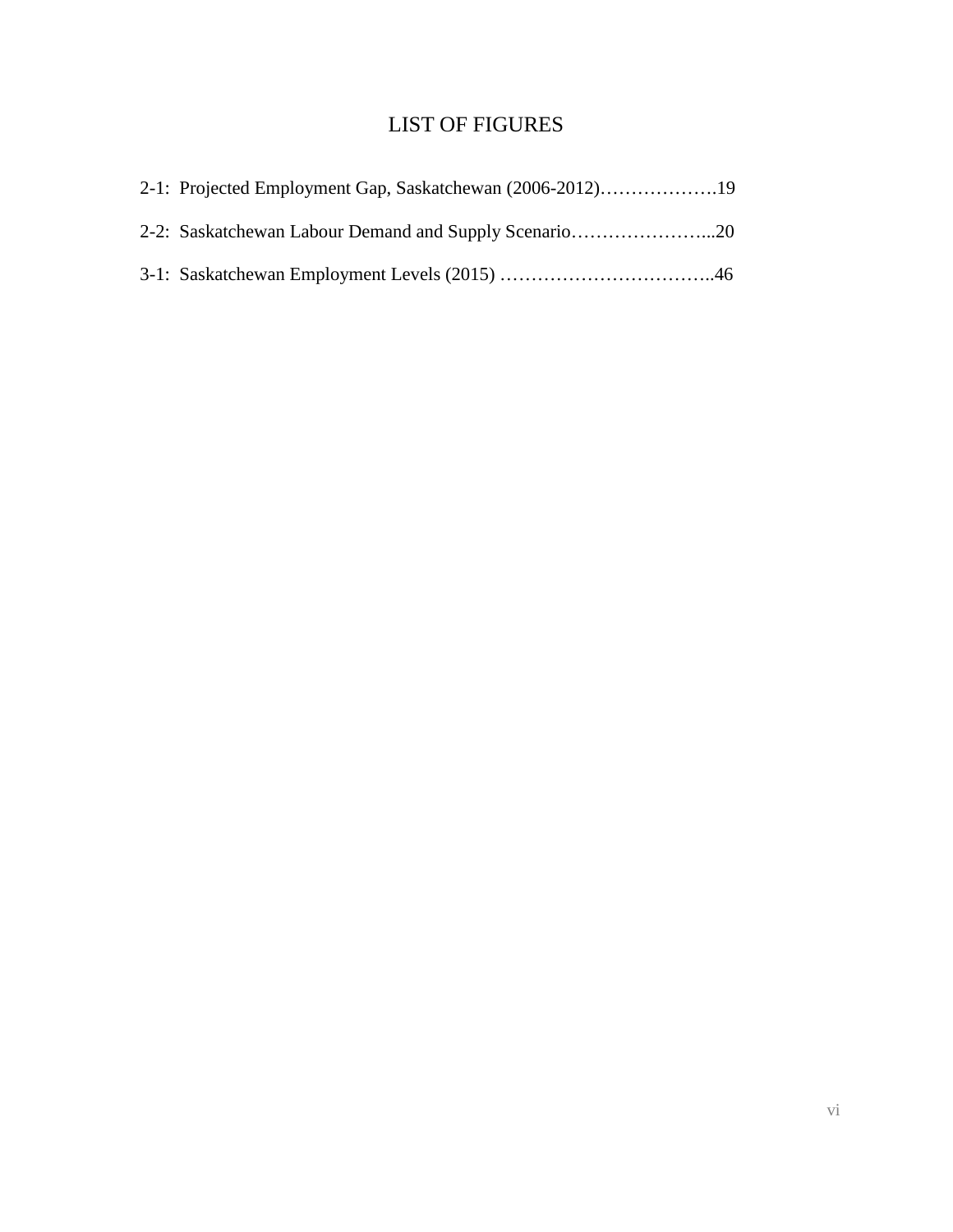# **Chapter One: Background and Organization**

### <span id="page-7-1"></span><span id="page-7-0"></span>**1.0 Introduction**

Increasing Aboriginal labour market integration has been an ongoing public policy problem in the Saskatchewan labour market. Based on the 2001 Canadian Census, Aboriginal peoples in Saskatchewan were employed at a rate of 42 percent, in comparison to non-Aboriginal peoples in Saskatchewan who were employed at 66 percent (Saskatchewan Labour Market Strategy 2009, 11). Over the next five years employment statistics remained nearly stagnant with the 2006 Census showing Aboriginal employment in Saskatchewan at a rate of 46 percent and non-Aboriginal employment at a rate of 66 percent (Saskatchewan Labour Market Strategy 2009, 11).

In 2007, the Saskatchewan New Democratic Party government appointed a commission to design an ambitious policy initiative aimed at improving Aboriginal labour market integration. Established as an advisory board to the Government of Saskatchewan for labour market issues, trends, and strategies, it was the job of the Labour Market Commission to design the 2009 Saskatchewan Labour Market Strategy (Labour Market Commission Annual Report 2008, 8). Created through Bill 34, an Act of the Provincial Legislature, the *Labour Market Commission Act* became effective on February 7<sup>th</sup> 2007, granting the Commission its administrative powers (Labour Market Commission Annual Report 2008, 9).

The Labour Market Commission was unique in its design as it was the first commission in Saskatchewan to involve multiple stakeholders, including appointed representatives from business, labour, training institutions and government, to address labour market issues (Labour Market Commission Annual Report 2008, 9). Created under Bill 34, the *Labour Commission Act*, Chapter L-0.11 came into effect February 7, 2007 (Saskatchewan Labour Market Commission 2009, 9) to create a labour market strategy that advised the government on sustainable economic growth, creating a well-educated workforce representative of the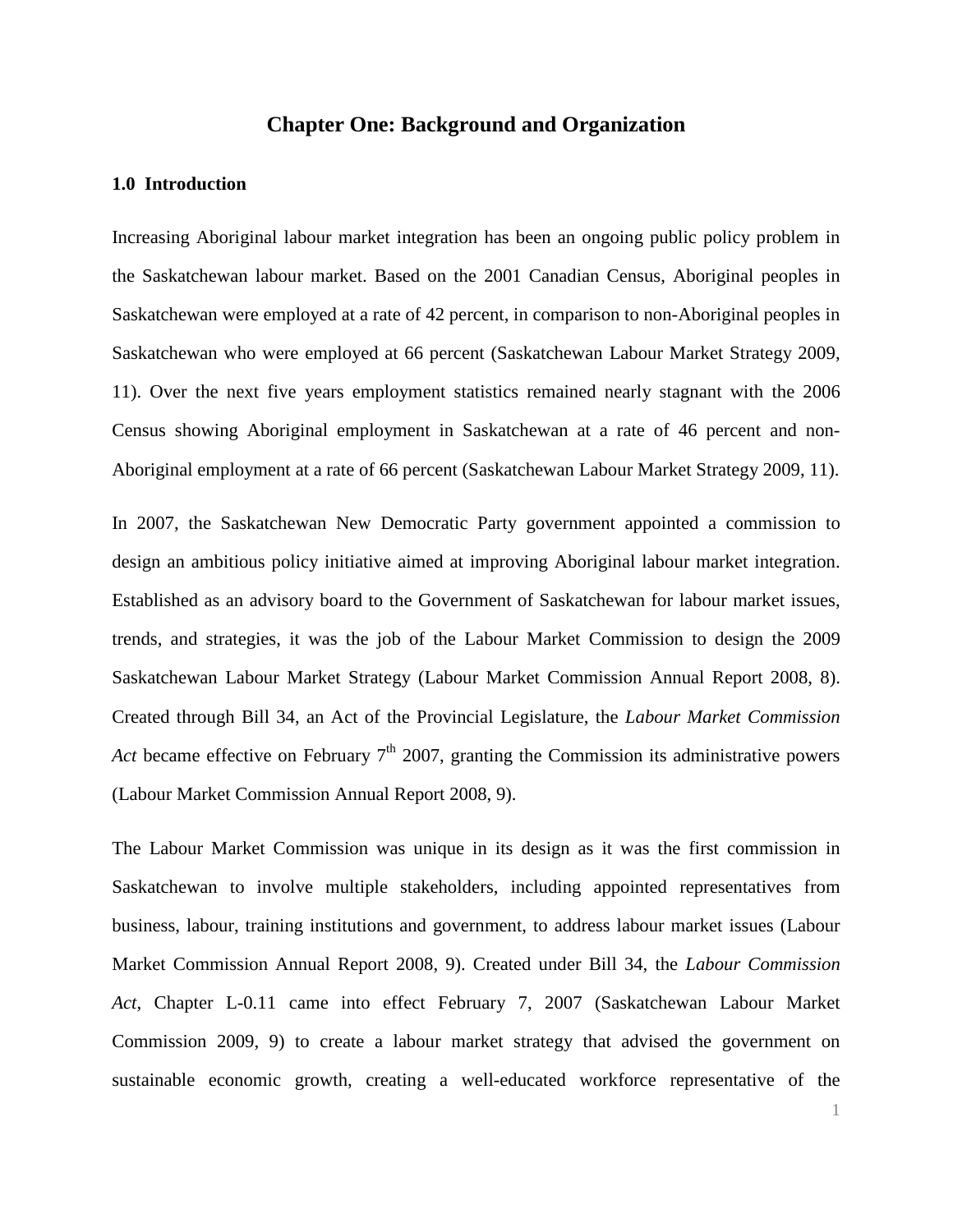population, improving business competitiveness, promoting and enhancing of the quality of life for all current and future residents of Saskatchewan, and increasing Aboriginal labour market integration (Labour Market Strategy 2009, 5). Additionally, the Strategy demonstrated how to build strong lines of communication that helped coordinate labour market supply and demand exchange of information between business and labour (Labour Market Strategy, 2009, 2). This put the Strategy in a position to demand a responsive and adaptive labour market where all participants worked together to improve the standard of living for all residents in Saskatchewan.

In 2007, the Saskatchewan New Democratic Party lost the provincial election to the Saskatchewan Party. Once in office, the Saskatchewan Party government asked the Commission to wrap up early and deliver the Labour Market Strategy sooner than originally expected (Interview, 2014). Supported by experts among business, labour, First Nations and Métis communities, and institutional training systems, there were high expectations for the 2009 Labour Market Strategy. In 2009, the Government of Saskatchewan tabled the Strategy. After some time, the government decided that the Strategy would not be implemented, despite a consensus among stakeholders that the Strategy held the potential to significantly improve the rate of Aboriginal integration into the Saskatchewan labour market as well as address additional labour market problems. In subsequent years, the Saskatchewan Party government has implemented many of the Strategy's recommendations. This thesis aims to understand the evolution of the 2009 Saskatchewan Labour Market Strategy to examine why the issue of Aboriginal labour market integration gained traction, how policy makers intended to address it, and why this Strategy was ultimately not implemented.

### <span id="page-8-0"></span>**1.1 Analytical Framework**

John Kingdon's policy stream theory provides the theoretical framework for the thesis. Kingdon's policy stream theory is outlined in his book *Agendas, Alternatives and Public Policies*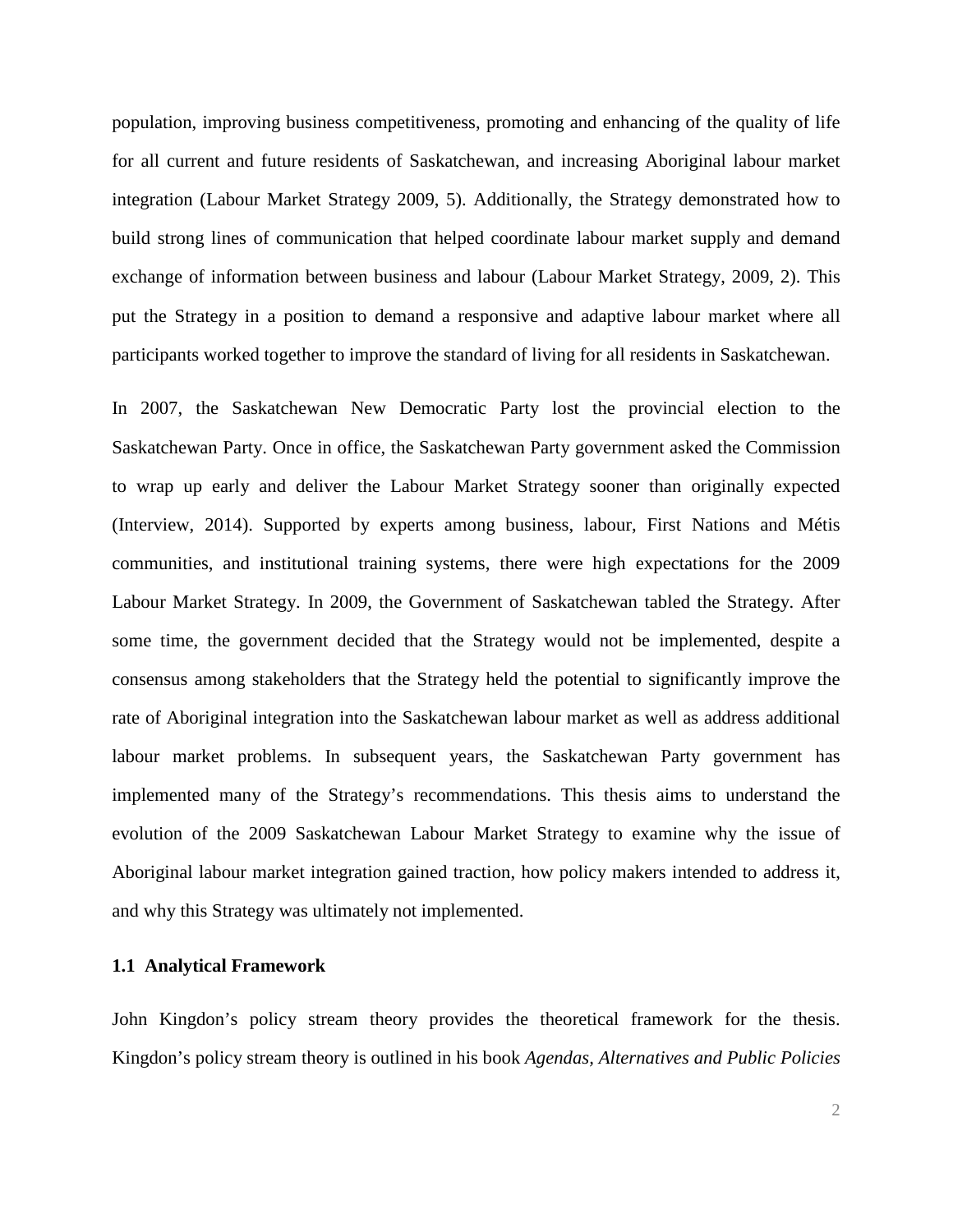(2011; first published in 1984). As will be detailed in Chapter 2, this theory argues that public policy processes and outcomes are highly influenced by problems, policy proposals and politics. These three areas are referred to as policy streams in Kingdon's theory. It is these streams that explain the developmental paths policies embark on prior to their completion.

Kingdon's policy stream theory will be applied to the Labour Market Commission's creation of the 2009 Saskatchewan Labour Market Strategy, providing a framework to explain how Aboriginal labour market integration became an issue deserving a major policy response, the shape this response took, and why the policy initiative was ultimately abandoned by the Government of Saskatchewan. The problem stream will analyze how decreased Aboriginal labour market integration came to be identified as a "problem" warranting such a significant response in 2007, especially given the fact that Aboriginal underemployment existed for many years preceding the strategy. The proposal stream will discuss the components of the Labour Market Strategy, including its proposal for improving Aboriginal employment and how it would assist with labour shortages. The political stream will examine the influence that elected officials and party politics played on the fate of the Labour Market Strategy, and will analyze how political partisanship affected and eventually led to the non-implementation of the Strategy. Lastly, the thesis will apply Kingdon's ideas regarding policy windows to explain when and how all the policy streams lined up to allow the Strategy to develop and ultimately to fail.

Kingdon's framework is appropriate for this thesis for a number of reasons. First, it has gained recognition as one of the top policy creation theories. Sarah Stachowiak, from the Center for Evaluation Innovation, calls Kingdon's theory "a global theory… that represents a more encompassing worldview about how policy change happens" (Stachowiak 2013). Additionally, James Thurber, Distinguished Professor at the School of Public Affairs in Washington, D.C., endorses Kingdon's book as "an outstanding teaching tool about the policy process" (Kingdon 2011, 7).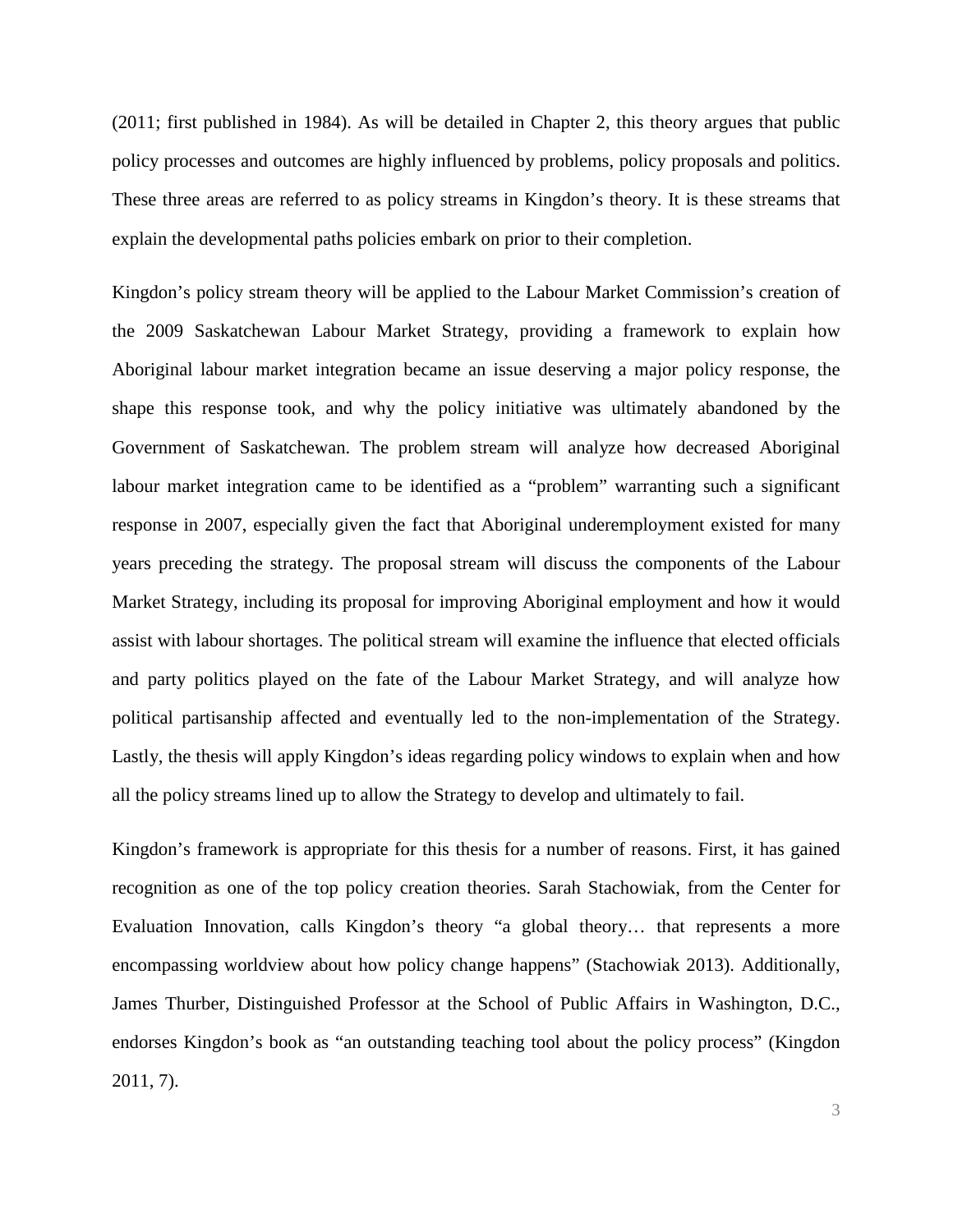The second reason is Kingdon's focus on pre-policy development in the problem identification stream. Kingdon's unique inclusion of the problem identification stream allows the thesis analysis to take into account pivotal behind-the-scenes policy factors and processes that other analytical frameworks might overlook. Further, Kingdon's theory focuses on the development of a policy from the beginning, which includes the initial identification and definition of a problem, the creation of proposed policy solutions to address the problem, and the impacts the political environment can have on a problem or policy. Using Kingdon's theory, the thesis presents an opportunity for a step-by-step understanding of the policy development stage through a viewing of the Labour Market Commission and its creation of the 2009 Labour Market Strategy.

It is important to acknowledge criticisms of Kingdon's theory. Professor Gary Mucciaroni (1992) raises concerns with Kingdon's conceptualization of the relationship between policy streams, as he feels there is more interdependence among policy streams than originally suggested by Kingdon. While Kingdon (2011) states that the policy streams are independent and only interact once they have merged, Mucciaroni disagrees, suggesting that Kingdon "overemphasizes the separate internal dynamics within each steam, while undervaluing the linkages among the three variables" (1992, 473). For example, Mucciaroni suggests a policy could succeed even though the political timing is not right if the problem stream is overpowering, offering an example of how policy streams may be more interdependent than originally stated by Kingdon. In response to such criticisms, Kingdon recognizes that "connections between the problems, policy streams and participants [within the problem stream] surely do sometimes attempt to solve problems [within the proposal stream], and that the development and content of proposals are driven by their conceptions of the security and type of the problem", but defends that "policy proposals are also often developed for reasons other than to solve a given problem…. and it is often true that another problem comes to be pressing, and the proposal originally developed to solve Problem A is transported to solve Problem B" –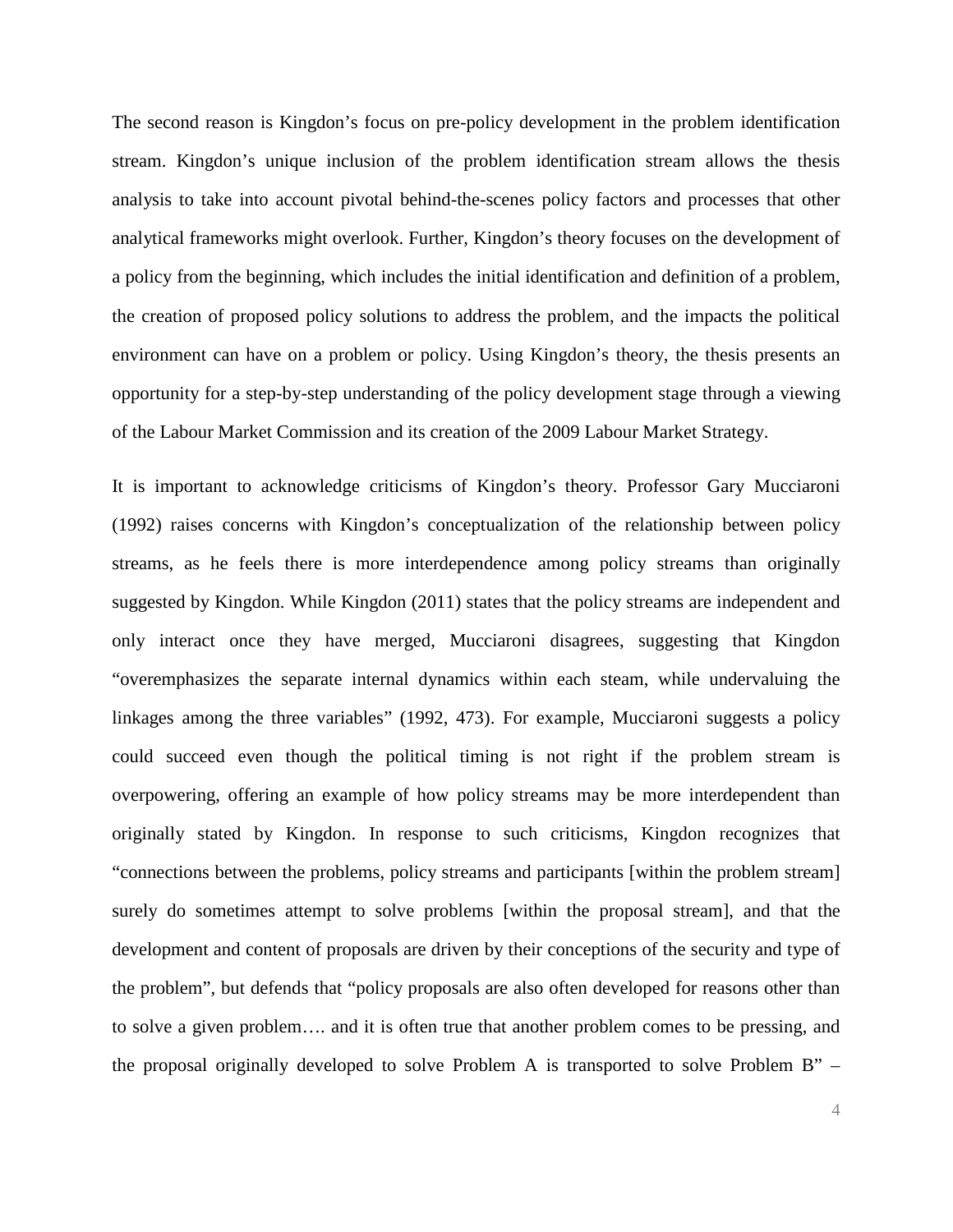leaving the process random and the streams independent (Kingdon 2011, 228). Additionally, Kingdon explains that while there may be cases where the streams join and influence each other, refusing to distinguish between the problem and policy streams would prevent us from understanding that each has its own origins and dynamics, making it difficult to understand what happens in each case and why various couplings occur (Kingdon 2001, 228). Within the thesis, the separation of policy streams is reflected in the reality of how the Labour Market Strategy was created.

Another criticism focuses on the applicability of Kingdon's theory to other institutional environments. Professors Exworthy and Powell (2004) raise concern that Kingdon's theory might be designed for application only at the national level. The concern is that it may prove difficult for application at other levels of government, since opportunities and influential stakeholders at other governmental levels differ from those at a national level, and accordingly need adjustment. They speak to the need to "pull Kingdon off the Hill" and identify the institutions at a local level that serve the same functions that Kingdon's Washington, D.C-based institutions play (Exworthy and Powell 2004, 265). Extending this critique, there may be some concern that Kingdon's policy stream theory, which has historically been applied to the United States, is applied in this thesis as the theoretical framework to explain the development of a Canadian policy. This thesis demonstrates that Kingdon's theory can be applied to both Canada and a sub-national level of government. Because Saskatchewan's provincial institutions are not as dissimilar to the American national government as are American local governments, the institutional environment critique does not preclude the application of Kingdon's theory to the Saskatchewan case. Although by no means identical, Saskatchewan's Legislative Assembly can be seen as a parallel to Congress as they both perform legislative functions, and key government decision makers within policy development are represented in the Legislature, as they are in Congress. Additionally, as Kingdon stresses the role of the executive branch in the United States,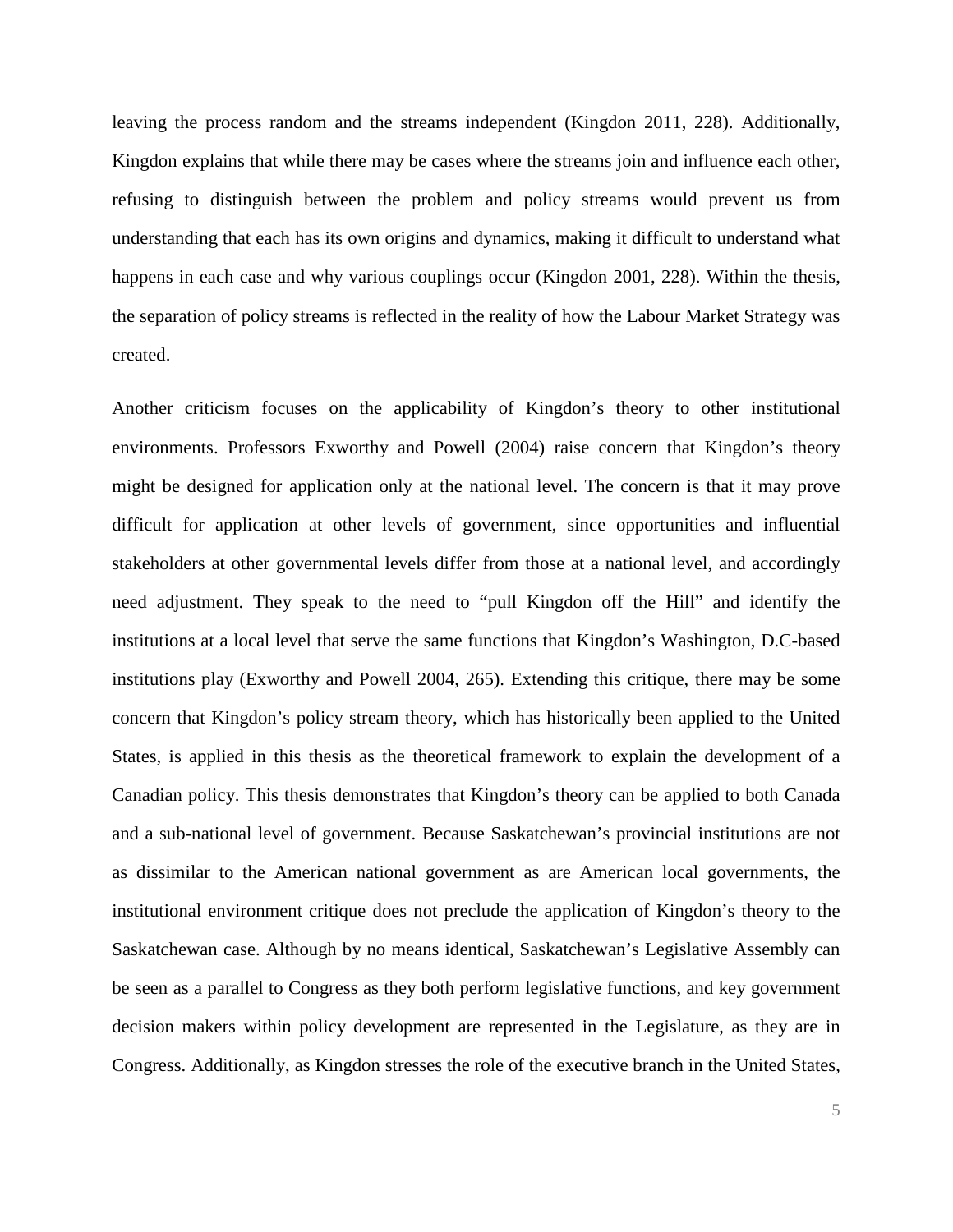the executive role is performed in Canadian governance by provincial cabinets. While the United States and Canada have different governing systems, there are sufficient similarities in their institutional structures for policy development to allow the application of Kingdon's model to the Canadian context.

### <span id="page-12-0"></span>**1.2 Methodology and Limitations**

To answer the research question, primary document analysis and key informant interviews were conducted. Key primary documents analyzed for the thesis include labor market consultation documents, progress reports leading up to the creation of the Strategy, and the *2009 Saskatchewan Labour Market Strategy: Right People, Right Place, Right Time*. Along with primary documents, interviews were an essential collection method for information.

Interviews were conducted with former members of the Labour Market Commission, those closely involved in the Strategy creation process, elected politicians as well as business and industry leaders – all of whom were involved in the policy making process during the creation of the Strategy. Additionally, several interviewees employed within the Saskatchewan political sector spoke on the current government's approach. To ensure a fair partisan balance, a combination of representatives from the Saskatchewan Party and the Saskatchewan New Democratic Party were interviewed.

Interview data was used to understand different perspectives surrounding the creation of the Strategy. The interviews focused on possible driving factors behind the creation of the Strategy, information about the Labour Market Commission's creation of the Strategy, and why the Strategy was never implemented. The format of these questions allowed me to adapt Kingdon's three policy streams easily. To ensure confidentially, interviewees remain anonymous in the thesis.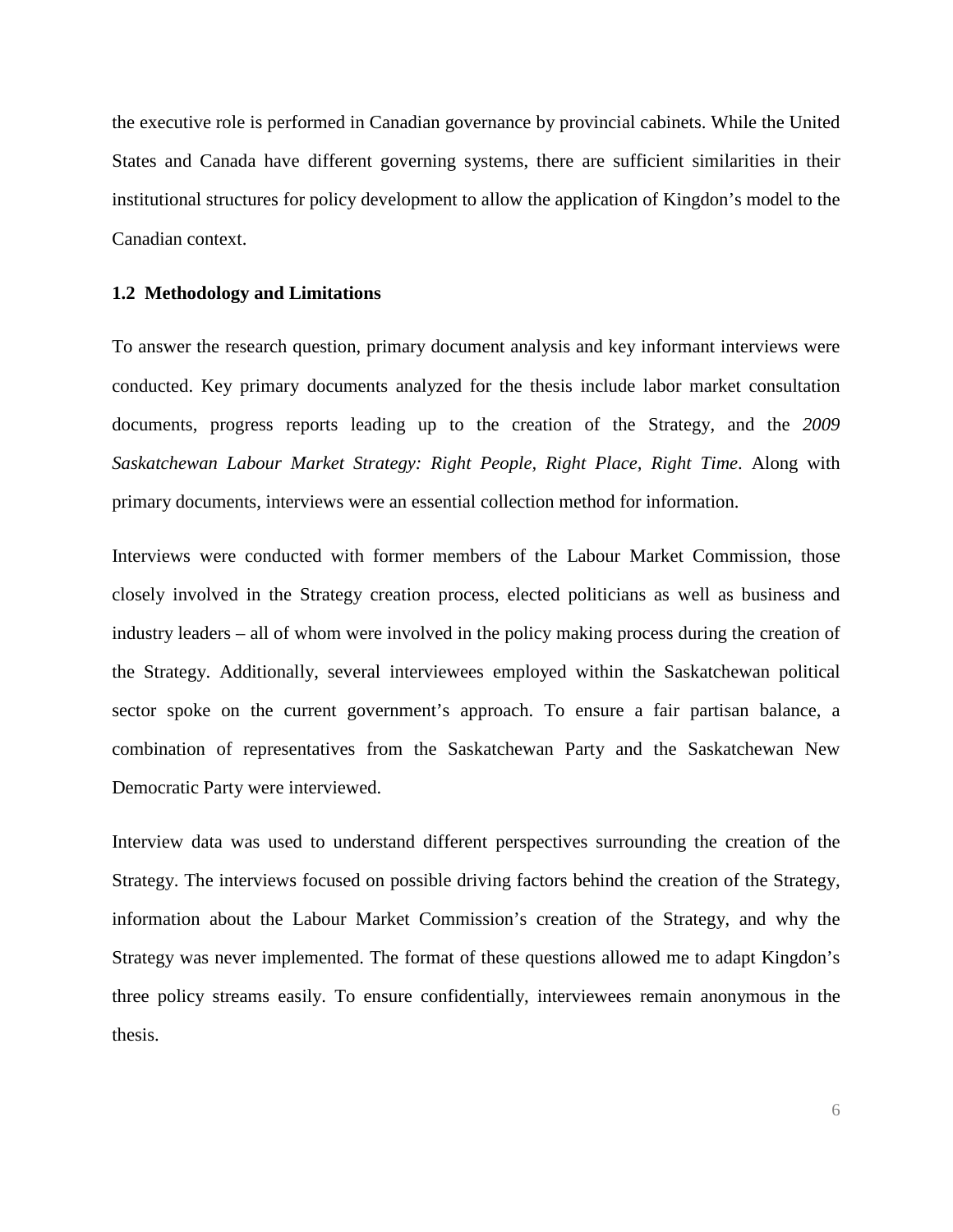The interview process used the snowball sampling technique to reach out to members of the Labour Market Commission and those closely associated. First, this process required the selection of a few individuals based on their association with both the creation and development of the 2009 Saskatchewan Labour Market Strategy; this list was formulated by viewing the Labour Market Commission consultation documents. Original interviewees were asked to suggest further respondents, and based on their recommendations an additional list of interviewees was formulated. They, as the previous interviewees, were also knowledgeable about the Labour Market Strategy. A total of ten individuals were interviewed between May 15, 2013 and June 1, 2015. The interview data collection process received an ethical waiver from the University of Saskatchewan Ethics Review Board.

The research methodology is not without limitations. Since the secondary literature available is limited, the information pool is limited to the original documents and informed personnel. Individuals' recollections of events may be incomplete or inaccurate as the information dates back to 2009 and earlier. Additionally, it is important to note that since interviewees were close to the development of the Labour Market Strategy they may have a biased view due to their vested interests.

As this thesis presents official statistics on Aboriginal labour market engagement (specifically Canadian Census data from 2006, with a focus on off reserve Aboriginal employment statistics), it is important to note that some statisticians consider official data on Aboriginal employment to be incomplete. The issue is that on-reserve statistics are exclusively about the First Nations population, whereas the Aboriginal population living off reserve is almost equally split between the Métis and First Nation populations (Elliot 2009). According to Sask Trends statistician Doug Elliot, this makes it difficult to know whether statistical differences between the on-reserve and off-reserve populations are describing socioeconomic characteristics in relation to jurisdiction and First Nation governance, or geography, or Aboriginal identity, or a combination of these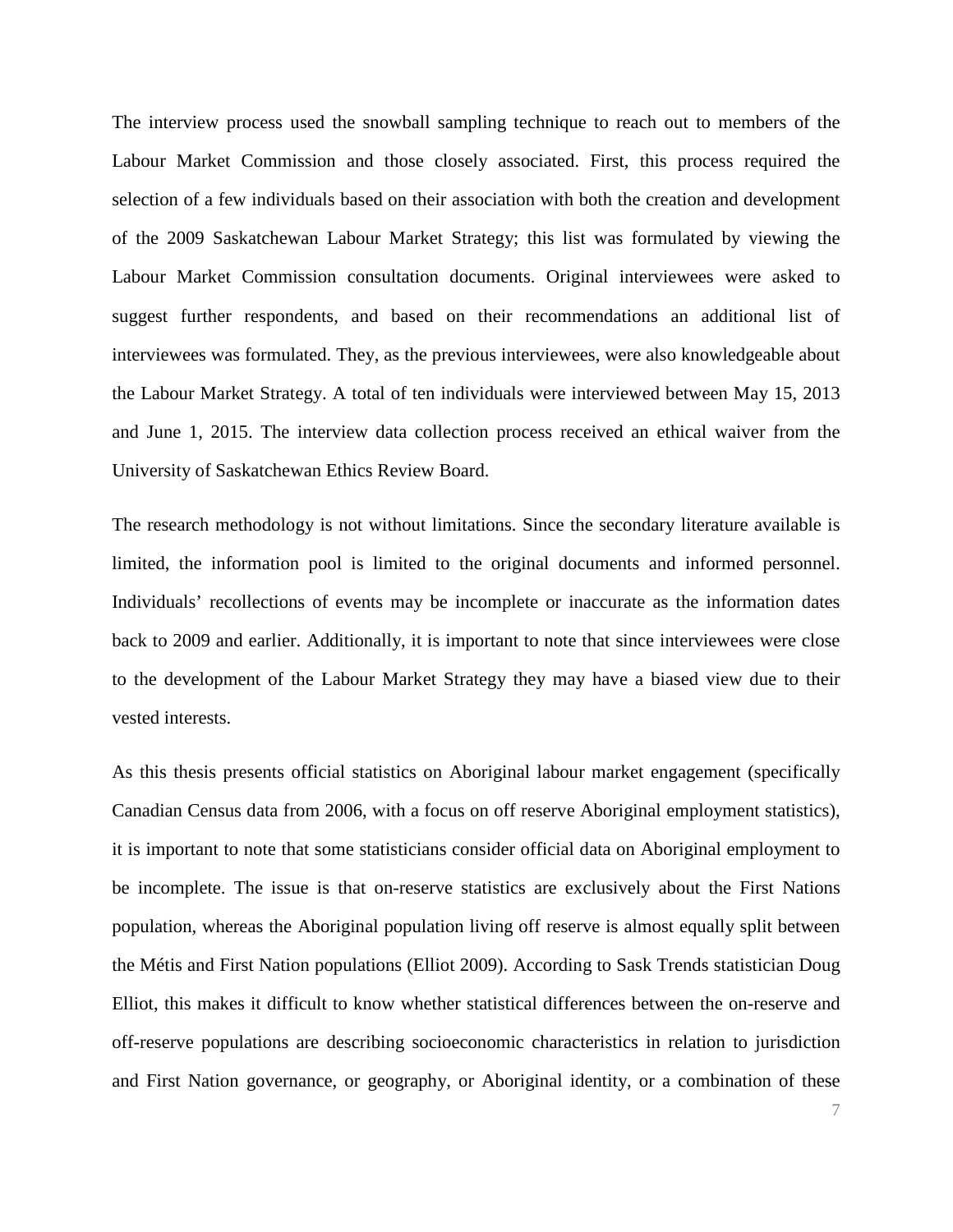factors (2009). Notwithstanding this concern, Sask Trends Monitor suggests Census statistic sources still continue to supply the best data (Elliot 2009).

It is important to define the terminology that will be used throughout the thesis. The thesis uses the term Aboriginal to refer to individuals who self-identify with the Aboriginal peoples of Canada; this includes First Nations, Métis, or Inuit (Statistics Canada 2013). Unemployment rates refer to the percentage of labour force participants that do not hold jobs, including workers that have been laid off, and are continuing to look for work elsewhere (Horstein and Rhodes 2013). The participation rate represents a rate for a particular group, which is the total labour force in that group, expressed as a percentage of the total population in the group (Statistics Canada 2009). The labour force population only includes those 15 years and older (Statistics Canada 2009). The labour market is defined as a market in which the forces of supply and demand jointly determine price (the wage rate) and quantity (the number of people employed) (Saskatchewan Labour Market Strategy 2009, 2). A labour market is balanced when there is neither excess supply of nor demand for labour (Saskatchewan Labour Market Strategy 2009, 2).

### <span id="page-14-0"></span>**1.3 Thesis Relevance**

The thesis informs the discourse on public policy development by exploring the evolution of a Saskatchewan initiative, the 2009 Saskatchewan Labour Market Strategy. With limited literature available about the Strategy and the reason why it was not implemented, this thesis offers original information on the Strategy based on interviews with past commissioners and elected government officials. By doing so the thesis aims to offer a chronological record of the Labour Market Commission and its creation of the Labour Market Strategy.

Drawing on original information from interviews with Labour Market Commission members and elected political officials, the thesis offers information that has not previously been available in public literature. Further, interview data offers invaluable information, such as how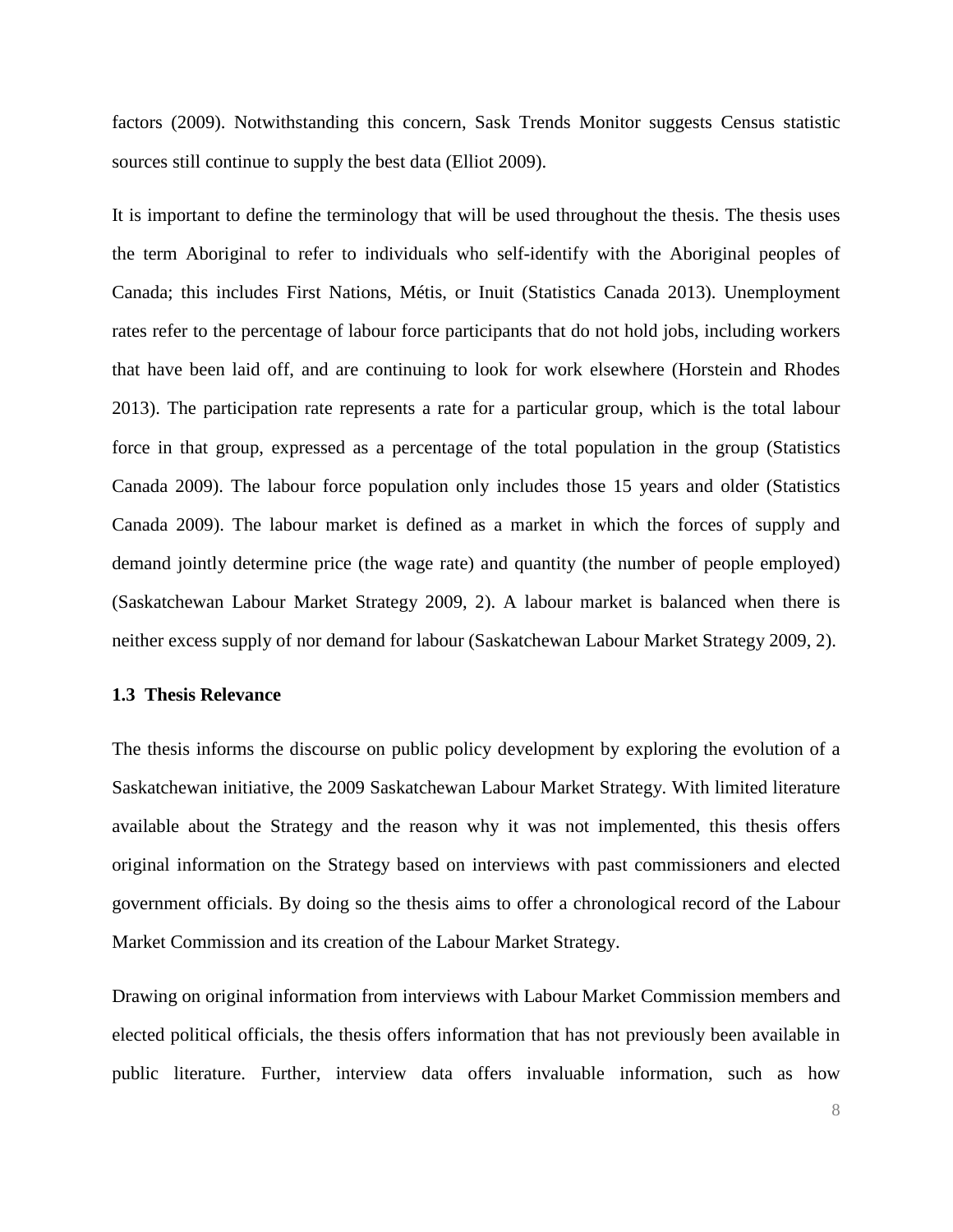Saskatchewan politicians and many policy makers marketed the importance of decreased Aboriginal labour market integration, and how/why the Commission was disbanded following a change in government. Since interviewees remain anonymous, information gathered through interviews is in depth and detailed as anonymity allowed interviewees to speak freely. This information is valuable because it offers background information on public policy development in Saskatchewan. For example, when the Commission was dismantled and the Strategy not implemented there were very few answers given by the government. By conducting interviews and gathering original information, the thesis was able to explore what was happening behind closed doors, including ideological tensions, and the desire for the Saskatchewan Party to separate itself from policies created by the New Democratic Party. This was not public knowledge, but was confirmed by multiple interviewees.

Conducting interviews also helped identify driving factors behind the creation of the Labour Market Strategy. While the Strategy cited economic stability, looming labour shortages, and an improved quality of life for Aboriginal peoples as the driving factors behind its creation, interviewees offered different information. For example, many interviewees cited looming labour shortages in 2007 as the main driving factor rather than the other reasons, suggesting that it took prominence over addressing Aboriginal quality of life/labour market integration. This implies that the need for economic sustainability in Saskatchewan was a higher concern than the need to address the ongoing issue of increasing Aboriginal labour market integration. As this information differs from publicly available literature in the Strategy, it demonstrates how the interviews were able to offer a different side of policy development, and one that is not always seen by the public.

The use of John Kingdon's policy streams as the theoretical framework is also instrumental in providing readers with a detailed chronological development of the Saskatchewan-based policy initiative. As the thesis views the policy development processes used by the Government of Saskatchewan to address economic stability and Aboriginal participation in the labour market, all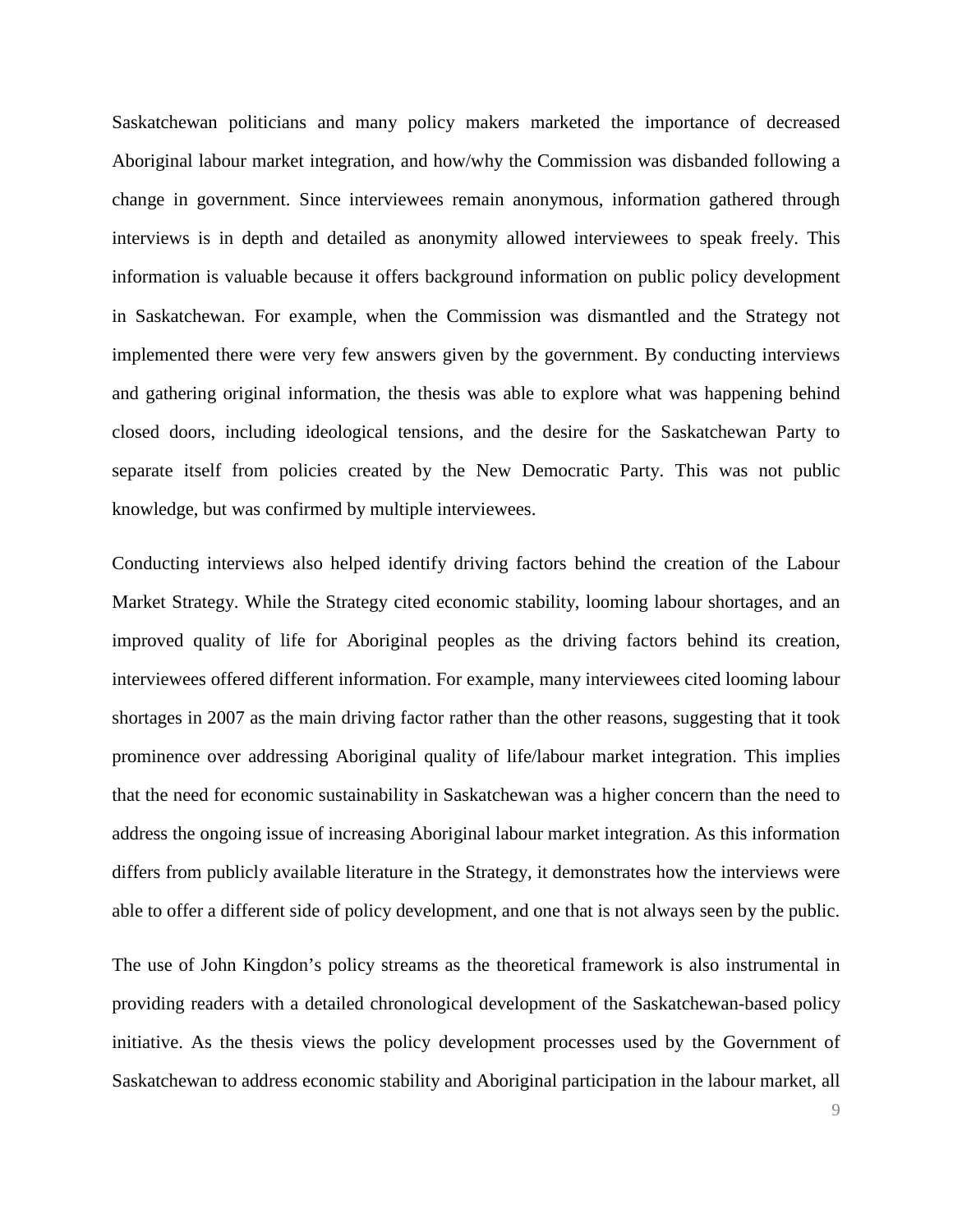policy streams are considered. First, through the analysis of the problem stream, the thesis explores how an issue is defined as a problem that gains political recognition, offering insights to the question of what allows a problem to be considered a large-scale issue that requires policy attention. Next, Kingdon's proposal stream examines how the Government of Saskatchewan addressed the "problem" of Aboriginal labour market integration. As the proposal stream represents the area where policies are generated, debated, revised and put forward for serious consideration (Kingdon 2011), the thesis explains to readers the different sections of the Strategy and how they were shaped to achieve their desired outcome. Next, the analysis of the political stream offers insight into policy decision making processes within the Government of Saskatchewan. The focus on the political environment - which is the government and its institutions and legislation, and the public/private stakeholders who operate and interact with or influence that system (International Consortium, 2015) - allowed the thesis to view the decision to not implement the Strategy. Within the political stream, the thesis offers readers multiple interviewees' statements describing partisanship as the main reason the Strategy was not implemented. This information is valuable, as it comes from those involved with or associated with the Strategy, and offers a glimpse into the Government of Saskatchewan's decision to not implement the Strategy and instead implement similar recommendations through other programs. Based on interviews conducted, the consensus suggests that the Saskatchewan Party wanted to distance itself from the policies of the previous government. While this is not uncommon, it was not a reason given publicly by the government; this confirms the importance of gathering original data via interviews. Lastly, the thesis discusses policy windows to view how the policy streams came together to allow the Commission to develop the Strategy.

#### <span id="page-16-0"></span>**1.4 Thesis Organization**

The thesis is laid out in three chapters. Chapter One explains the purpose of the thesis, the methodology, the theoretical framework, objectives and limitations. Chapter Two applies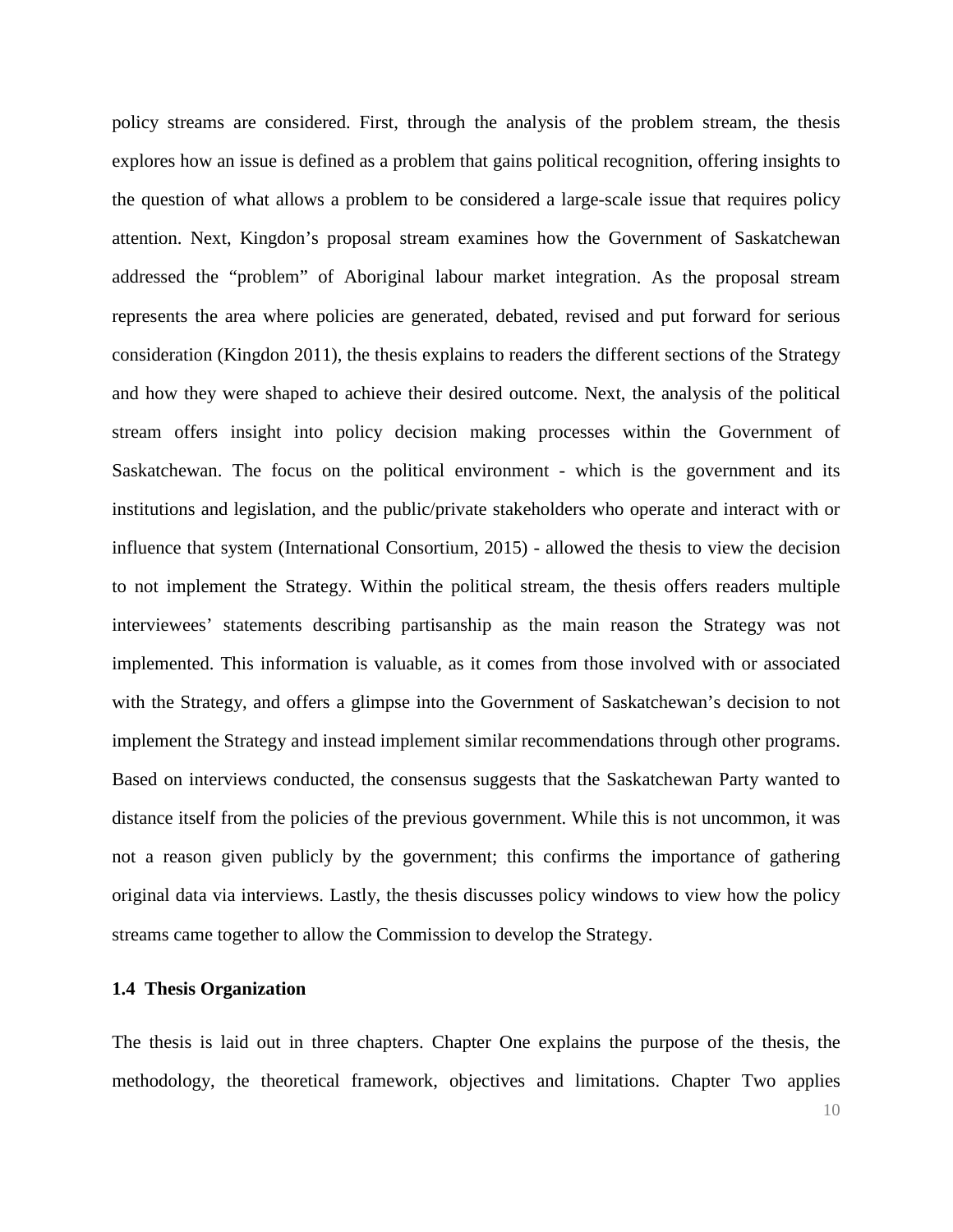Kingdon's theory to the creation of the Labour Market Commission and evolution of the 2009 Saskatchewan Labour Market Strategy. In doing so, Chapter Two explains how decreased Aboriginal labour market integration came to be defined as a problem, how the Labour Market Strategy proposed government should respond to the problem, and how political factors affected the Strategy's fate. Chapter Three concludes the thesis by summarizing the findings, wrapping up the analysis, and identifying areas for additional research.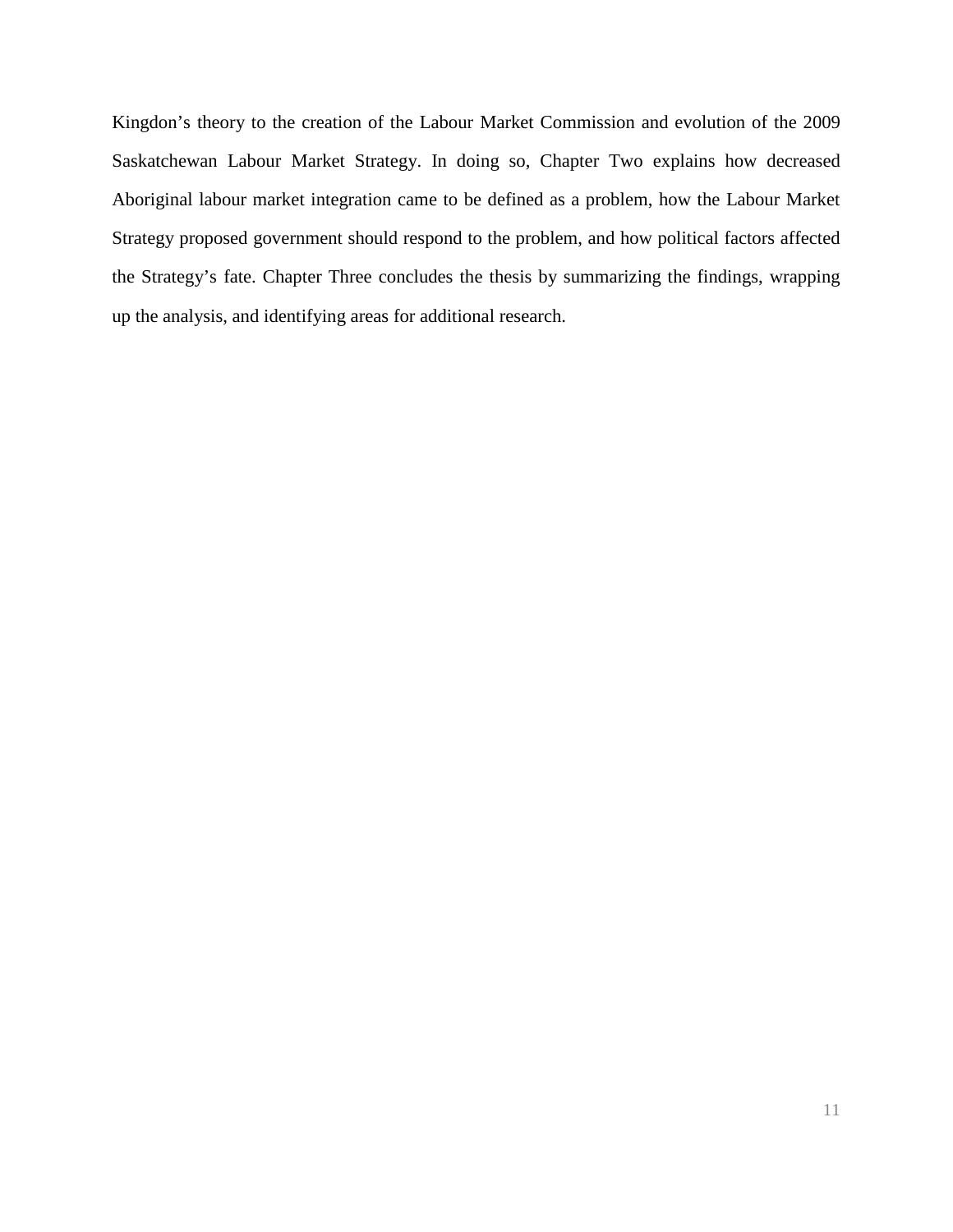# **Chapter Two: Theoretical Framework Application**

#### <span id="page-18-1"></span><span id="page-18-0"></span>**2.0 Introduction**

The purpose of this chapter is to apply Kingdon's policy stream model as the theoretical framework of the thesis. Through application of the problem stream, the chapter examines how lower Aboriginal integration into the labour market came to be defined as a problem by government and many policy makers. The chapter argues that anticipated labour shortages is one of the primary reasons the government defined low Aboriginal labour market participation rates as a problem. Through application of the proposal stream, the chapter examines why the Labour Market Commission saw Aboriginal labour market integration as a means to reduce looming labour shortages in Saskatchewan. The chapter argues that the Commission perceived the Aboriginal population as a large demographic already present in the province, thus reducing the need to recruit labour from outside the province and reducing the need for additional infrastructure to support new provincial residents. Through application of the political stream, the chapter examines why the Strategy was not implemented, and argues that one of the reasons the Saskatchewan Party government abandoned the Strategy was partisanship. Lastly, the chapter uses policy windows to demonstrate how opportunities for political action on given initiatives arise (Kingdon 2011, 166); specifically, how Aboriginal labour market integration came to be addressed within the 2009 Saskatchewan Labour Market Strategy.

### <span id="page-18-2"></span>**2.1 The Problem Stream: Theory**

The problem stream explains how specific issues come to be defined as a problem in need of redress, and why particular issues, rather than the multitude of other issues that could also warrant attention, garner a response. Kingdon states that fairly often problems come to the attention of governmental decision makers not through some sort of political process, but because some more or less systematic indicator simply suggests that there is a problem (2011,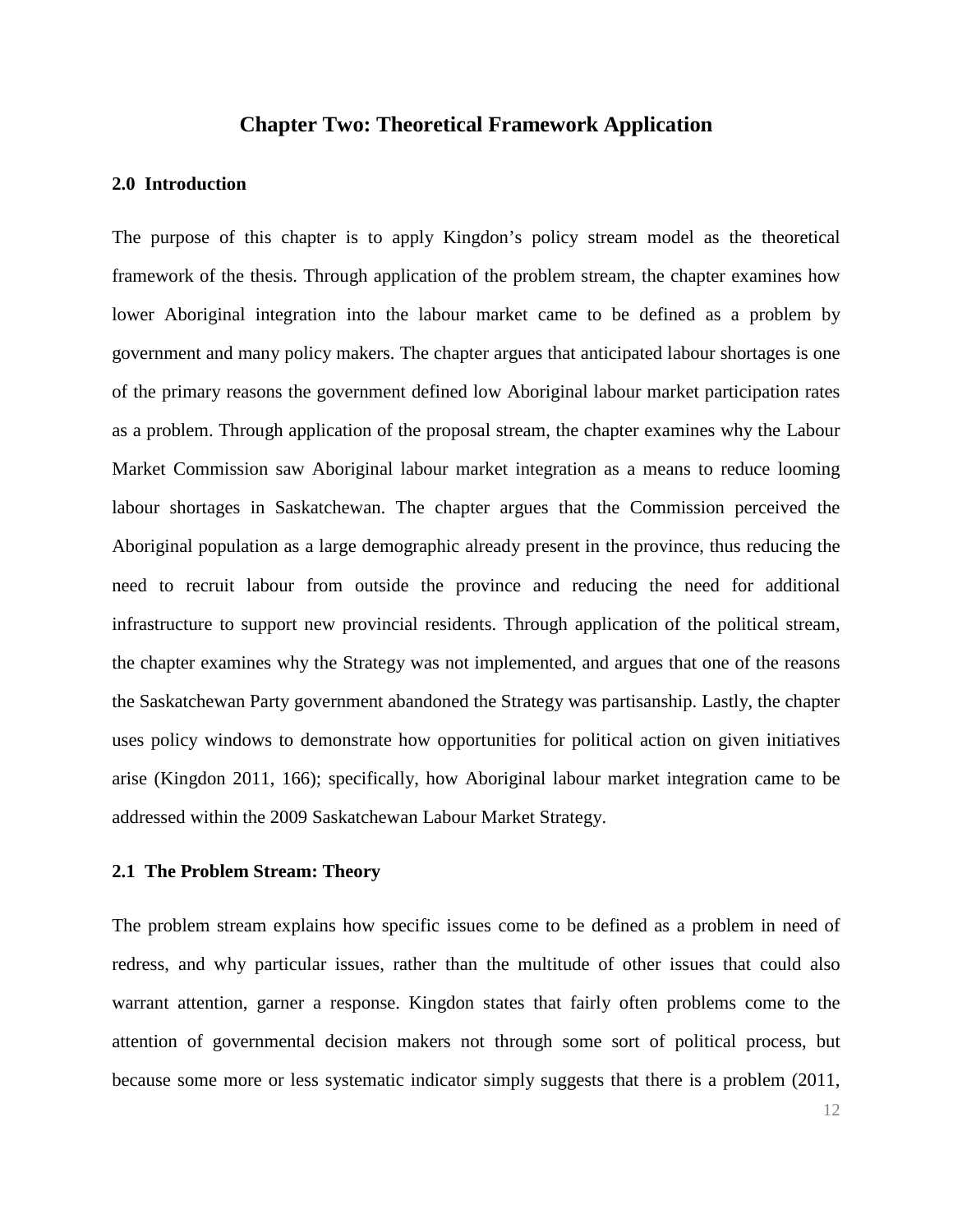90). The indicator offers objective information to policy makers, who subjectively interpret the information to decide if it suggests a problem. As economic indicators, especially expenditures and budgetary impacts, are monitored closely, they often serve as important indicators for policy makers (2011, 94).

Issues and objective indicators become defined as subjective problems through the process of agenda setting. The agenda, as Kingdon perceives it, is any issue that policy makers and government are paying close attention to at any time (Kingdon 2011, 3). The process of agenda setting is how an issue reaches policy makers' and a government's attention. Kingdon's theory states that agendas can be set by many ways, such as a change in widely respected indicators, gradual accumulation of knowledge among specialists in a given policy area, fads or political processes (Kingdon 2011, 3). For example, a rise in medical care costs can impact the size of the United States Medicare budget, propelling health care reform onto the government's agenda (Kingdon 2011,17).

#### <span id="page-19-0"></span>**2.2 The Problem Stream: Application**

Despite years of high Aboriginal unemployment rates, and years of economic indicators showing a vast unemployment gap between Aboriginal peoples and the rest of the province, the Government of Saskatchewan did not take significant steps to address the problem of Aboriginal integration into the labour market until the creation of the Labour Market Commission in 2007. This suggests that another factor, besides mere interest in Aboriginal employment, was at play. By applying the problem stream, this section argues that Aboriginal integration achieved "problem" status in 2007 because many policy makers were focused on addressing another problem, looming labour shortages. To present this case, the section below will demonstrate how low Aboriginal labour market integration caught the attention of many policy makers, and explain how looming labour shortages impacted the need to address it.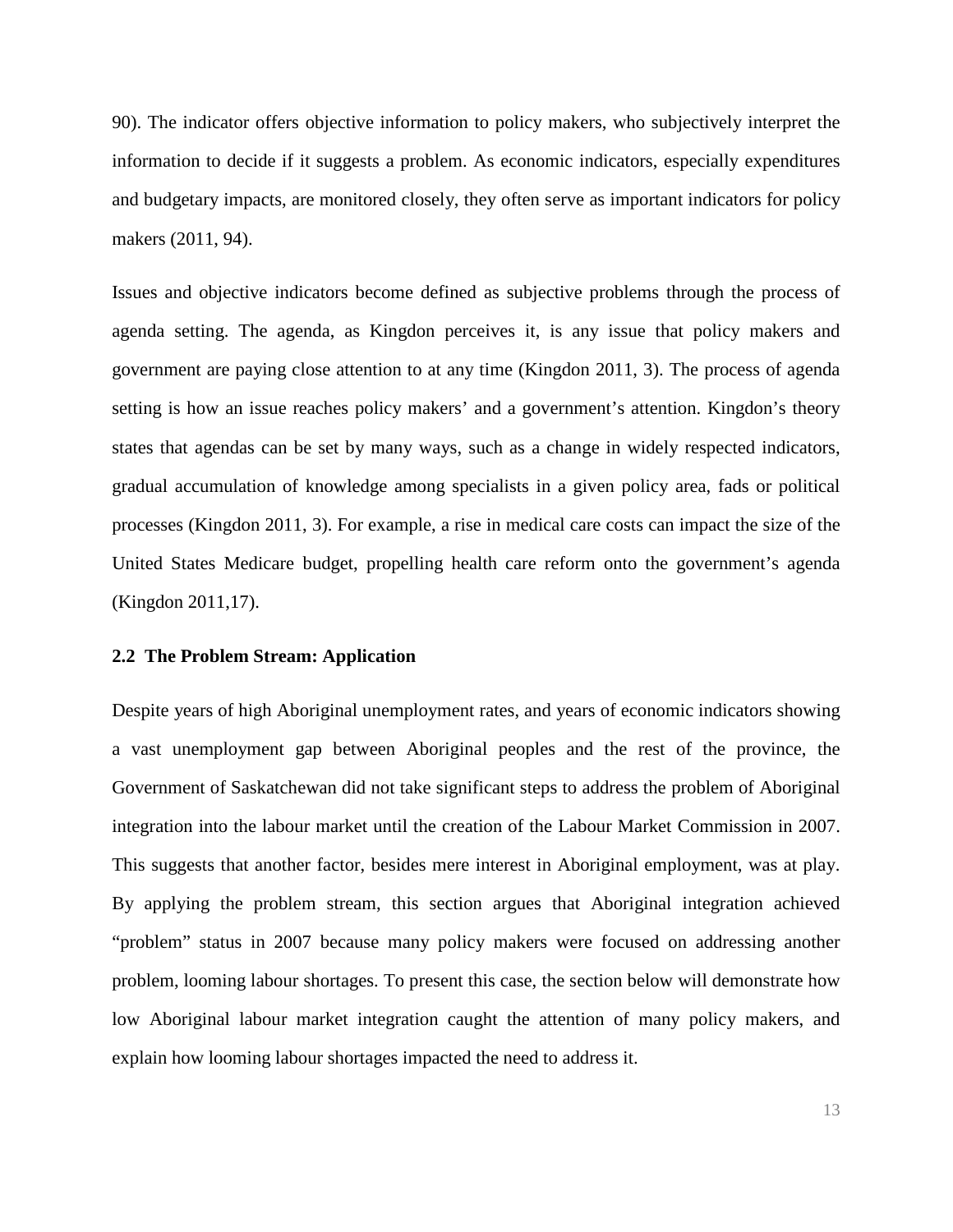Statistical indicators documenting low Aboriginal integration into the Saskatchewan labour market caught the attention of many policy makers. As demonstrated in Table 2-1, Aboriginal unemployment in Saskatchewan had been consistently higher than non-Aboriginal unemployment. Table 2-1 shows these high levels of Aboriginal unemployment and the large gap between Aboriginal and non-Aboriginal unemployment in Saskatchewan, which dates as far back as 2001. For example, in 2001 Aboriginal unemployment was triple the rate of non-Aboriginal unemployment. It is labour market statistics such as these that served as indicators to Saskatchewan policy makers in 2007. Not only did these statistics demonstrate that there was a problem with the equality of labour market integration among demographics, they also brought attention to the large gaps in employment rates between Aboriginal peoples and the rest of the province.

#### **Table 2-1:**

|      | Aboriginal<br><b>Unemployment Rate (%)</b> | Non-Aboriginal<br><b>Unemployment Rate (%)</b> |
|------|--------------------------------------------|------------------------------------------------|
| 2001 | 23.0                                       | 6.3                                            |
| 2006 | 18.2                                       | 5.6                                            |
| 2011 | 16.9                                       | 5.9                                            |

**Aboriginal and Non-Aboriginal Unemployment Rates in Saskatchewan (2001-2011)**

Source: Statistics Canada, 2006.

One of the criticisms about Aboriginal labour market statistics is the inconsistent nonseparation/separation of First Nation and Métis populations. Table 2-2 offers a further breakdown of the 2006 Canadian Census employment rates with Métis peoples as a separate category. As seen in Table 2-2, Métis peoples still experience high rate of unemployment, in comparison with non-Aboriginals. It is important to offer a breakdown that splits the categories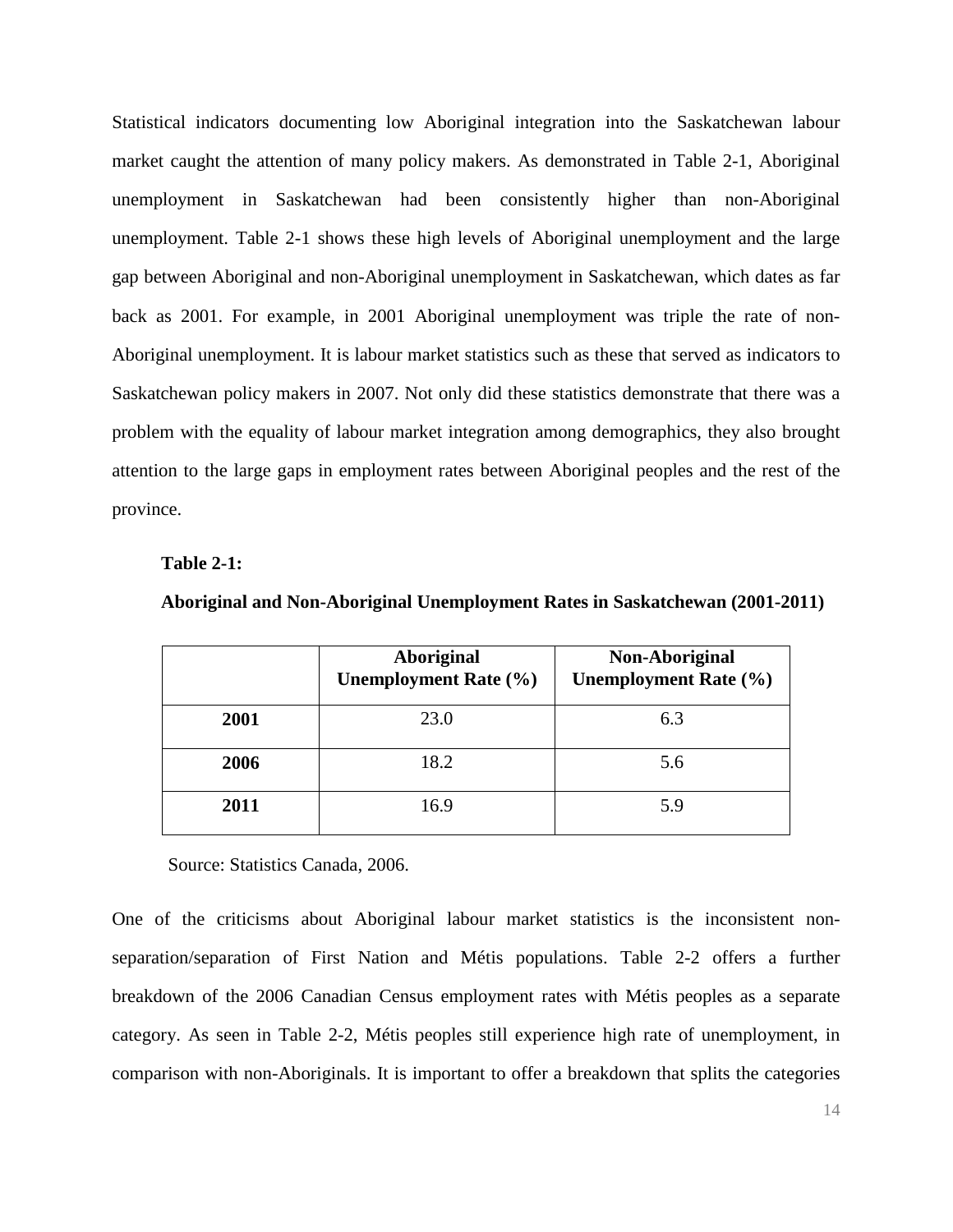to show more than just unemployment and employment. Table 2-2 views the eligible working population, the over 15 category, and those who are employed, or unemployed (which can be someone in the process of looking for work). These numbers allow the reader to further understand the percentages in Table 2-1.

## **Table 2-2:**

|  |  | <b>Aboriginal and Non-Aboriginal Employment Levels (2006)</b> |
|--|--|---------------------------------------------------------------|
|  |  |                                                               |

|                                 | Non-<br>Aboriginal | <b>First Nations</b> | <b>Métis</b> | <b>Total</b><br>Aboriginal<br><b>(First Nations)</b><br>and Métis) |
|---------------------------------|--------------------|----------------------|--------------|--------------------------------------------------------------------|
| <b>Employed</b>                 | 452,805            | 20,490               | 21,605       | 42,095                                                             |
| <b>Unemployed</b>               | 20,015             | 6,785                | 2,600        | 9,390                                                              |
| <b>Not in Labour Force</b>      | 202,115            | 28,335               | 11,480       | 39,815                                                             |
| <b>Population Over 15</b>       | 674,935            | 55,610               | 35,685       | 91,295                                                             |
| <b>Employment Rate,</b><br>2006 | 67%                | 37%                  | 61%          | 46%                                                                |

Source: Statistics Canada, 2006.

Despite the employment gap between Aboriginals and non-Aboriginals, and despite the related poor quality of life for Aboriginal peoples and provincial expenditure concerns identified, the Government of Saskatchewan did not take steps to address the ongoing problem until the creation of the Labour Market Strategy. This suggests another factor, in addition to concern about Aboriginal employment, was at play. This thesis argues that Aboriginal integration finally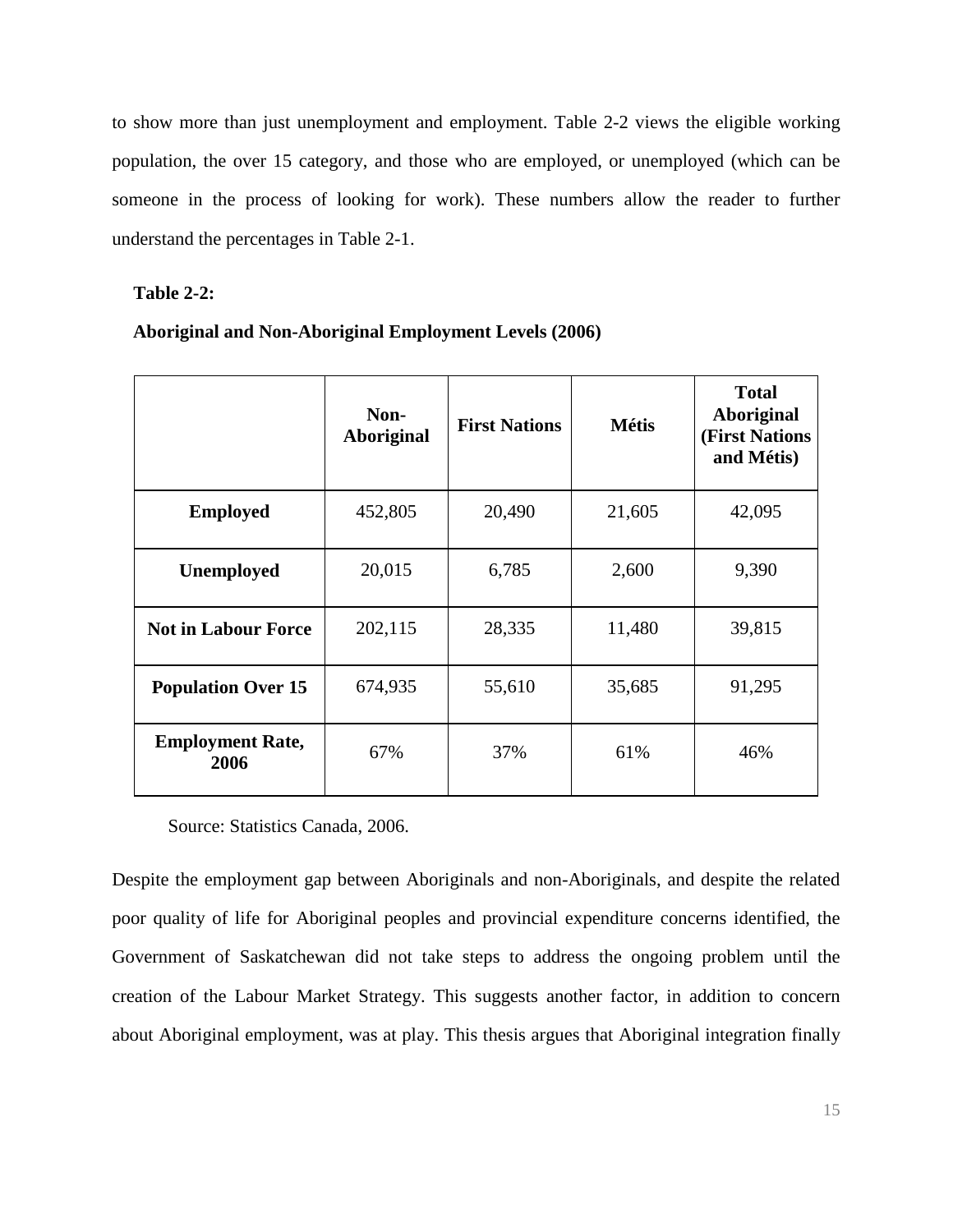achieved "problem" status in 2007 because many policy makers were focused on another problem: looming labour shortages.

Between 2006 and 2007, Saskatchewan entered an economic boom. During this time, personal expenditures, investments, and government expenditures increased (Gingrich 2009, 13). Rich in wheat, barley, lentils and chickpeas, Saskatchewan was, and still is, a major exporter, and an important player in the international trade field – making it a strong economic player when it comes to exporting crops (Globe and Mail 2009). Yet as stated by University of Regina Professor Paul Gingrich, Saskatchewan was in the process of moving from an economy highly dependent on agriculture to one that was increasingly diversified with employment and production in agriculture, services and minerals (Gingrich 2009, 13). Additionally, the success and growth of Saskatchewan's non-renewable natural resources contributed highly to Saskatchewan's economic performance (Campbell 2012). Among the most prominent resources were potash, oil and uranium (Globe and Mail 2009). As stated in the Saskatchewan Labour Market Strategy, further establishment of the manufacturing and service sector, research and development facilities, and a competitive tax system were what helped Saskatchewan's economy transition into an increasingly stable position (Saskatchewan Labour Market Strategy 2009, 6). It was the economic success of these new sectors that helped Saskatchewan transition from a "have-not province" to a "have-province" (Campbell 2012).

Prior to and after, the economic boom created a need for policy makers to address Aboriginal labour market integration. In a paper released by Painter et al. (2000) at the University of Saskatchewan, it was reported that Aboriginal peoples had the worst chronic unemployment rates in North America, and argued that if they continued to experience the same rates of undereducation and underemployment there would be significant social and economic consequences (Painter et al. 2000, 31). Specifically, the report argued that "if Aboriginal unemployment continued to increase over the 50 year forecast period, the need for and cost of government social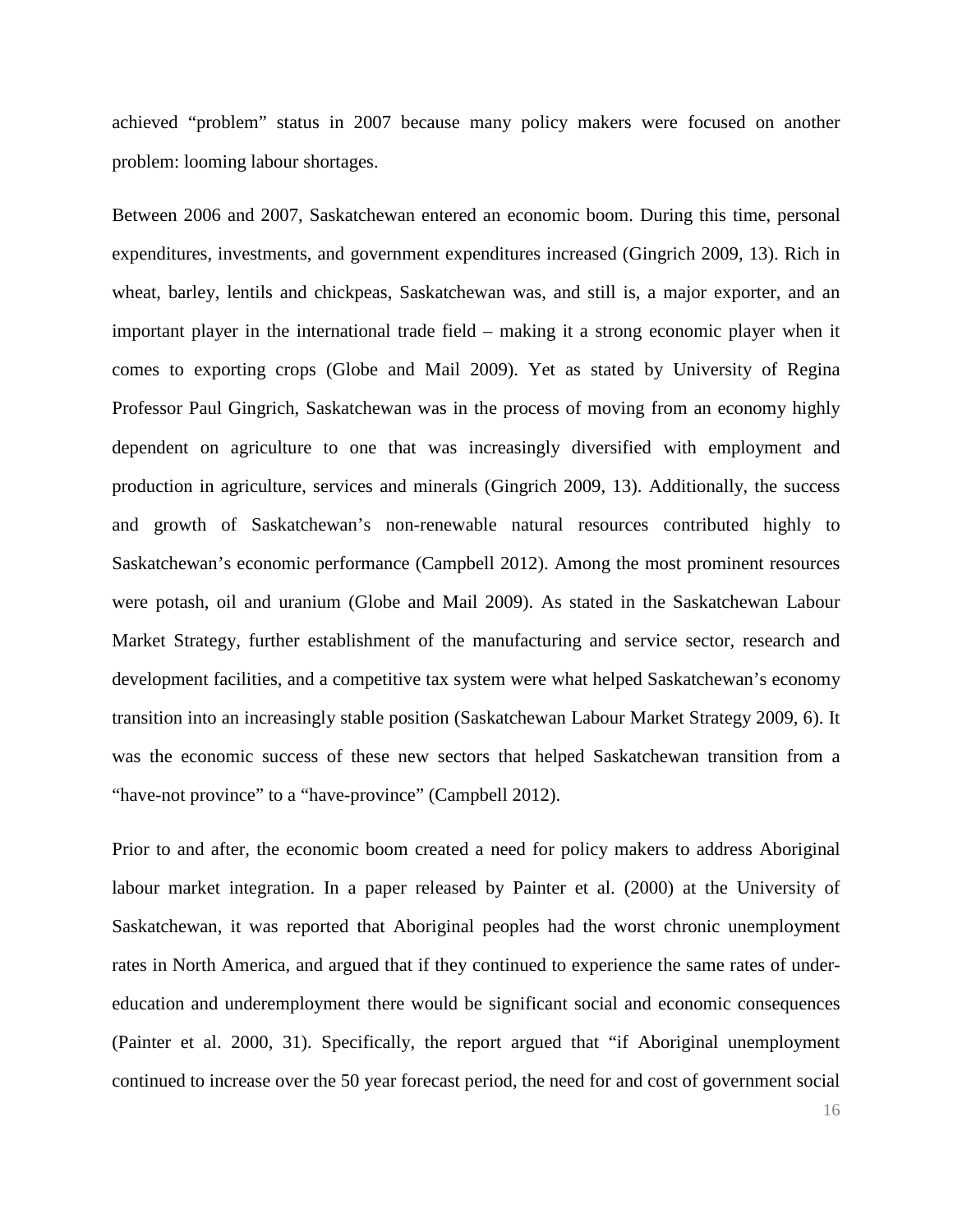assistance would continue to increase" (Painter et al. 2000, 39). They also cautioned that "if the Government of Saskatchewan [continued] to share the cost of Aboriginal social assistance with the federal government at existing federal/provincial proportions, by 2045 the proportion of the Saskatchewan budget going towards Aboriginal social assistance would be 6.7 percent, compared to 2 percent in 2000", rising to 11.4% of its budget if the province ever had to bear the full responsibility for funding Aboriginal social assistance (Painter et al. 2000, 40). Many policy makers recognized that this was not a sustainable choice for Saskatchewan. This rationale for addressing Aboriginal labour market engagement focused on the province's economic interests, as opposed to quality of life for the province's Aboriginal peoples.

Policy makers viewed monetary and budgetary indicators to help gauge the importance of increasing Aboriginal labour market integration. In this case, indicators took the form of a potential rise in societal costs. It was argued that the government could save \$500 million annually if the level of labour market integration of Aboriginal peoples and non-Aboriginals were equal (Saskatchewan Labour Market Strategy 2009, 11). The savings would be a result of by decreased spending in the Social Services Ministry, the Justice Ministry and the Corrections Ministry (Saskatchewan Labour Market Strategy 2009, 11). With the potential to save \$500 million, this indicator served as a motivator for addressing the problem of Aboriginal labour market integration as it had the potential to free up a large sum of money in the government's budget instead of potentially adding more costs to the social assistance programs.

Along with quality of life concerns and economic issues, looming labour shortages were a strong indicator to many policy makers. This occurred as Saskatchewan's economic growth resulted in corresponding growth in the labour market and provincial employment grew while unemployment dropped. By 2008, Saskatchewan's unemployment rate was at 4.1 percent, compared to the national unemployment rate of 6.2 percent (Enterprise Saskatchewan, 2009).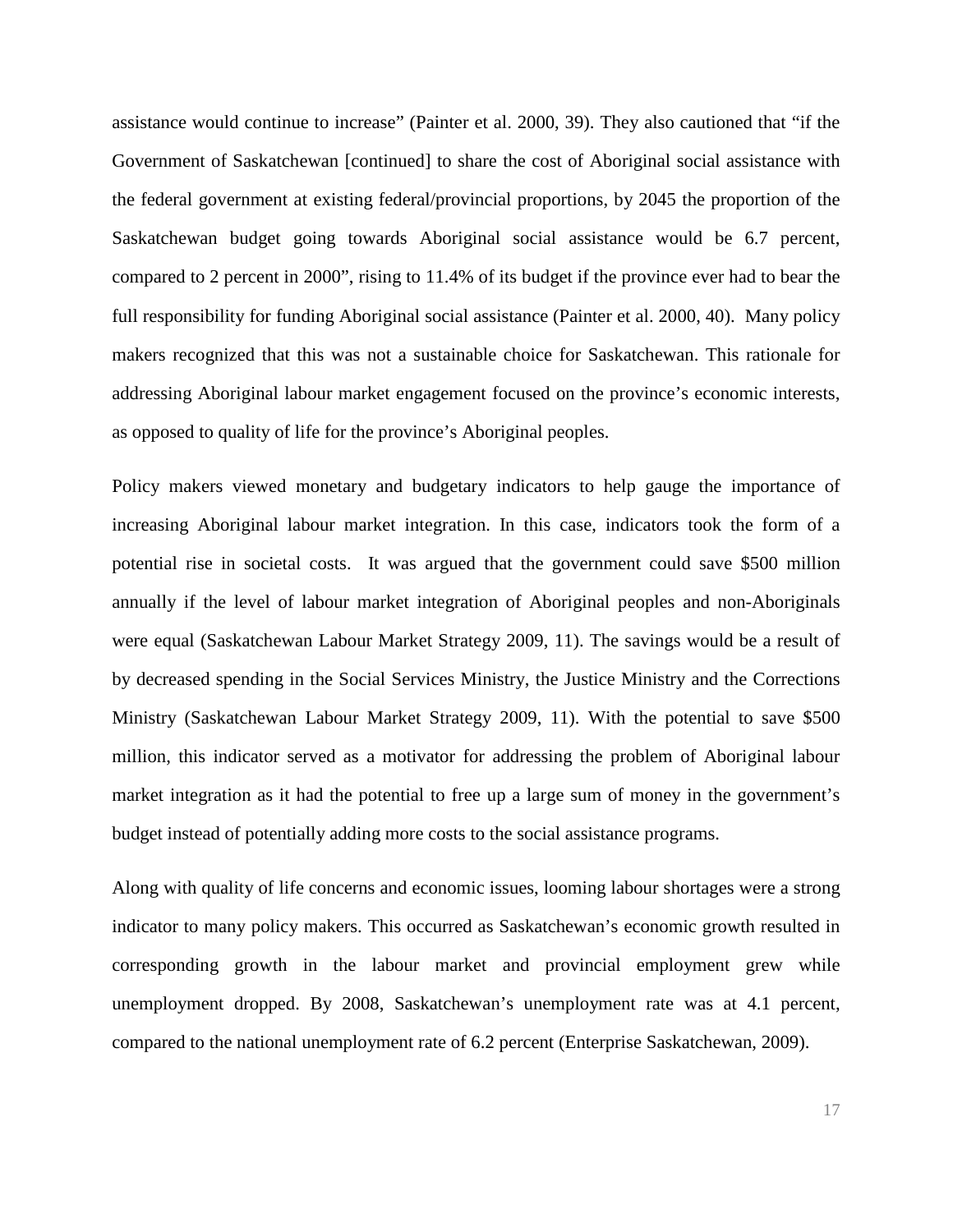Exacerbating the need for additional workers was the lingering effect of outmigration and the retiring baby boomers. Over the previous decade Saskatchewan had experienced a decrease in population, with a net loss of 46,000 people due to interprovincial migration (Saskatchewan Labour Market Strategy 2009, 6). At the same time there were increased retirement rates from the baby boomer generation. In 2007, Saskatchewan had Canada's highest proportion of seniors with a rate of 15.4 percent of the population (CBC 2007). The Saskatchewan Plan for Growth suggested that the multitude of baby boomers retiring furthered the need to work aggressively on filling job vacancies (2012, 17), as the Government of Saskatchewan was estimating that, between 2006 and 2011, nearly three-quarters (73.5 percent) of all job openings would be the result of attrition, signaling that the labour market could possibly dwindle in size as the baby boomers retired (Labour Market Agreement 2008).

In 2006, the Canada-Saskatchewan Labour Market Agreement used historical growth rates to forecast the need for 13,000 to 15,000 additional workers in Saskatchewan's labour market over the coming years to soften the impacts of looming labour shortages. As seen in Figure 2-1, between 2007 and 2008 this figure increased to 25,000-30,000 additional workers, with Saskatchewan reaching the highest peak for a potential employment gap in 2008. Also between those years the potential labour demand reached an all-time high. Therefore, it is not surprising that the Labour Market Commission was created during that period, in the midst of looming labour shortages. Figure 2-1 is also a good example of the fluidity and reactivity in the Saskatchewan labour market, as multiple factors such as retiring baby boomers and Aboriginal labour market integration affected the labour demand and availability supply.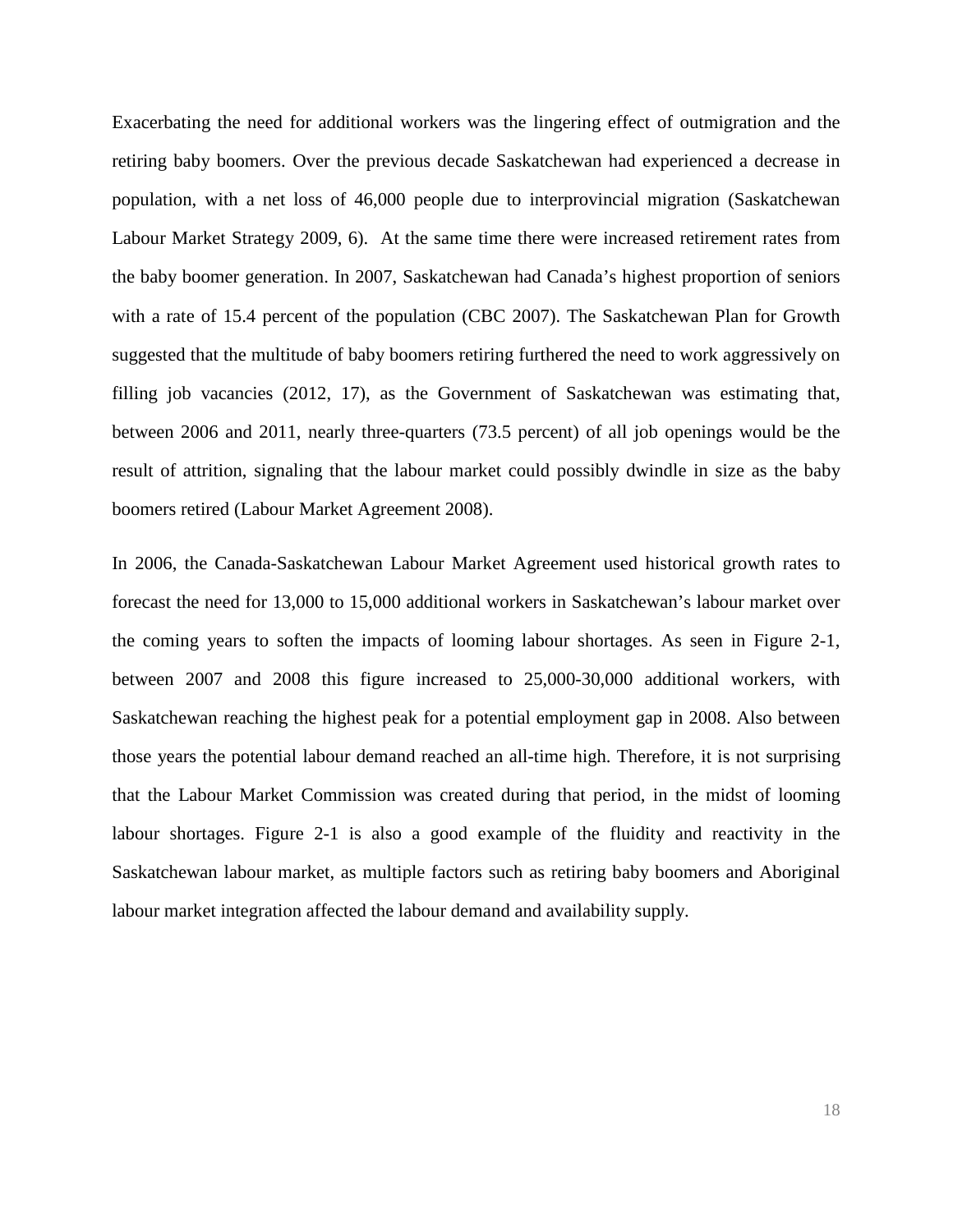**Figure 2-1:**

**Projected Employment Gap, Saskatchewan (2006-2012)**



Source: Saskatchewan Labour Market Commission, 2009.

In 2008, the Labour Market Commission analyzed the labour market again and forecasted that Saskatchewan actually required 120,000 more workers to help counteract labour shortages from 2007 until 2020 (Saskatchewan Labour Market Strategy 2009, 7). Figure 2-2 shows the labour demand and supply in Saskatchewan from 2008 until 2020. Further, Figure 2-2 shows the Saskatchewan population and the required amount of labour needed to address looming labour shortages.

Without the addition of 120,000 workers to the labour market, it was argued, labour shortages would threaten not only the stability of Saskatchewan's economy but its potential for future growth (Saskatchewan Labour Market Strategy, 2009, 4). As demonstrated in Figure 2-2, Saskatchewan required a steady increase of workers from 2008-2012 to balance the labour market and reduce impacts of looming labour shortages. These numbers served as economic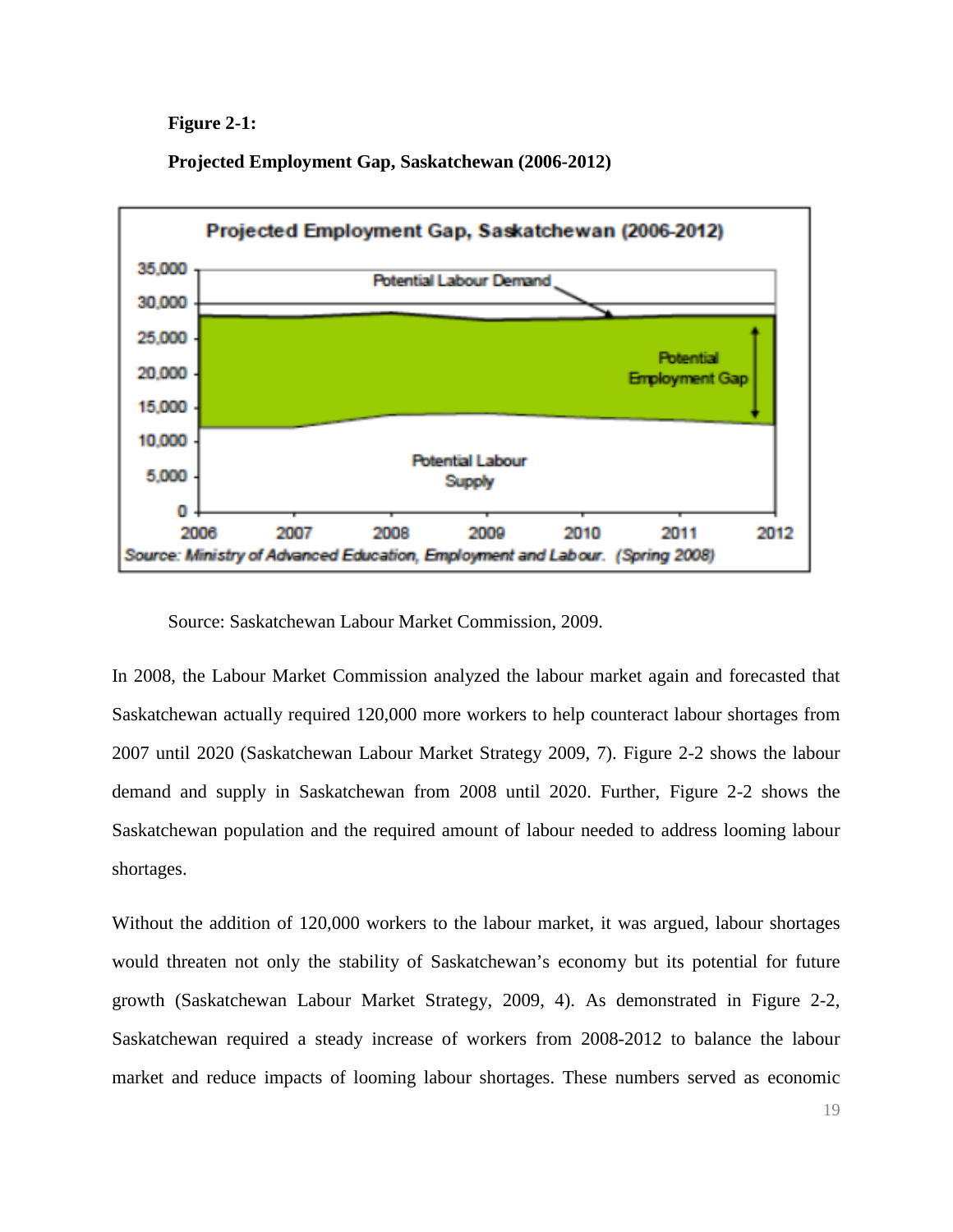indicators, convincing many policy makers that addressing labour market participation was an urgent matter, as the need for additional workers had grown extensively between 2006 and 2008.

## **Figure 2-2:**





Source: Saskatchewan Labour Market Commission, 2009.

Original interviews with those associated with the Labour Market Strategy allow for an in-depth understanding of the assortment of reasons behind the decision to focus on Aboriginal labour market integration in the 2007 Labour Market Strategy, and appear to confirm that it was the combination of provincial labour market needs and Aboriginal peoples' well-being that drove the focus on Aboriginal labour market integration. One interviewee stated that the necessity for policy makers to address the high unemployment rates among Aboriginal peoples in 2007 came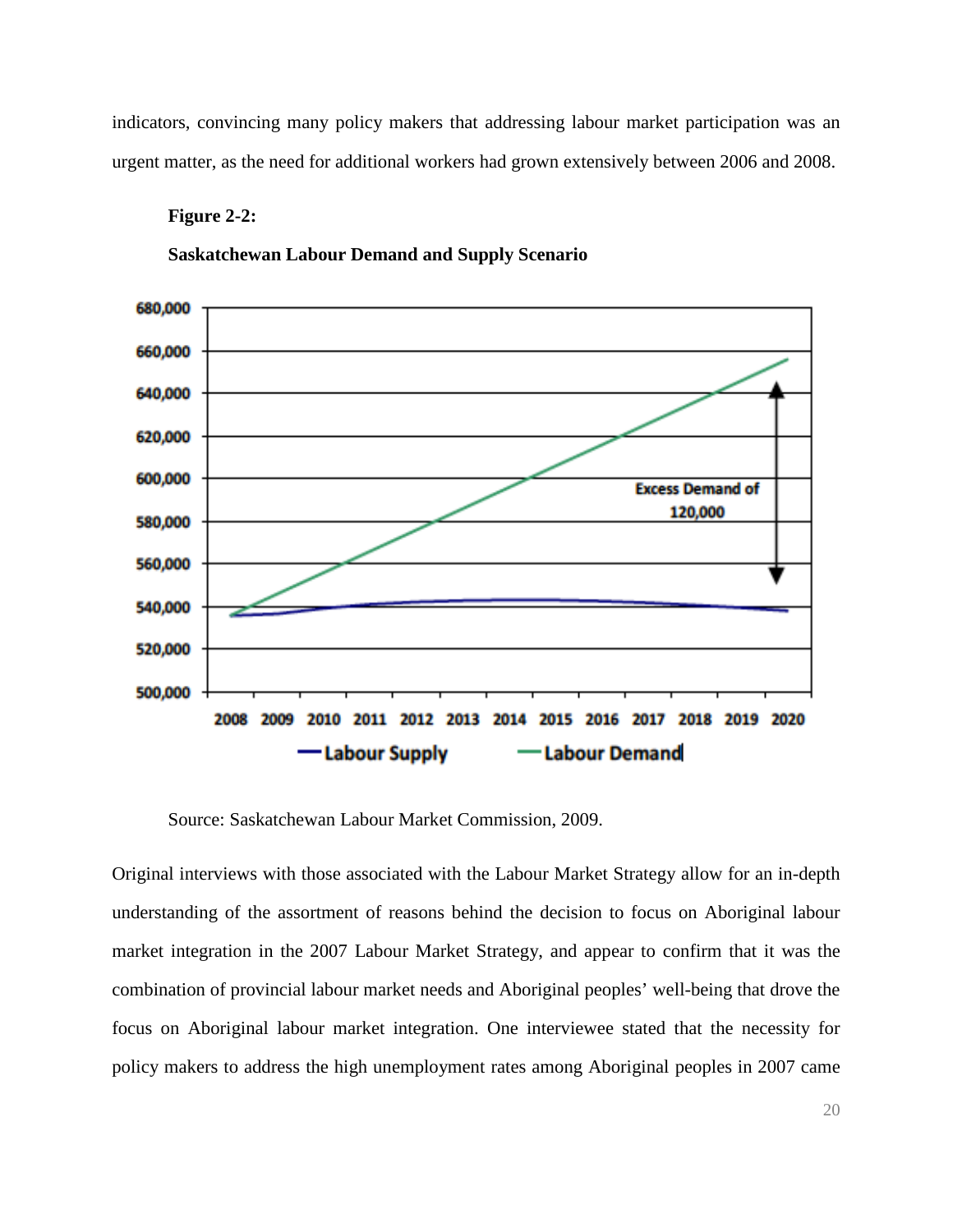from the desire for "growth in the Saskatchewan economy but the [employed] population couldn't support the growth plan…. policy makers needed to have a particular perspective as there were gaps between Aboriginals and non-Aboriginals and it wasn't acceptable" (Interview 2014).

Frequently, interviewees noted the social relationship between employment and wellbeing, opining that the Commission was not only motivated by the economic significance of Aboriginal underemployment, but also by a moral interest in improving the quality of life for Aboriginals. A common response was that the Labour Market Strategy had to focus on Aboriginal integration because it was "the right thing to do". One interviewee stated the need "to draw from the unemployment pool and improve Aboriginal peoples' quality of life" (Interview 2014). As articulated by another, "it was the realization that this was the right thing to do, socially and economically; it got the message through to peoples' heads" (Interview 2013). Yet another stated, "all around we need to go beyond politics and policies, and do what is right and can make the most difference, in this case it is furthering Aboriginal integration into the labour market" (Interview 2013).

To summarize, based on many policy makers' concerns, the threat of looming labour shortages highlighted the importance of the problem in the Saskatchewan labour market, which is why there was a focus on increasing Aboriginal integration into the labour market. Since Aboriginal peoples in Saskatchewan had the lowest participation rates in the labour market, increased integration was focused upon, as it would help reduce looming labour shortages.

### <span id="page-27-0"></span>**2.3 The Proposal Stream: Theory**

The policy proposal stream examines the process of choosing a policy solution to address identified problems. Within this stream Kingdon explores where the idea driving the policy solution emerges from and how it is chosen. First, Kingdon uses the idea of "policy primeval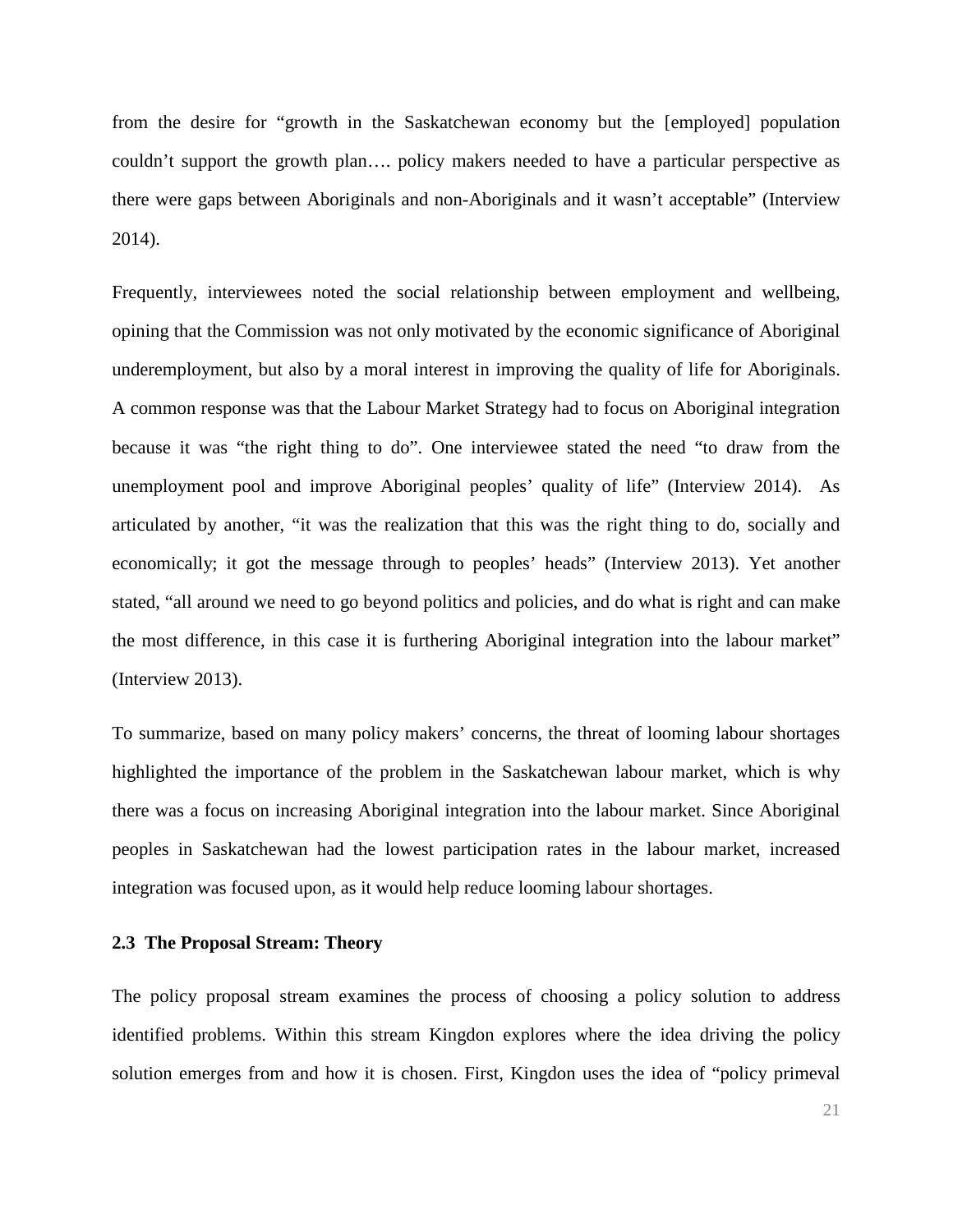soup" to suggest that ideas within policy proposals are never fully scrapped, but instead dumped into a "mix" where they wait on the luck of natural selection and consideration of relevant criteria to reemerge, or be chosen (Kingdon 2011, 117). Kingdon argues that ideas within this "mix" are not stagnant, but instead are tested out on policy makers and the public to soften them up to a specific idea (Kingdon 2011, 117). Further, as ideas become prominent and then fade, there is a long process of "softening up" that they must go through (Kingdon 2011, 117). This is seen when ideas are floated, bills introduced, speeches made, proposals drafted, then amended in response to reaction and floated again (2011, 117). Overall, this model is referred to as a Garbage Can Model, in reference to the multitude of floating ideas and potential policy proposals that constantly gather participants and resources (Kingdon 2011, 84). Kingdon suggests that this model emphasizes how various problems are perceived simultaneously within government at any given time, and solutions inapplicable to one problem are often disregarded and reemerge later – sometimes to address a completely different matter (Kingdon, 2011, 86).

Kingdon states that the key to understanding the process of the "policy soup" relies on understanding the conditions under which ideas survive (2011, 124). First, in order for an idea to be successful it must be technically feasible, which requires advocates of a proposal to delve deeply into details and technicalities, gradually eliminating inconsistencies, and attending to the feasibility of implementation, specifically the actual mechanisms by which an idea would be brought into practical use (Kingdon 2011, 131). If anyone is to consider the idea as a viable option it must also be considered possible, and have the majority of its "kinks" ironed out, as policy makers want to adopt an idea that can be shaped easily; the idea should not create more problems for implementation than the issue at hand. Second, the idea must have value acceptability within the policy community. The policy community represents those actors inside and outside government that influence policy. While not all policy communities share the same values, they do tend to see things the same way and have common approaches to problems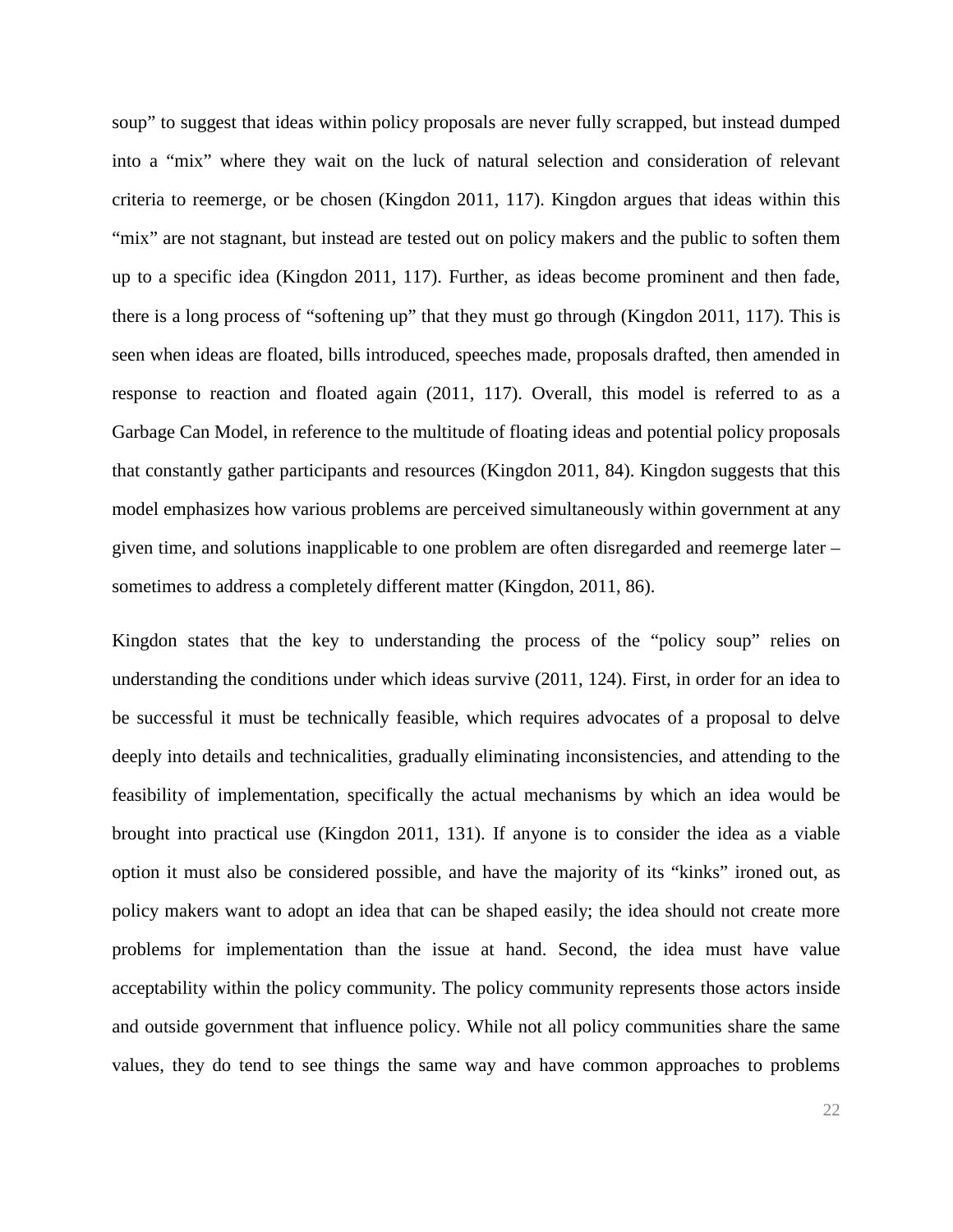(Kingdon 2011, 133). When Kingdon uses the term "values" he includes ideology, but focuses on the broad spectrum of values and principles that appeal to the public (2011, 136). The two values that most often offer a make-or-break deal are equity and efficiency; a potential idea must satisfy both (Kingdon 2011, 136). Lastly, the idea must have minimal anticipation of future constraints (Kingdon 2011, 137). Kingdon states that, "some ideas fail to obtain a serious hearing, even among specialists, because their future looks bleak, while others survive because specialists calculate that they would meet [these] future tests" (2011, 138). Kingdon lists budget constraints and public acquiescence as the most common future tests that can impact the potential future of an idea (2011, 138). When an idea has all of the former qualities, more often than not it is strongly considered.

#### <span id="page-29-0"></span>**2.4 The Proposal Stream: Application**

Saskatchewan's rapid economic growth warranted a new governmental approach to dealings within the labour market. By 2008, Saskatchewan had the fastest growing economy of all Canadian provinces with 4.4 percent growth, putting Saskatchewan ahead of the national average of 0.5 percent growth (Government of Saskatchewan 2009). With a multitude of issues, along with ideas for addressing them, Saskatchewan had to focus on which ideas deserved the most attention. This section will discuss the Labour Market Commission and its focus on increasing Aboriginal labour market integration as a tool to reduce potential labour shortages.

With ongoing issues in the labour market, the government established an independent commission, the Saskatchewan Labour Market Commission, to research and recommend a new labour market approach. The Saskatchewan Labour Market Commission was established as a corporation under the *Labour Market Commission Act* in February 2007. In order to create an efficient and nonpartisan Commission, members from both political parties were appointed to the Commission. The Lieutenant Governor in Council made appointments, with the objective that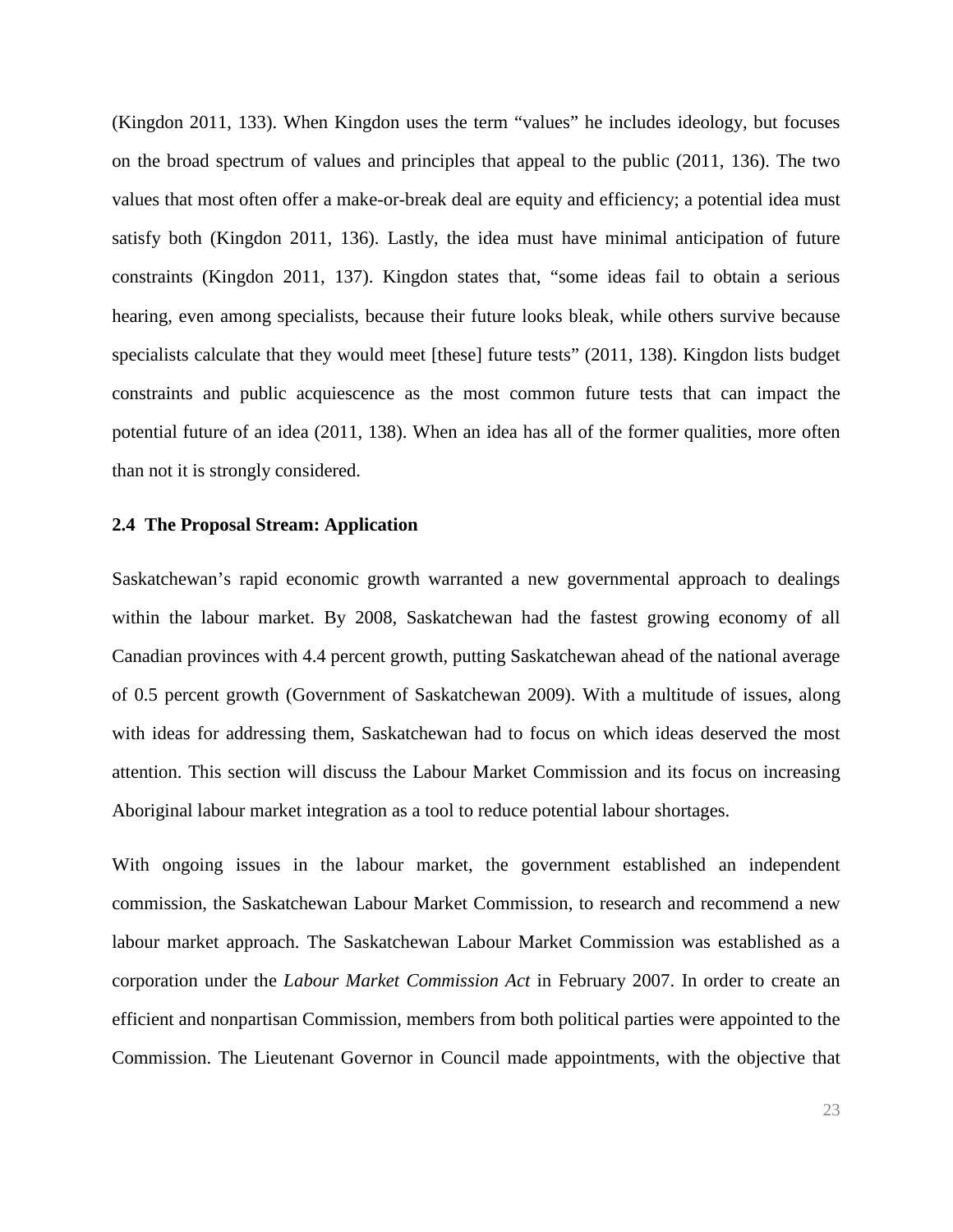the Commission would reflect the population in diversity, academia and industry (Saskatchewan Legislative Assembly 2007). Appointments by the Lieutenant Governor in Council followed strict guidelines. Membership was dictated by section 4 of the Act.

# **Membership**

**4 (1)** The commission consists of not more than 19 members appointed by the Lieutenant Governor in Council.

**(2)** The Lieutenant Governor in Council shall appoint as members:

**(a)** five individuals, at least one of whom must be of First Nations or Métis ancestry, representing labour in Saskatchewan, chosen in consultation with the organization the most representative of labour in Saskatchewan;

**(b)** five individuals, at least one of whom must be of First Nations or Métis ancestry, representing business in Saskatchewan, chosen in consultation with the organization the most representative of business in Saskatchewan;

**(c)** one individual from each of the Dumont Technical Institute, the Saskatchewan Apprenticeship and Trade Certification Commission, the Saskatchewan Indian Institute of Technologies, the Saskatchewan Institute of Applied Science and Technology and a college or regional college as defined in *The Regional Colleges Act*;

- **(d)** one individual from the social economy;
- **(e)** the deputy minister of the department; and
- **(f)** not more than two other individuals.

**(3)** The organizations mentioned in clauses (2)(a) and (b) shall endeavor to nominate a diverse group of individuals in terms of:

**(a)** gender;

- **(b)** age, including youth;
- **(c)** ethnic diversity;
- **(d)** geographic areas of Saskatchewan; and
- **(e)** economic sectors.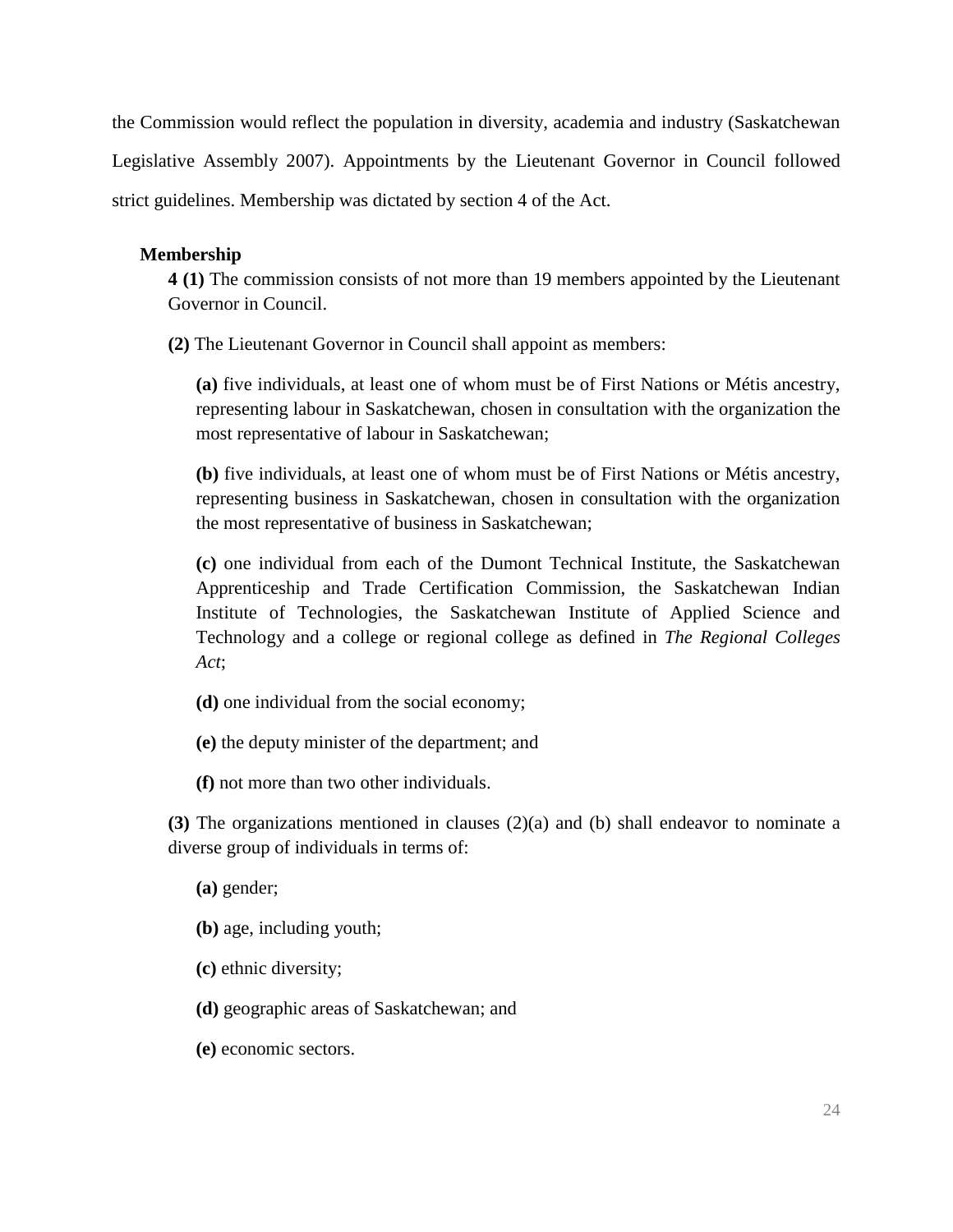Adequate representation from industry, business and other relevant stakeholders was considered essential to the success of the Labour Market Committee, as all sectors of the labour market would be assessed. Lastly, the Commission was deemed independent; it would not be an agent of the Crown (Saskatchewan Legislative Assembly 2007). With few constraints upon the Labour Market Commission, it was the objective that feedback would be in-depth and thorough, as well as nonpartisan.

With Commission members from a variety of backgrounds, including but not limited to policy making and human resources, the Commission was a mix of committee member resources and ideas about how to effectively address the challenges occurring in the labour market. With varied expertise, resources, and education, each Commission member brought a unique perspective on what they thought the problems and solutions were in their sector. Part of the process of ensuring all sectors of the labour market were considered included revisiting older labour market policy approaches and ideas within different stakeholder sectors to assess their relevance. This included, but was not limited to, the idea of increasing Aboriginal labour market integration, as it was a policy issue floating in the "policy soup" since the early days of the Saskatchewan New Democratic Party government. As an issue on the political agenda for years, it was once again revisited and incorporated into the 2009 Labour Market Strategy.

Before the 2009 release of the Strategy, the Commission released the 2008/2009 Labour Market Commission Annual Report. In the report, the Commission stated that the province was in fact experiencing labour shortages for the first time (Labour Market Commission Annual Report 2008, 12). Additionally, the report expressed economic concerns as the labour shortages were occurring prior to the anticipated retirement of Saskatchewan's 171,500 working baby boomers (Saskatchewan Labour Market Commission Annual Report 2008, 12). With potential results of shortages including project cancellations, escalated costs as wages rose in competition for labour, decreased competitiveness due to rising costs, reduced productivity as hiring standards declined,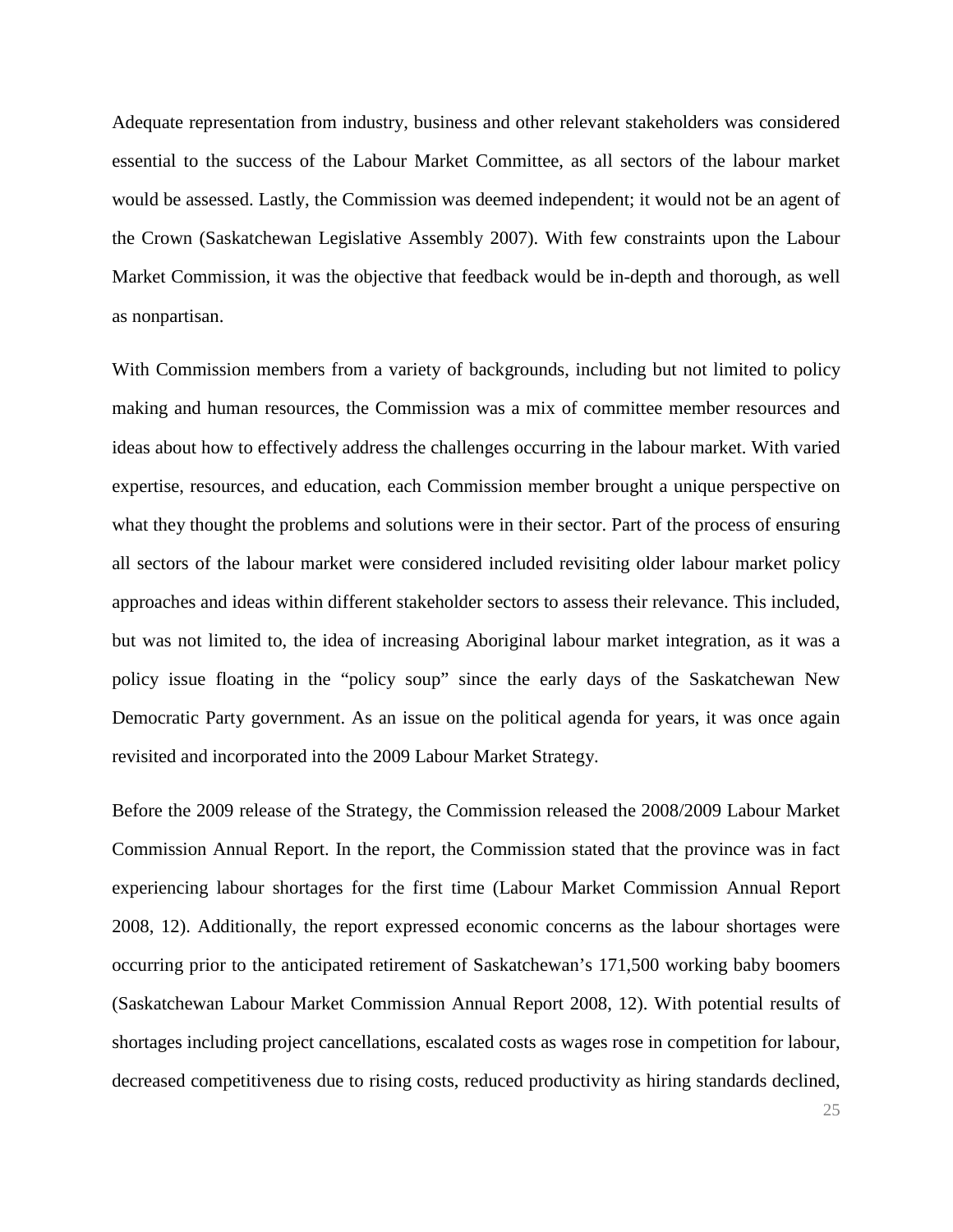business closures, and increased taxes resulting in inflation, the Commission released its plan to solve the issue (Saskatchewan Labour Market Strategy 2009). In attempt to reduce the impacts of labour shortages, one of the primary objectives the Commission would focus on was increasing Aboriginal labour market integration.

There were multiple reasons for focusing on Aboriginal labour market integration. One interviewee stated it was "a public policy move to ensure the labour market was more inclusive, and [ensure] that employment barriers would be less hindering to Aboriginals attempting to enter the labour market" (Interview 2013). Another said addressing the low level of Aboriginal participation in the Saskatchewan labour market "was the right thing to do on the public policy front, and the economic front" (Interview 2013). In its written documentation, the Commission stated that Aboriginal labor market integration was a natural choice for two reasons. The first reason was the proximity of Aboriginal peoples, since they already lived in the province and had an increased likelihood of saying if they were employed (Saskatchewan Labour Market Strategy 2009). Additionally, within the Workforce and Workplace Enhancement section (Saskatchewan Labour Market Strategy 2009), the Strategy emphasized increasing employment levels among Saskatchewan residents, and stated that economic growth should depend on the development and utilization of the talent that resides within provincial borders (Saskatchewan Labour Market Strategy 2009). This put the focus on Saskatchewan's Aboriginal peoples and their integration into the labour market, as it was unlikely that Saskatchewan would achieve full development of its provincial labour supply without them, and increased Aboriginal integration had the potential to add 20,000 workers to the labour market (Saskatchewan Labour Market Strategy 2009, 12).

The second reason stated by the Commission was that tapping into the Aboriginal population would decrease additional stress on Saskatchewan's infrastructure, services and programs, which a rapid influx of immigration would do (Saskatchewan Labour Market Strategy 2009). Recruiting through interprovincial migration and immigration would put a large strain on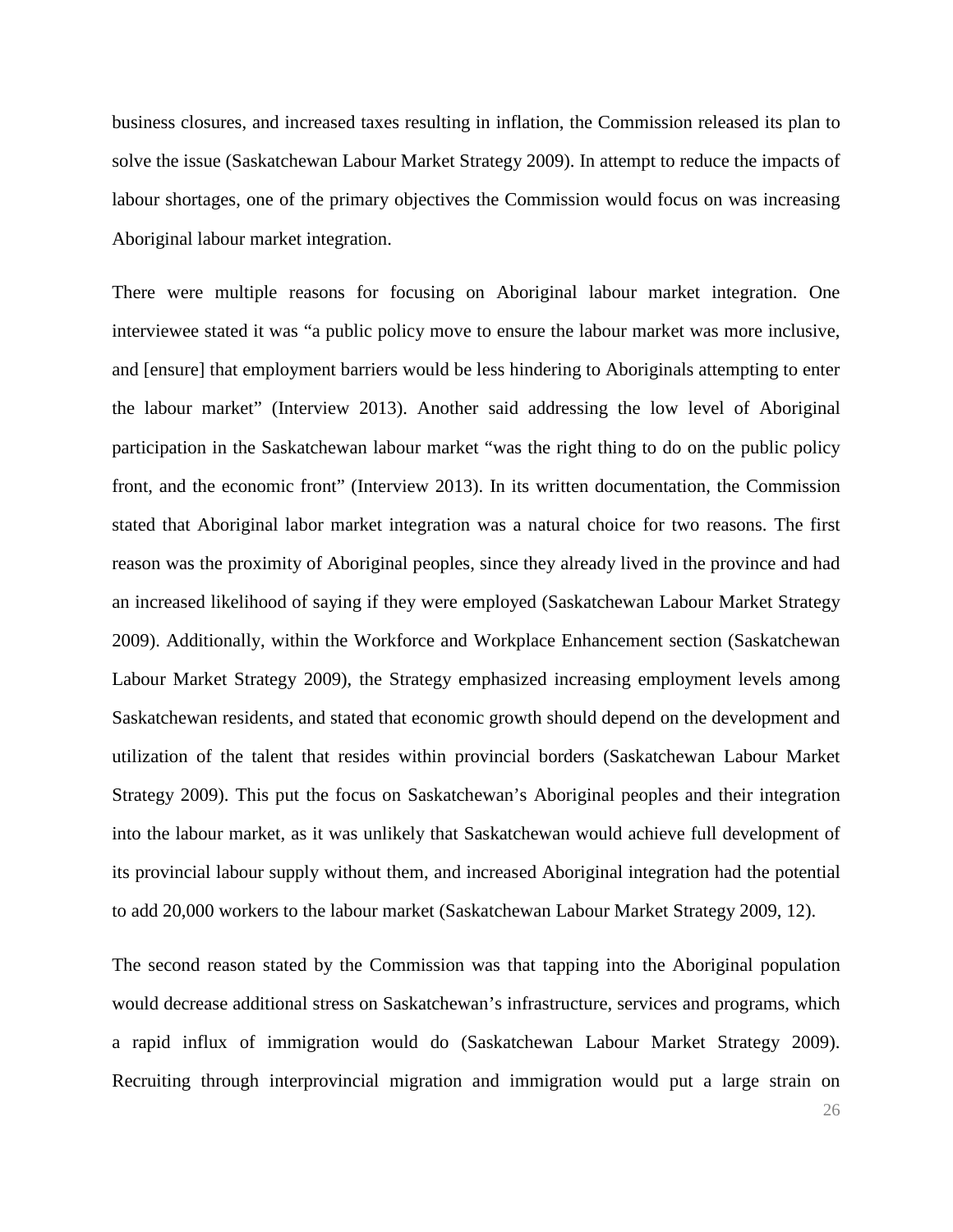infrastructure in major cities such as Regina and Saskatoon, particularly if population growth was sudden (Saskatchewan Labour Market Strategy 2009, 5). The Labour Market Strategy predicted that the addition of new workers from out of province would be like adding a city of 200,000-300,000 people to the province, since families and spouses would most likely migrate with workers to Saskatchewan (Saskatchewan Labour Market Strategy 2009, 5). This had the potential to increase the populations of Regina and Saskatoon to 300,000 - 350,000 people (Saskatchewan Labour Market Strategy 2009). This degree of sudden population growth in a short time would put strain on provincial infrastructure and government services (Saskatchewan Labour Market Strategy 2009). Focusing on Aboriginal labour market integration over immigration was easier since Aboriginal peoples were already living in Saskatchewan, wanted to work, and were likely to stay. This would make their employment an "easier" transition with less stress on provincial structures and services (Saskatchewan Labour Market Strategy 2009).

In addition to the potential for infrastructure strain, there was a practical reality that the province was limited in its ability to recruit immigrants. As one interview respondent explained, "during 2008 the Government of Canada was recovering from recession, during that time they put a cap on immigration [federal skilled worker program] with the desire for provinces to retain, not import" (Interview 2015). This made the focus on integrating Saskatchewan's Aboriginal population essential, as the Government of Canada had barriers in place with respect to increasing the workforce through immigration (Interview 2015). Therefore, there was agreement among all members of the Commission that the Strategy would focus on the Aboriginal population - the single largest demographic not fully participating in the labour market - first, before immigration and interprovincial migration (Saskatchewan Labour Market Strategy 2009).

In summary, the Strategy argued that improving Aboriginal integration had the potential to add 20,000 Aboriginal peoples to the labour market, helping reduce looming labour shortages (Saskatchewan Labour Market Strategy 2009, 10). Additionally, this would reduce the pressures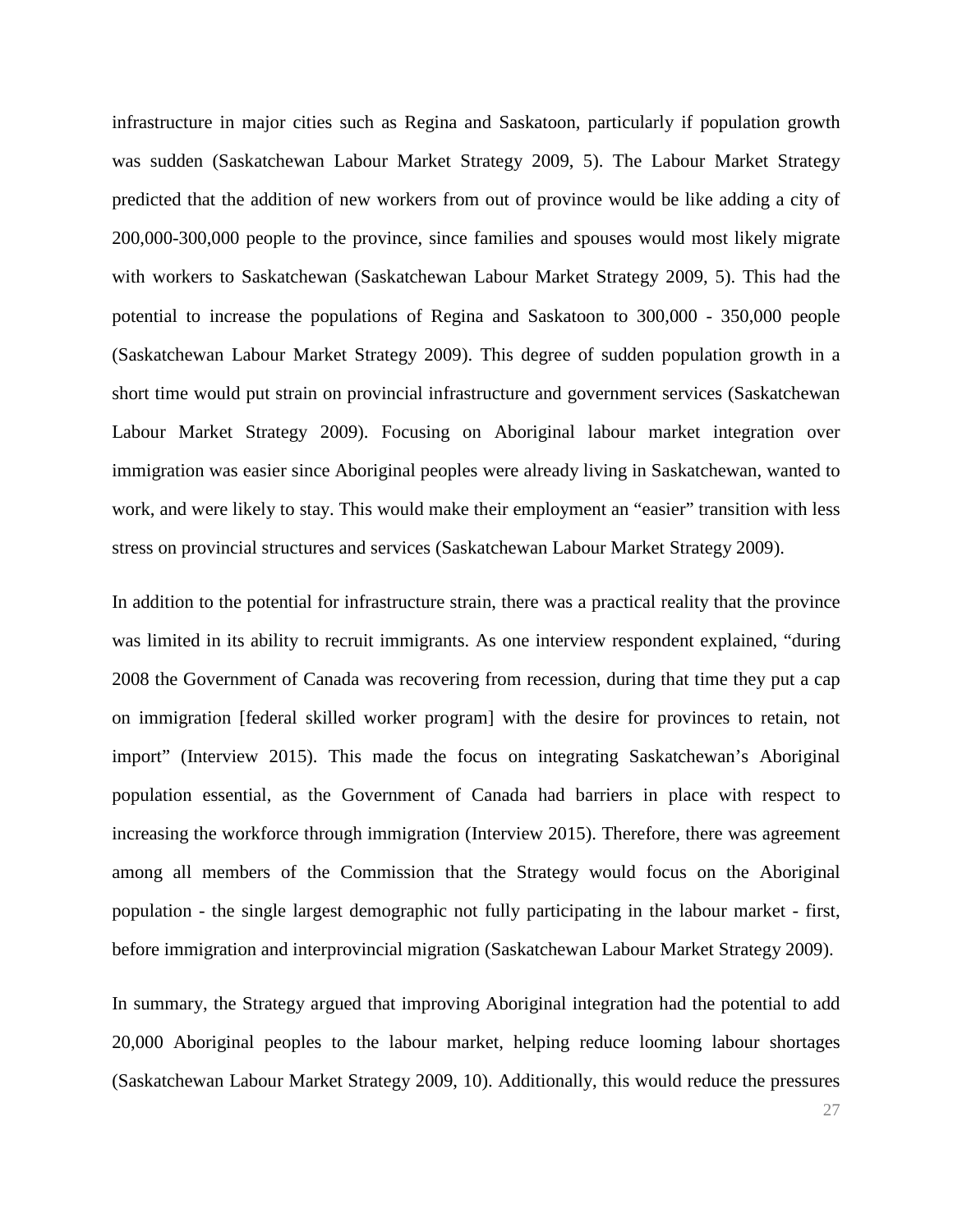associated with population growth that relying on immigration to fill job vacancies would have created, such as increased strain on infrastructure and government services (Saskatchewan Labour Market Strategy 2009, 5).

Lastly, it should be noted that while the main task of the Labour Market Strategy was the "attraction and retention of highly skilled individuals", there were other objectives of the Strategy (Saskatchewan Labour Market 2009, 4). For example, the Strategy emphasized the need to provide information, up to date statistics, and comprehensive analysis of labour market trends to residents and the government on labour market demands, and business access to relevant labour market information so as to design and manage their labour needs (Saskatchewan Labour Market Strategy 2009). Inadequate levels of education were also identified as a large barrier to the success of those trying to enter the labour market, and so the Labour Market Strategy recommendations included a focus on educational institutions and their duty to ensure that Saskatchewan's grade 12 students had reading, math and science skills that exceeded the national average as a minimum benchmark (Saskatchewan Labour Market Strategy 2009). By focusing on students about to either enter the labour market or attend post-secondary institutions, the Commission aimed to reduce the need for future efforts to deal with high levels of unemployment.

#### <span id="page-34-0"></span>**2.5 The Political Stream: Theory**

Flowing independently of problems and policy proposals is the political stream. This stream is composed of public moods, pressure group campaigns, election results, partisan or ideological distributions and changes in governments (Kingdon 2011,145). More directly, the political stream has a large focus on the decisions of politicians and those with the authority to make laws and choose how, and which, problems are addressed (Kingdon 2011, 145). This section will discuss important components of the political stream and how they work within the stream.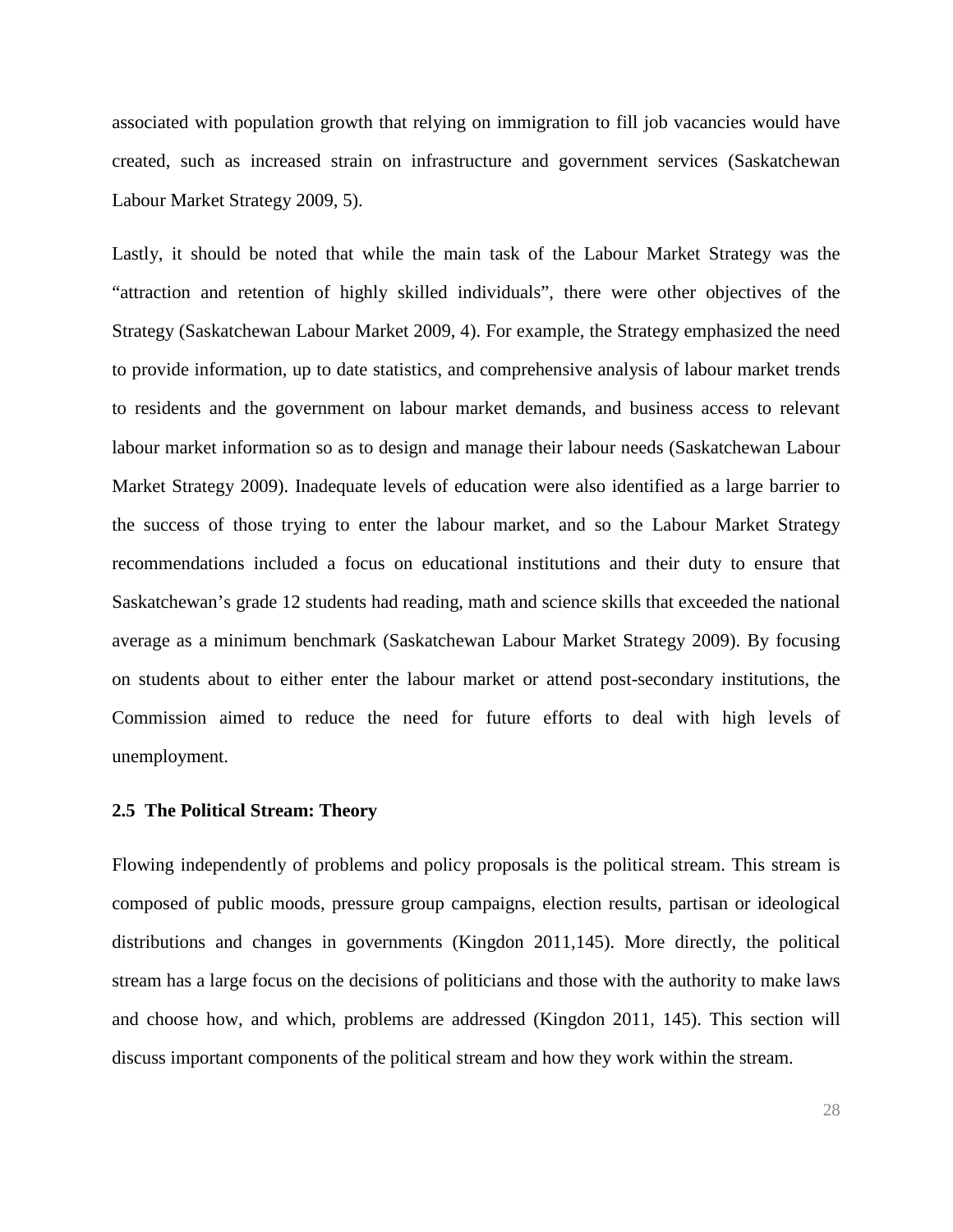The political stream uses the word "political" broadly, allowing the political stream to include actions outside the government sectors such as the public's mood and opinion of government, all of which are very important to political motivations and governing bodies (Kingdon 2011, 145). The first concept within the political stream is the "national"*[1](#page-35-0)* mood (Kingdon 2011, 147). The national public mood, which will be referred to as the public mood, refers to the attitudes, preferences and ideologies of the electorate, along with social movements (Kingdon 2011, 146). As stated by Kingdon, changes in the mood involve attitudes toward government, which affect government's success in making new proposals (2011,147). In contrast, the public mood can also constrain issues, moving some to the back burner indefinitely (Kingdon 2011, 147). Governments use this "climate of thought" to inform their political agendas, as public opinion often becomes a driver of policy through the government's desire to please the electorate (Kingdon 2011,149).

Since the public mood can affect election results, party fortunes, and the receptivity of governmental decision makers to interest group lobbying, a simple shift in the public mood can cause some proposals to appear more viable while others are killed (Kingdon 2011, 149). Kingdon states that dealing with the public mood is not an easy task as the public mood changes from time to time in discernible ways (Kingdon 2011, 146). This is why sensing the mood is important in the political realm. Kingdon states the process of sensing public mood primarily works in two ways: elected politicians judge their constituents' mood from communications with the public, and nonelected officials sense the public mood from what they hear from politicians (Kingdon 2011, 149). It is important to know when a large group of people are thinking along the same thought pattern as this has the ability to impact the political stream.

j

<span id="page-35-0"></span><sup>&</sup>lt;sup>1</sup> John Kingdon uses the word national mood to refer to the mood of the public at any given time. In the thesis the mood will be confined to the public mood within the province of Saskatchewan.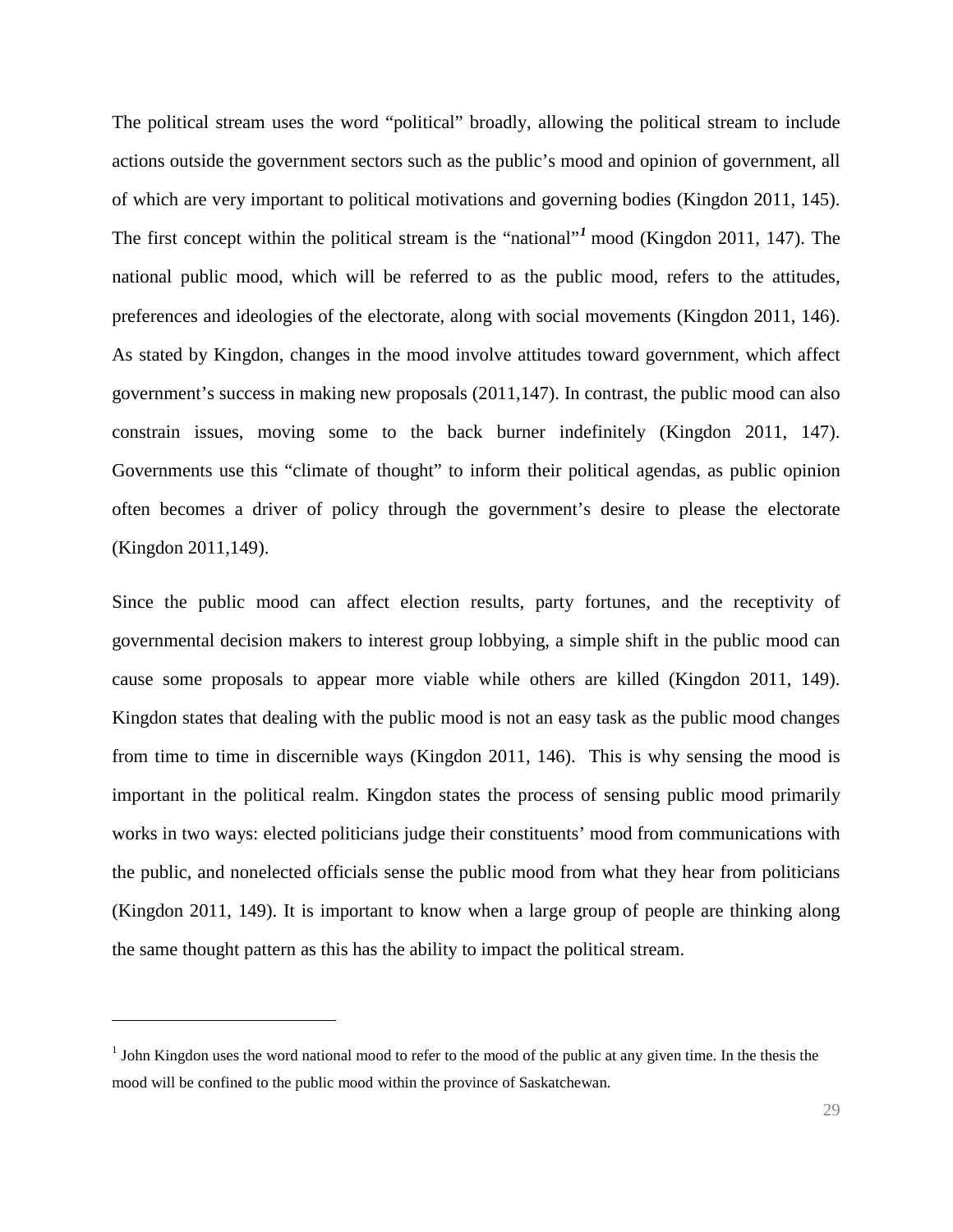The second component within Kingdon's political stream is events occurring within government, which the thesis will refer to as political events. Kingdon (2011, 153) notes that some of the most important events include incumbents changing priorities, personnel change, and administrative change. These events are important because they have the ability to change the agenda. For example, if an incumbent changes priorities or government personnel change, they bring new priorities to the agenda (Kingdon 2011, 153). Further, if a change in government occurs, we often see a shift in ideologies, and the government's agenda will often take a new direction. The example Kingdon (2011, 153) uses describes the American election of 1964 as an instrument to show how a turnover of congressional seats enabled the Johnson government to push its desired policy aims. Kingdon (2011, 154) uses this example specifically, as he states that the most powerful turnover effect are from a change of government, since elected officials are at the very top of the list of actors in a democratic policy making arena.

### <span id="page-36-0"></span>**2.6 The Political Stream: Application**

This section will consider political events relevant to the creation and release of the 2009 Saskatchewan Labour Market Strategy, with particular attention to the public mood and the government change. In applying Kingdon's political stream, the thesis suggests that the 2007 Saskatchewan election, the New Democratic Party's association with the Strategy, and partisan considerations appear to be one of the main reasons that the Strategy was not implemented.

The public mood in Saskatchewan during 2007 showed discontent with labour market trends. This discontent was especially loud in the business sector, which feared labour shortages would negatively impact the sector, as businesses were already having trouble filling jobs with skilled workers (Interview 2014). Dr. C. Emery, an economics professor from the University of Calgary, writes that "the predictions in the media and think tanks during this time altogether sounded alarming; Saskatchewan, with its emerging economy, potentially faced a labour shortage so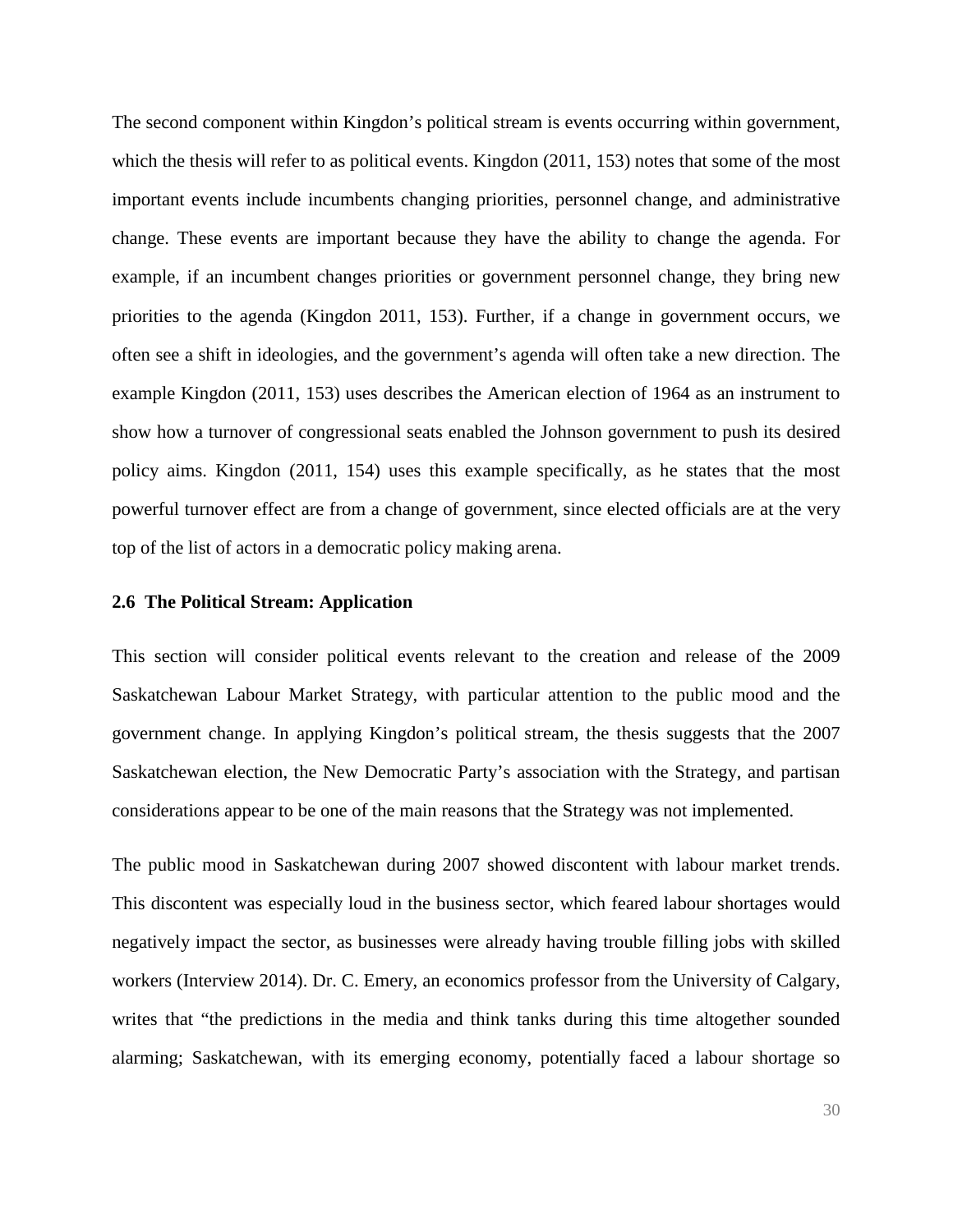severe it could drastically hobble the province's ultimate economic potential" (2013, 1). Further, since Saskatchewan had experienced an economic boom associated with its increased exportation of natural resources, the province required sufficient labour to ensure the economic boom kept going (Emery 2013, 3). If the problem was not addressed, the province could expect project delays, escalated costs, decreased competitiveness and business closures (Saskatchewan Labour Market Strategy 2009, 7).

Another concern was the lack of Aboriginal integration into the labour market. As demonstrated by newspaper articles written in 2007, Saskatchewan had more at stake in integrating its Aboriginal population into the workforce than did any other province in Canada, and no province west of Ontario had experienced such a poor record in achieving this goal as Saskatchewan (Leader Post, 2007). In an interview with a member of the Labour Market Commission, the respondent stated, "a looming demographic [Aboriginal population], if left unchecked could impede future growth" (Interview 2013). With labour shortages and businesses putting pressure on the government to offer a solution, Saskatchewan was threatened with impeded economic development. The Aboriginal Human Resource Council (AHRC) was also putting pressure on the government. The head of the AHRC, Kelly Lendsay, was very vocal that the Council was displeased with the lack of Aboriginal labour market integration. Even further, the Council was displeased with the lack of information exchange between employers looking for workers and Aboriginal peoples looking for employment, expressing that "any kind of attempt at reversing it [was] not happening urgently enough in Saskatchewan" (Leader Post, 2008).

The second component of Kingdon's political stream is political events. This section will use information from key interviews and excerpts from Hansard to explore how government decisions and government changes impacted the Saskatchewan Labour Market Strategy. This will be done by discussing political involvement in the Labour Market Commission by both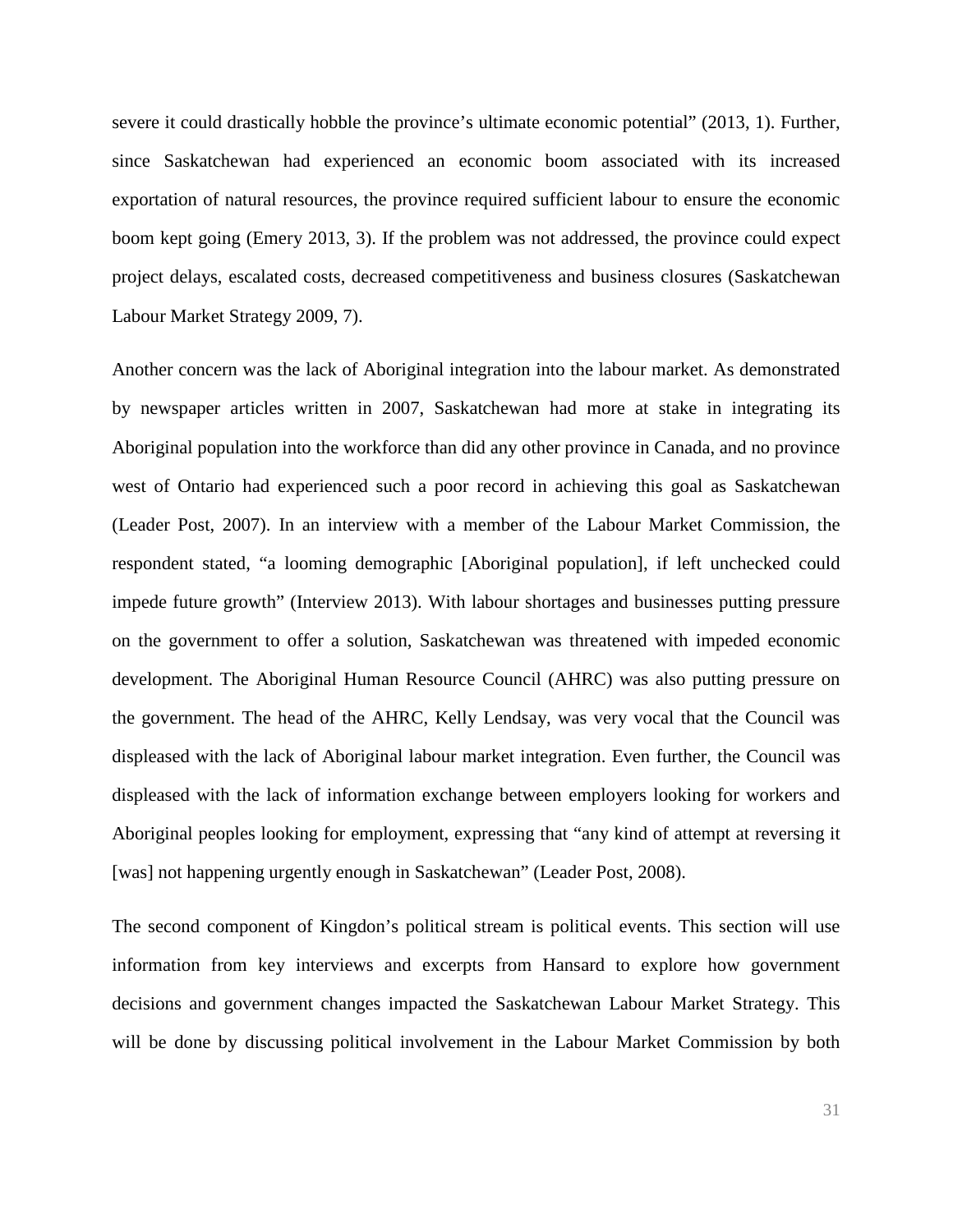parties, the impact of the 2007 Saskatchewan election, and reasons behind the Strategy's nonimplementation.

The New Democratic Party created the Commission to initiate accountability for labour market issues and to increase the effectiveness of Saskatchewan Labour Force Development Board, the board formerly responsible for labour market issues. Established in 1994, the Board was developed to address the changing nature of Saskatchewan's labour market (Labour Market Commission Annual Report 2009, 9). However, after consulting with stakeholders in the province, the Board decided a more formal organization that was inclusive of stakeholders was required to provide strategic advice to the Government (Labour Market Commission Annual Report 2009, 9). Further, according to one interview respondent, the desire of the New Democratic Party was to provide a "government approach only, instead of having multiple [unorganized/arranged] partnerships" (Interview 2013). They perceived benefits to integrating the Board's prior work into one all-inclusive strategy development process, as the presence of industry representatives on the Commission would relieve the need to consult with each industry separately. By having those in the labour market funnel information to their sector representative, the Commission would be effectively informed on what the different sectors in the labour market needed.

When the idea of creating a Commission was first introduced by the New Democratic Party, both parties were in agreement and the Saskatchewan New Democratic Party government was not met with opposition from the Saskatchewan Party (Saskatchewan Legislative Assembly 2004, 541). Rather, as stated by Mr. Wayne Elhard of the Saskatchewan Party during the second reading of Bill 34, *The Labour Market Commission Act,* the Saskatchewan Party supported the Commission's approach with the Strategy.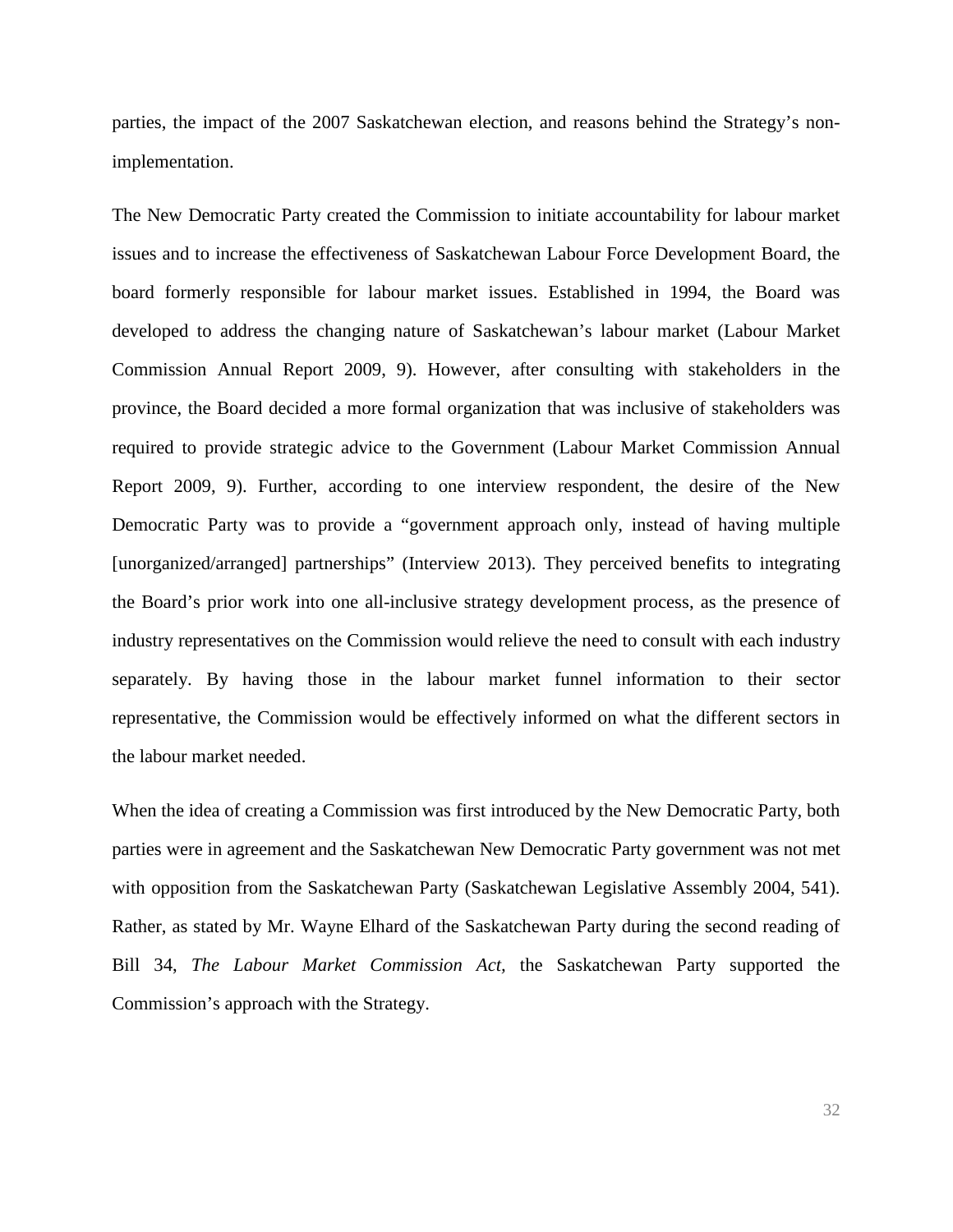They had representatives who came together and said look we've got a labour issue in this province… So they took the initiative to come together and hammer out what this particular Commission might look like.

(Saskatchewan Legislative Assembly 2006, 541)

I think the idea is appropriate and is probably worth pursing. And as a matter of fact, because of the importance of this subject matter to the future of this province, I would suggest, Madam Deputy Speaker, that the House take this opportunity to move this piece of legislation forward to the committee.

(Saskatchewan Legislative Assembly 2006, 541)

In the 2007 Saskatchewan election, the Saskatchewan Party defeated the New Democratic government. When the Saskatchewan Party formed government, the Commission had not released the Strategy but had completed the research and the majority of public consultation with various sectors of the labour market (Interview 2014). Under the Saskatchewan Party government, the Labour Market Commission spent months continuing work on the creation of a labour market strategy. It was not until months later that the Saskatchewan Party government demanded that the Commission "wrap up" (Interview 2014).

When the Commission handed the Strategy over to the Saskatchewan Party government, it was not well received (Interview 2013). A member involved with the Commission explains: "The input and advice [of the Labour Market Strategy] was ignored by the government [Saskatchewan Party]; they acted on their own instead of following the Labour Market Strategy. It was a - thank you, but we got this - response" (Interview 2013).

Ultimately, the new government tabled the Strategy rather than implementing it. As one interview respondent described it, when the Commission handed the Labour Market Strategy over "it was left on the shelf to collect dust, nothing was done with it" (Interview 2013). This was disappointing and surprising to both the invested stakeholders and the Commission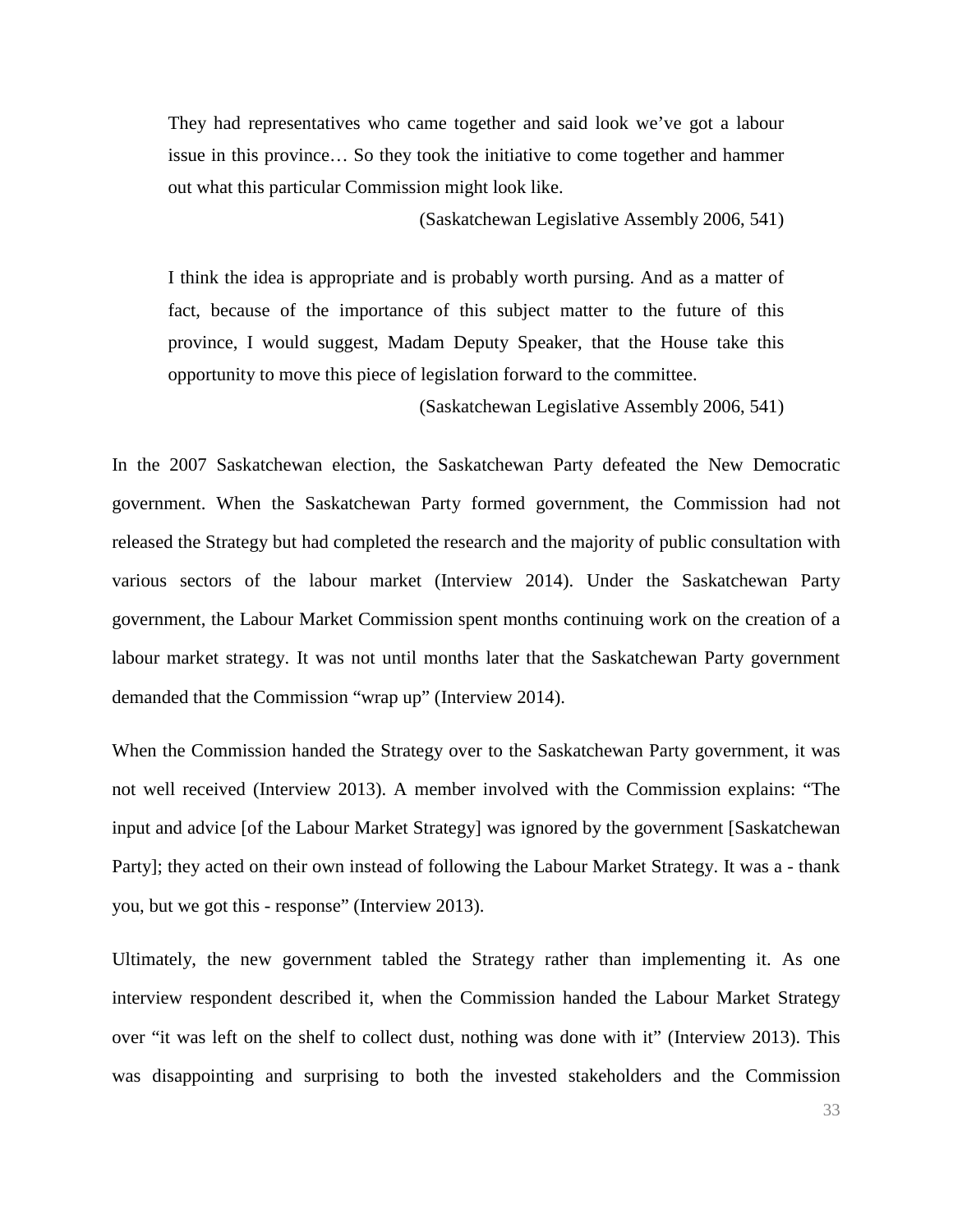members. The statement below, offered in an interview by a professional from the Saskatchewan business community, speaks to and epitomizes that sentiment:

Saskatchewan had a majority government and if anything was going to be done it was in their ability to have it done. The New Democratic Party agreed with it, and put the ball in motion. All they had to do was keep it going, they could have made a difference but they did not. This was a bad public policy decision, could have been more and better.

(Interview 2013)

In addition to not implementing the Strategy, the Saskatchewan Party government moved a motion to eliminate the Commission by introducing two bills. First, the *Labour Market Commission Amendment Act,* Bill 46, was introduced on October 28, 2008 (Labour Market Commission 2008, 1411). This bill reduced the Commission from 19 members to 11 members, and changed the method with which Commission members were appointed (Bill 46, 2008). This amendment also removed the legislation's requirement for government to consult with business and labour in the appointment of the business and labour members to the Commission (Larry Hubich Blog, 2009). The bill also introduced Enterprise Saskatchewan, the agency to replace the Commission (Bill 46, 2008). The second bill was the introduction of Bill 106, *The Labour Market Commission Repeal Act*, on November 4, 2009 (Saskatchewan 2009, 3442). This bill decommissioned the Labour Market Commission, with all of its assets and liabilities transferred to Enterprise Saskatchewan (Bill 106, 2009).

Enterprise Saskatchewan was similar to the Commission. It had objectives that were complementary to the Commission's, which raised the question of why the Commission had been dissolved. Enterprise Saskatchewan had a similar format to the Commission, as it maintained a collaborative approach with stakeholder representatives from diverse sectors.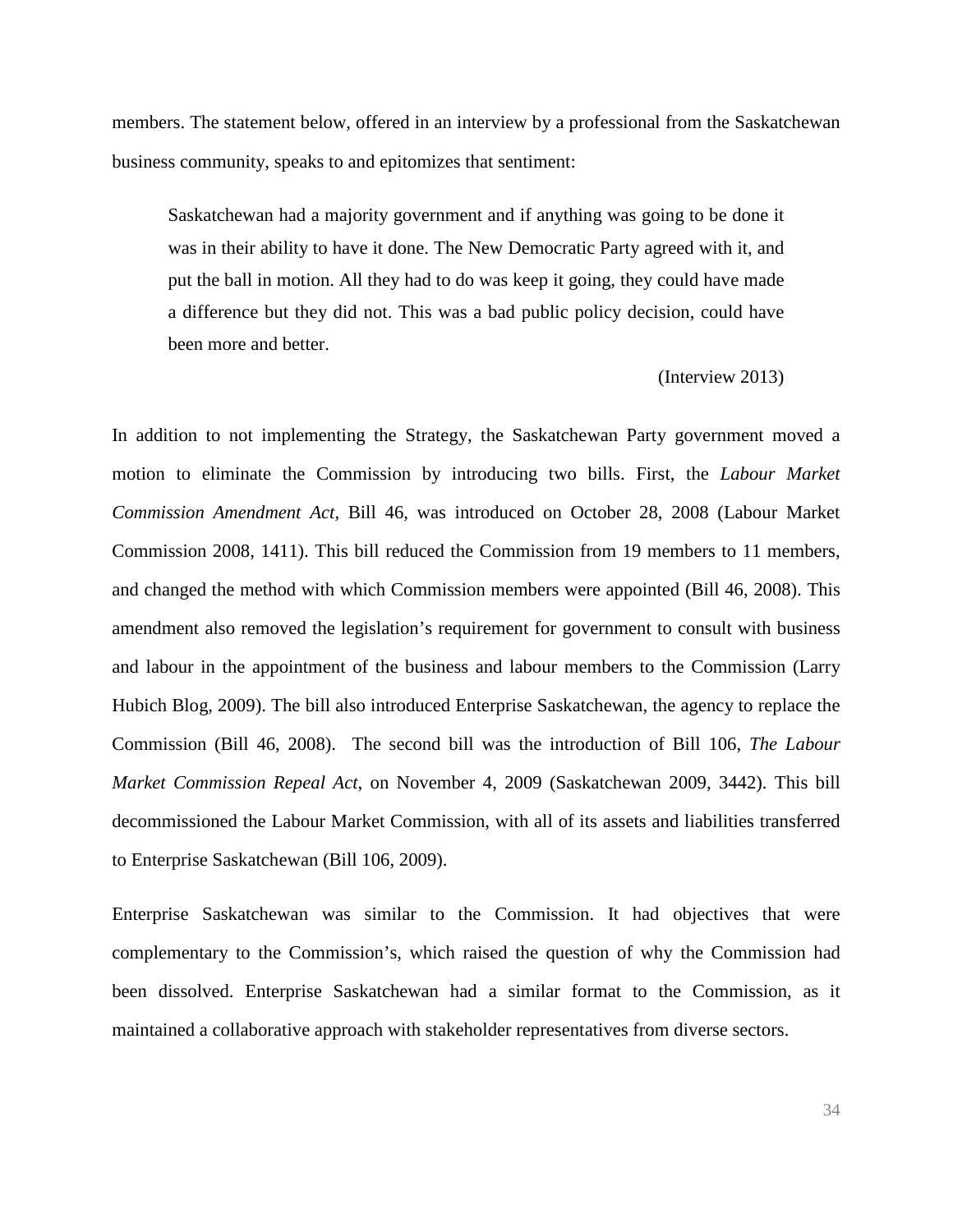Arguably, the creation of Enterprise Saskatchewan allowed the Saskatchewan Party government to address similar issues as those identified by the Commission in the Strategy. A major difference was that it did not come with the New Democratic Party brand. During interviews, many respondents stated that one of the main reasons the Strategy was not implemented appeared to be partisanship as opposed to dissatisfaction with the content (Interviews 2014- 2015). As quoted by one interviewee, "the Saskatchewan Party did not want to implement it [the Labour Market Strategy] and have the New Democratic Party look good, [this was a] political, ideological issue" (Interview 2013). Another went so far as to say "the [Saskatchewan Party] government took the 2009 Labour Market Strategy and then put their name on it, [they] stole it" (Interview 2013).

The New Democratic Party caucus expressed a similar opinion. MLA Deb Higgins gave voice to this view in the Legislature:

When this Sask Party was elected, well it [the Labour Market Commission/Strategy] had NDP attached to it. It was an NDP initiative so it had to go.

(Saskatchewan Legislative Assembly 2009, 2638)

Mr. Speaker, it's absolutely ridiculous that, purely for a political decision, we have dismantled the Labour Market Commission. We have discounted the work that this group of dedicated people have done over the last number of years and we are delaying progress in the province of Saskatchewan purely for a political decision.

(Saskatchewan Legislative Assembly 2009, 3586)

In rebuttal to critics, the Saskatchewan Party government quoted high costs as the reason for dismantling the Labour Market Commission. Ken Cheveldayoff, Minister Responsible for the Labour Market Commission, stated that the Commission was a large expense, and its functions would be better performed at a lesser cost by Enterprise Saskatchewan (Saskatchewan Legislative Assembly 2010, 496); this argument was put forward despite the fact that the 2009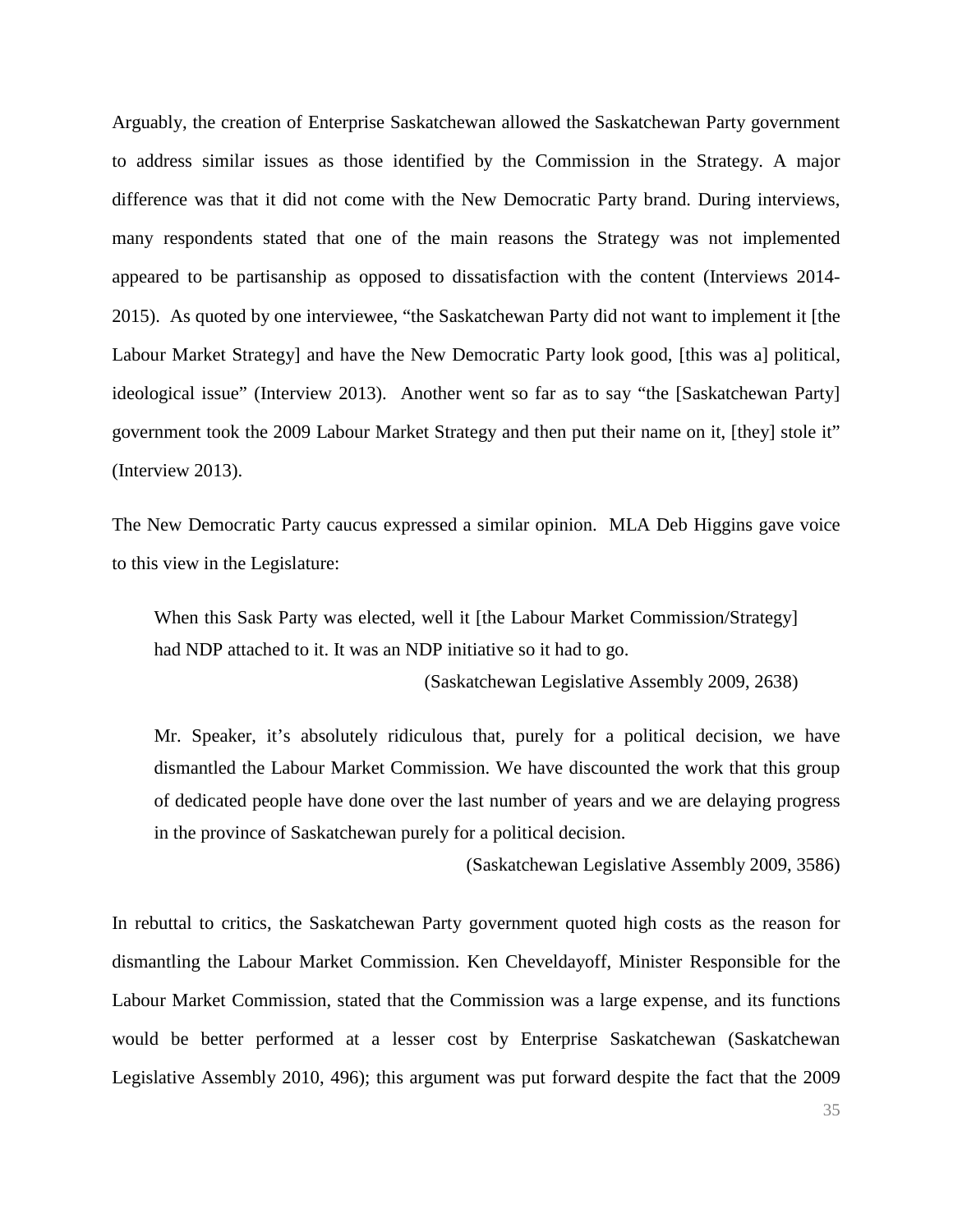Saskatchewan Labour Market Strategy was already written. During an interview with a former Commission member, the member stated that the reason the Saskatchewan Party government gave for the dismantling of the Labour Market Commission, and non-implementation of the Strategy, seemed incomplete (Interview, 2014). Further, they said if high costs were the main concern, and if the Saskatchewan Party government had no intention of using the Strategy, it was off-putting to have the Commission continue its work after the change in government, including finalizing the Strategy and going through the process of approval, which no doubt was expensive (Interview 2014). Additionally, since the Commission had completed the Strategy along with its recommendations, there was worry by Commissioners that the work would be lost within the new entity (Saskatchewan 2009, 2239). After investing time and effort into creating the Strategy, the Commission wanted to see outcomes. While the Saskatchewan Party government stated that the functions of the Commission would still be performed under Enterprise Saskatchewan, many were skeptical. Speaking in the Legislature, Mr. Cam Broten of the Opposition New Democratic Party voiced their concern of addressing labour market issues in Enterprise Saskatchewan:

When it is one of the many, many sector teams that are operating within Enterprise Saskatchewan, it is not clear that to me — it has not been expressed to me — that the advice given by the Labour Market Commission would indeed be influential, that it just wouldn't be lost in the paper and the multiplying sector committees that we see occurring through Enterprise Saskatchewan.

(Saskatchewan Legislative Assembly 2009, 2339)

Enterprise Saskatchewan ran for two years (Saskatchewan 2012, 154). At that point its responsibilities were transferred to the Ministry of Economy (Saskatchewan 2012, 154), with the exception of labour market concerns/issues, which were shared with the newly developed Labour Market Task Force (Saskatchewan, 2013, 182). It is important to note that the dismantling of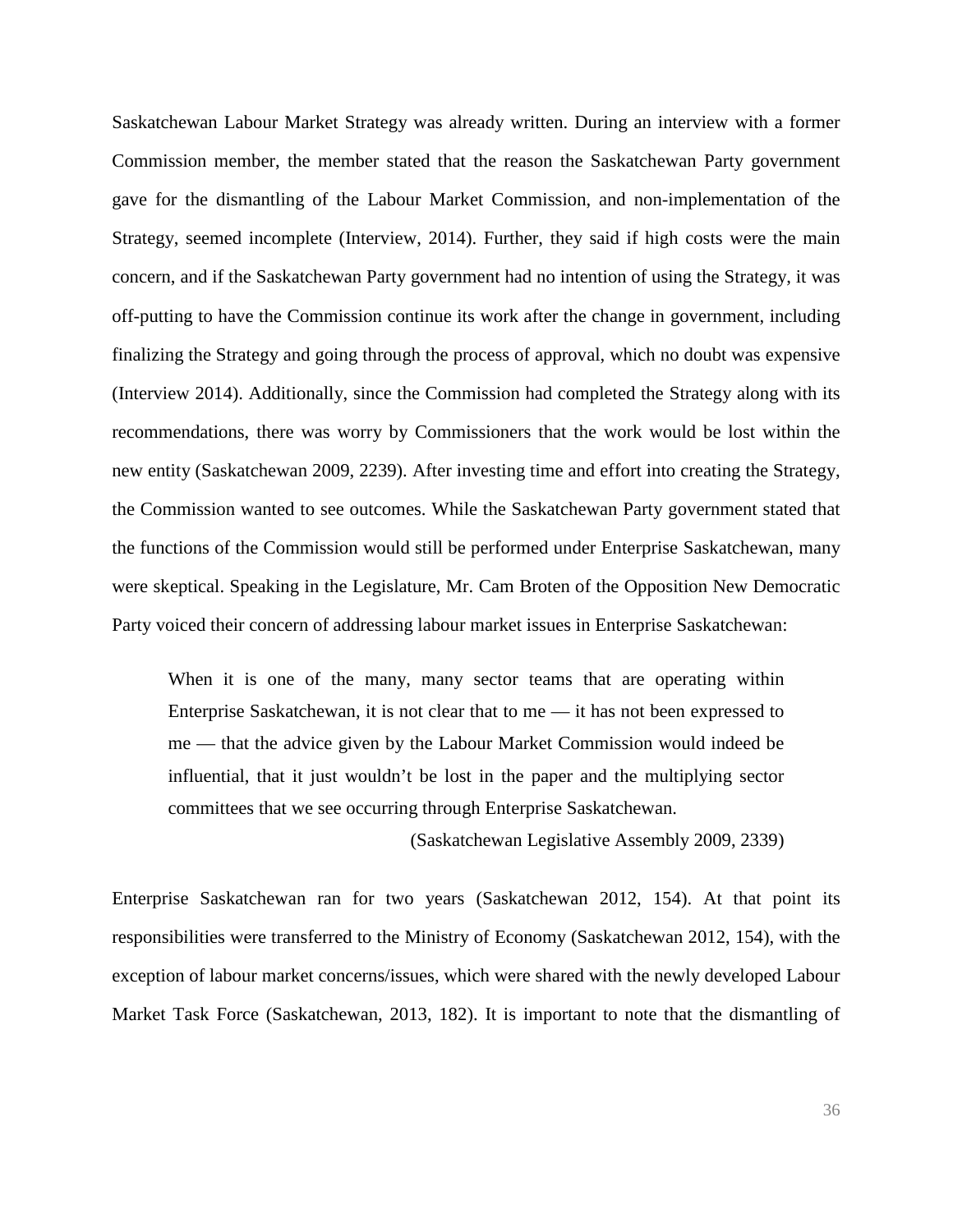Enterprise Saskatchewan could suggest that both methods were ineffective. While the thesis does not believe this to be true, it is important to consider alternative arguments.

Kingdon states that a change of government has a strong impact in the policy-making arena (2011, 154). In agreement with Kingdon, the thesis argues that one of the reasons the Saskatchewan Party government dismantled the Commission and did not implement the Strategy was for partisan reasons associated with the change in government. More specifically, the Saskatchewan Party government did not implement the Labour Market Strategy because of its association with the New Democratic Party government (Interview, 2013).

While it is not uncommon for governments to distance themselves from their predecessors, doing so is not without policy consequences. One of the results of the non-implementation of the Strategy and dismantling of the Commission was the end of the concerted effort to solve labour market issues by stakeholders outside of government<sup>[2](#page-43-0)</sup> (Saskatchewan Chamber of Commerce, 2014). Further, meetings between labour, businesses, training institutions and sector groups ended when the Commission was dissolved and when Enterprise Saskatchewan was later closed (Saskatchewan Chamber of Commerce, 2014). When they stopped meeting, the sharing of information and project outcomes was reduced significantly (Saskatchewan Chamber of Commerce, 2014). Lastly, the attention on increasing Aboriginal integration into the labour market was stalled until the Saskatchewan Party government decided how it would brand its own approach to the issue.

Overall, the political stream demonstrates how the political environment can impact policy development, especially in the midst of a change in government. The Saskatchewan Party government's decision to not implement the Strategy does not mean that Aboriginal labour

j

<span id="page-43-0"></span> $2$  This comment applies only on a province-wide scale, as the Northern Labour Market Committee does meet regularly to address labour market issues in the north.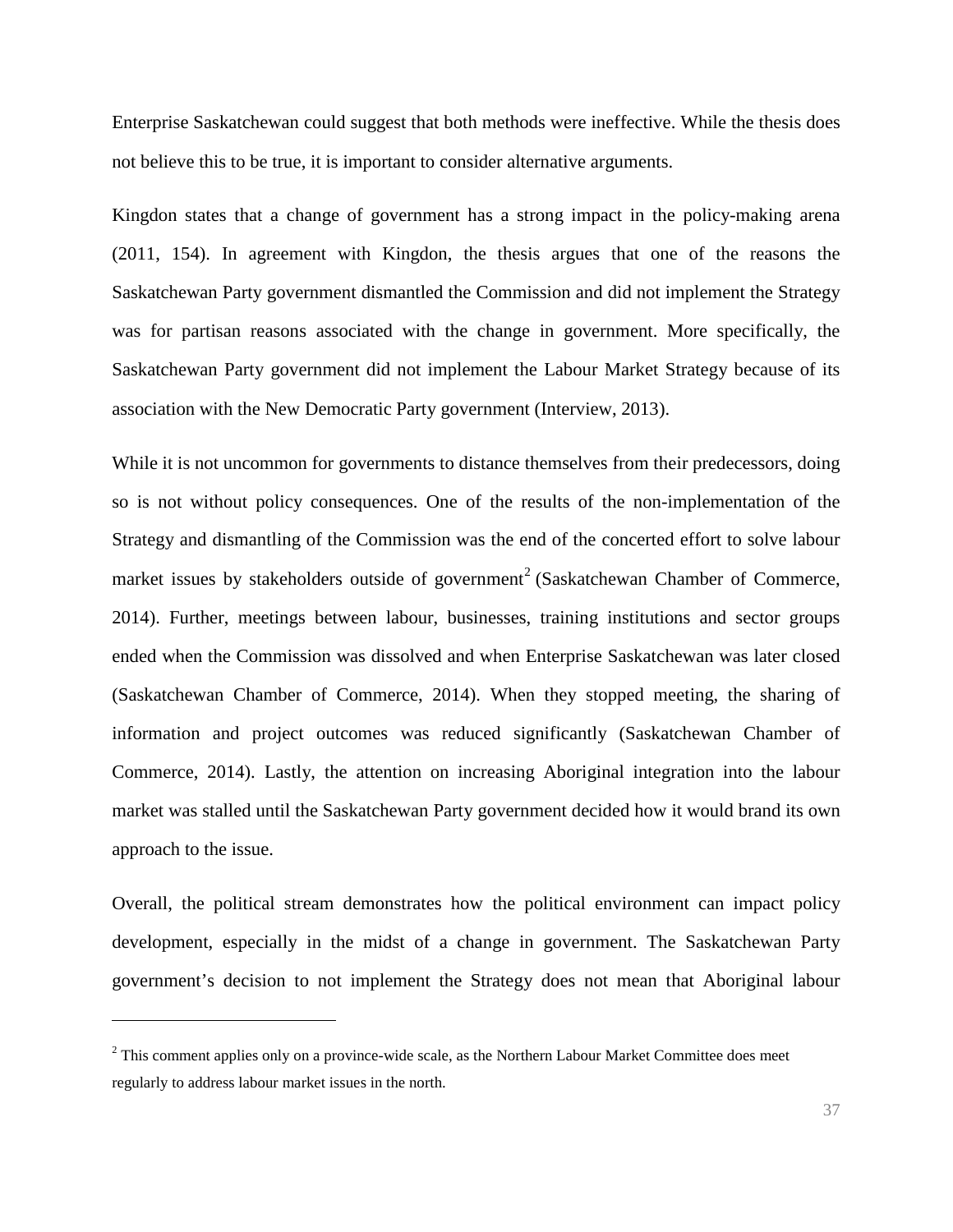market integration was unimportant to the government, but rather that the government would use an alternative approach to ensure the Strategy was not associated with the policies of the previous New Democratic Party government.

### <span id="page-44-0"></span>**2.7 Policy Window: Theory**

The policy window represents the opportunity for advocates to push a policy proposal (Kingdon 2011, 165). Occurring after the policy streams align, the policy window represents the success or failure of a policy. This section will explain how policy streams align and view how windows open and close.

The moment policy streams conjoin is referred to as "coupling" (Kingdon 2011, 172). While Kingdon states that problems or policies by themselves can structure the governmental agenda, individual streams are not sufficient by themselves to impact the decision agenda, this can only occur when all three streams are joined (2011, 178). The example Kingdon uses to describe this process is urban mass transit (2011, 172-73):

- First, urban mass transit was proposed as a traffic management tool and as a solution to a traffic congestion problem.
- Second, the policy proposal stream defined urban mass transit in a specific way to gain public attention and momentum: as the way to solve the country's energy problem.
- Third, the proposals are constantly in the policy stream, but then suddenly become on the governmental agenda because they can be seen as solutions to a pressing problem or because the politician finds the sponsorship expedient

As demonstrated above, when the agenda changes, "solutions are coupled with problems, proposals linked with political exigencies and alternatives are introduced" (Kindgon 2011, 173).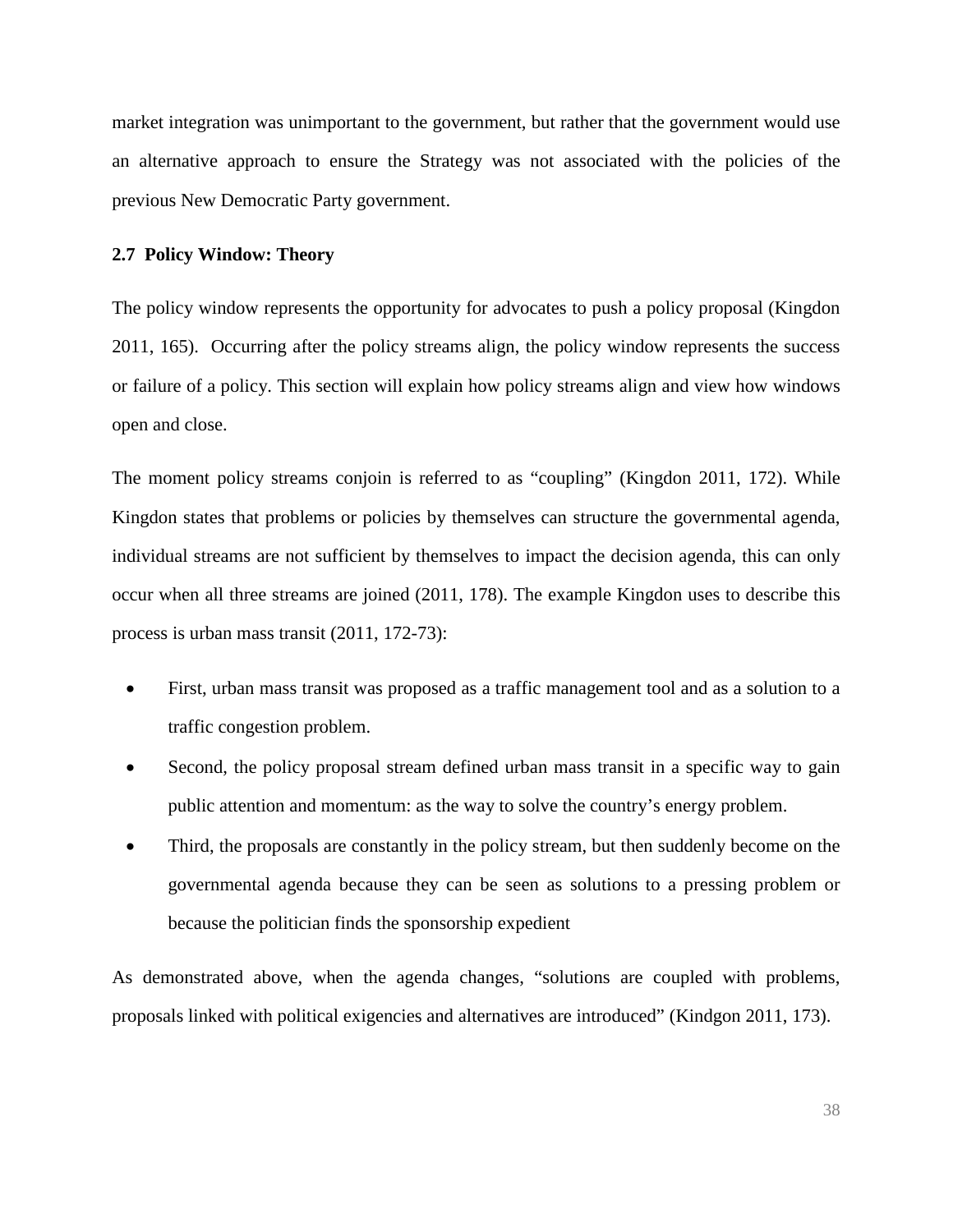Policy windows represent the moment the policy streams align and produce the opportunity for a launch (Kingdon 2011, 166). As the windows stay open for short periods, and occur only once the streams have coupled, policy makers are constantly on the watch for open policy windows (Kingdon 2011, 166). Kingdon states these windows often open up because of a change in the political stream, such as a change of government or because of a shift in the public mood (Kingdon 2011, 168), although other reasons outside the political stream, such as the rise of a pressing problem or a tragic event, may also open a window (Kingdon 2011, 169). Once a policy window opens policy makers must be strategic in their moves, to ensure they get their idea across before the window closes. While an idea's time comes, it also passes.

Policy windows close for numerous reasons. The most common reasons include when participants feel they have not addressed the problem with a policy decision, participants failing to get action, the event that opened the window passing from the scene or, lastly, the personnel that aided in opening the window changes (Kingdon 2011, 169). Timing is everything with policy windows. As Kingdon states, "the longer people live with a problem, the less pressing it seems. The problem may not change at all, but if people can live with it, it appears less urgent" (2011, 170).

### <span id="page-45-0"></span>**2.8 Policy Window: Application**

The three policy streams aligned when looming labour shortages threatened Saskatchewan's economic success, and increasing Aboriginal labour market integration had the potential to add 20,000 workers to the market. With an urgent economic problem, and a proposal that had a high level of technical feasibility because the alternative was relying on immigration, which would put additional stress on the provinces' infrastructure, the policy window opened.

In order for the policy streams to align policy makers must find solutions that can be attached to a problem. However, they also need to be aware of the trends and the importance an idea can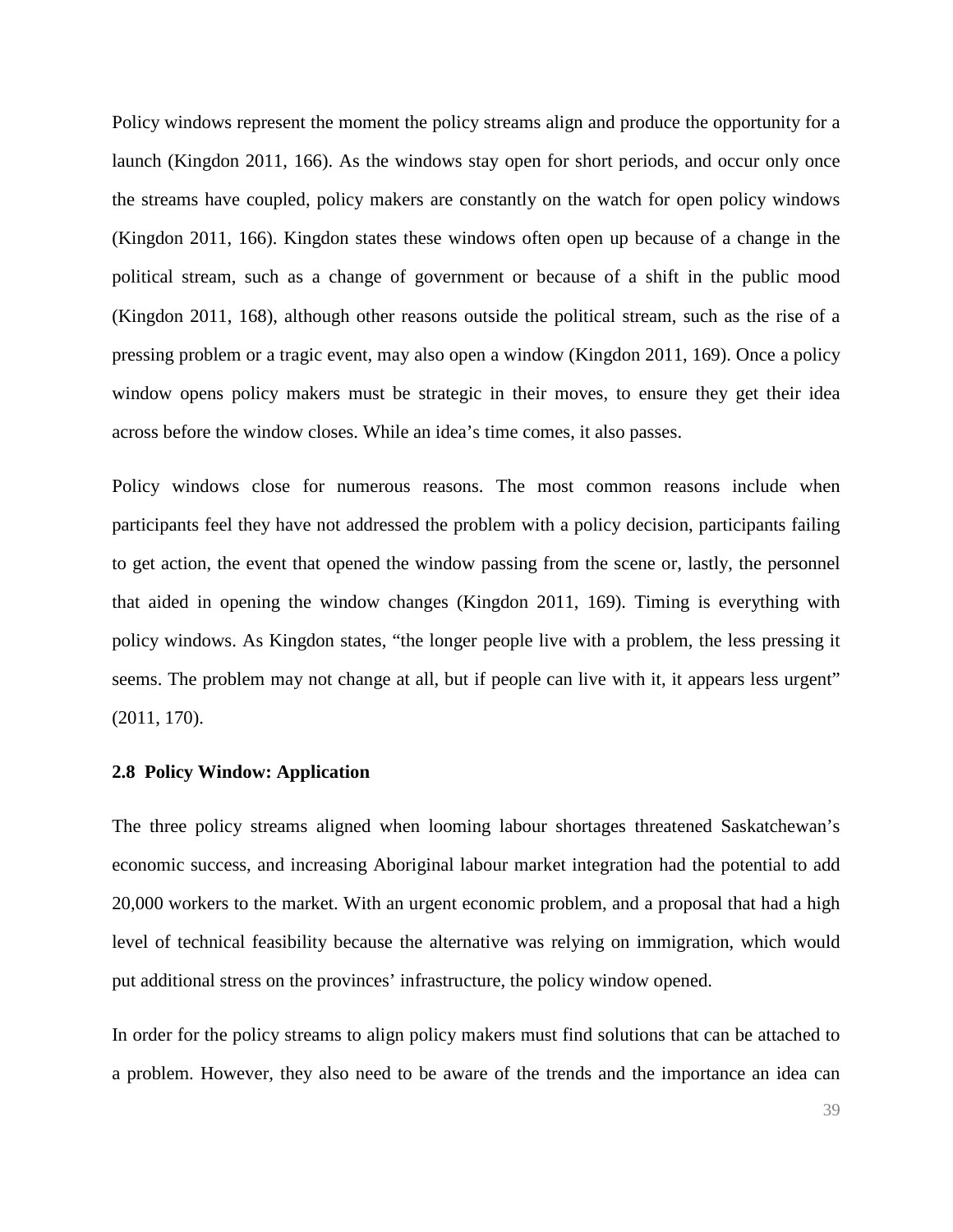have. In regard to the 2009 Saskatchewan Labour Market Strategy, Aboriginal labour market integration was the ongoing problem, but it was a hard sell to the public, as resolving the problem did not offer the general public a direct benefit. However, Saskatchewan experienced an economic boom in 2007, and looming labour shortages threatened the province's economic vitality. While there were other benefits to increasing integration, such as improved quality of life for Aboriginal peoples, it was the province's economic success that became the focus.

The policy window opened up when the New Democratic Party created the Labour Market Commission, with the intent of producing a labour market strategy. The problem was labour shortages, the solution was increased Aboriginal integration and the politicians were backing it – therefore aligning the streams. However, the policy window closed after the 2007 Saskatchewan election. With a change in government, the Saskatchewan Party government wanted to distance itself from the policies of the New Democratic Party. The Labour Market Commission and Labour Market Strategy were among such policies, and both were eliminated. As described in Kingdon's policy theory, government changes often lead to policy windows closing and the 2009 Saskatchewan Labour Market Strategy was no exception.

### <span id="page-46-0"></span>**2.9 Conclusion**

It was the objective of the 2009 Saskatchewan Labour Market Strategy to mitigate looming labour shortages by, among other steps, increasing Aboriginal labour market integration. However, the Strategy was scrapped when the Saskatchewan Party government won the election and broke ties with the previous government's policies.

The thesis used John Kingdon's policy streams to explain the evolution and demise of the Strategy. Through the application of the problem stream, the thesis examined how decreased Aboriginal labour market integration came to be defined as a problem deserving policy attention. Drawing on literature and interviews, it argued that Aboriginal integration was defined as a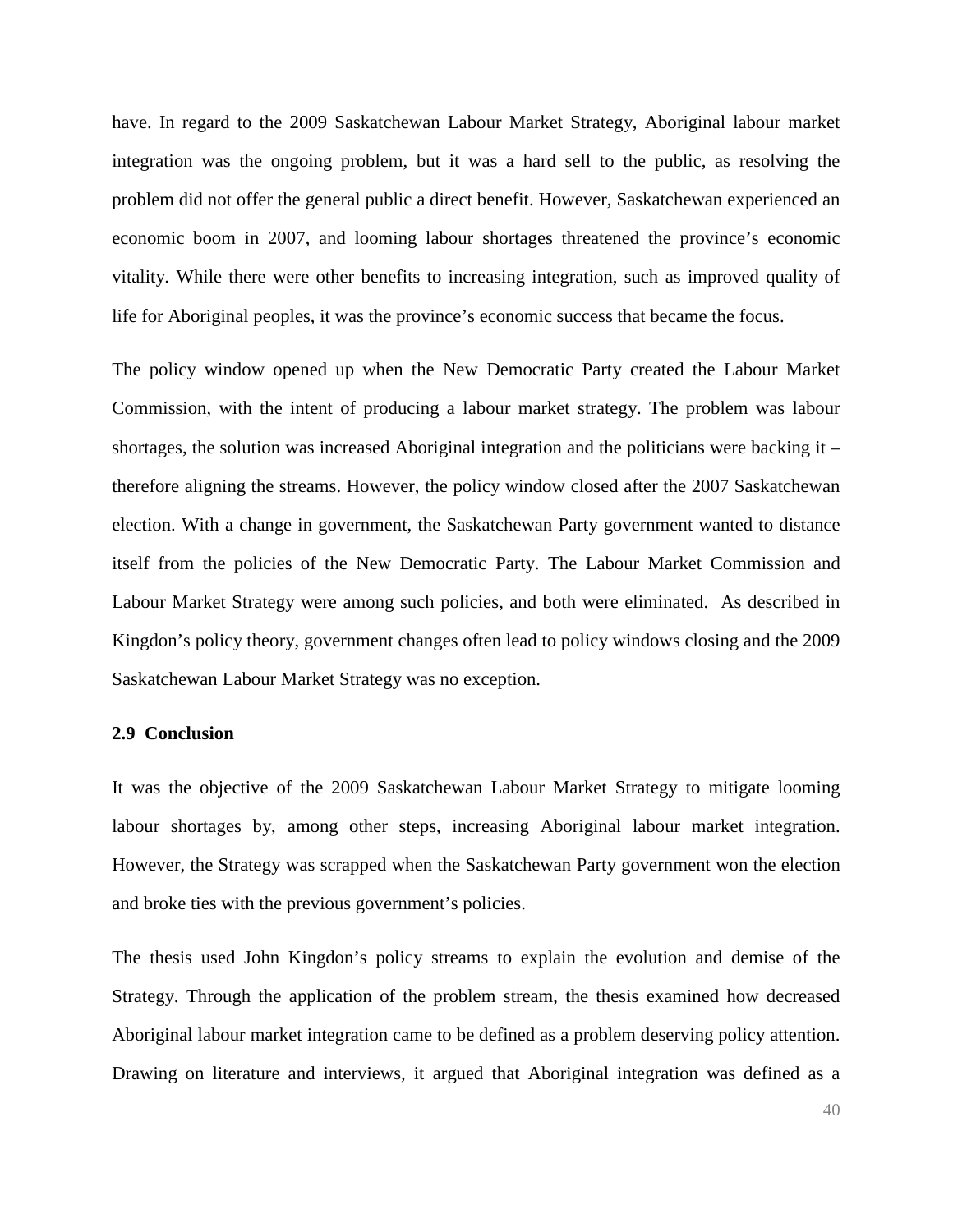problem and achieved problem status because many policy makers at the time were focused on another problem, looming labour shortages. Aboriginal labour market integration was framed as a way to solve labour shortages. Through the application of the proposal stream, the thesis examined how the Labour Market Commission decided on the policy ideas within the Strategy to increase Aboriginal labour market integration. In the section, it was argued that increasing Aboriginal labour market integration was chosen because Aboriginal individuals were likely to stay in the province if employed as well as the belief that it would address the real concern, labour shortages. Lastly, through the application of the political stream, the thesis viewed the impact of the public mood and political events occurring during the Commission's creation of the 2009 Saskatchewan Labour Market Strategy. In this section, it was argued that the Saskatchewan Party government did not implement the Strategy because it was originally a New Democratic Party initiative, and after the election the Saskatchewan Party wanted to cut ties with the previous government's policies. Overall, while the policy window opened briefly, the Strategy failed when the policy window closed after the election.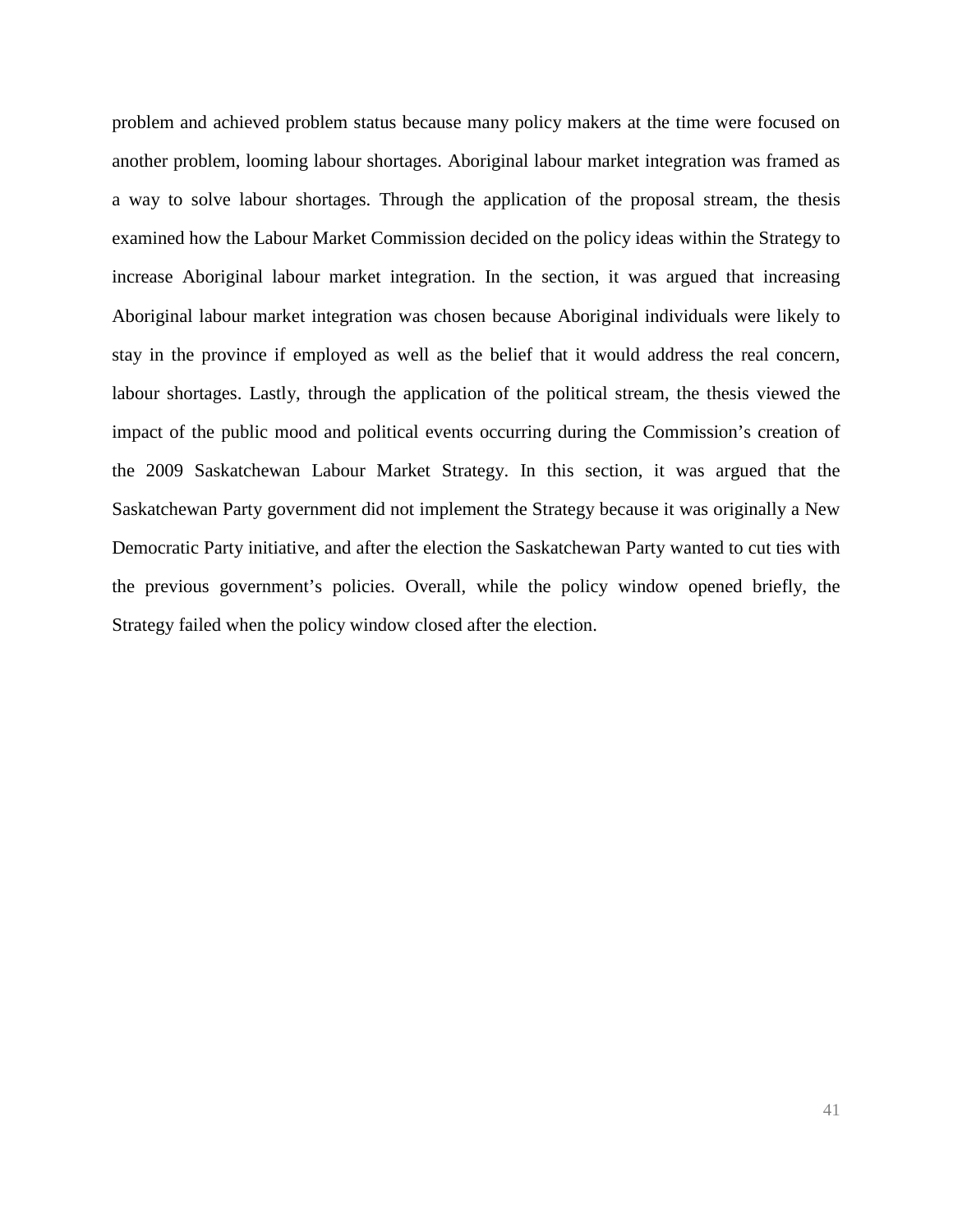## **Chapter Three: Conclusion**

### <span id="page-48-1"></span><span id="page-48-0"></span>**3.0 Introduction**

The objective of the thesis was to apply John Kingdon's policy stream theory to the 2009 Saskatchewan Labour Market Strategy. By viewing the three streams of policy development – the problem stream, the policy proposal stream, and the political stream - the thesis examined the Strategy. The main areas of research included: how Aboriginal labour market integration was defined as a problem, why Aboriginal labour market engagement was selected as a key strategy to address looming labour shortages, and what effects the 2007 Saskatchewan election had upon the Labour Market Strategy. By viewing each individual stream the thesis was able to view the development and breakdown of the Commission and Strategy, and then use Kingdon's theory to explain how the Strategy ultimately failed. This chapter will summarize the thesis's findings and contributions, discuss subsequent events, and identify areas for future research.

#### <span id="page-48-2"></span>**3.1 Thesis Findings**

Using Kingdon's policy development theory, the thesis analyzed the development and demise of the Labour Market Strategy through the lens of three streams: the policy stream, the proposal stream and the political stream.

The problem stream argued that low Aboriginal labour market integration was a problem for decades; it was only when the province faced the threat of looming labour shortages that the issue was defined as a policy problem. Further, it was the combination of indicators continuously stating that Aboriginal peoples in Saskatchewan were the single largest group not actively participating in the labour market and indicators suggesting the province would experience labour shortages that finally brought the issue to the forefront.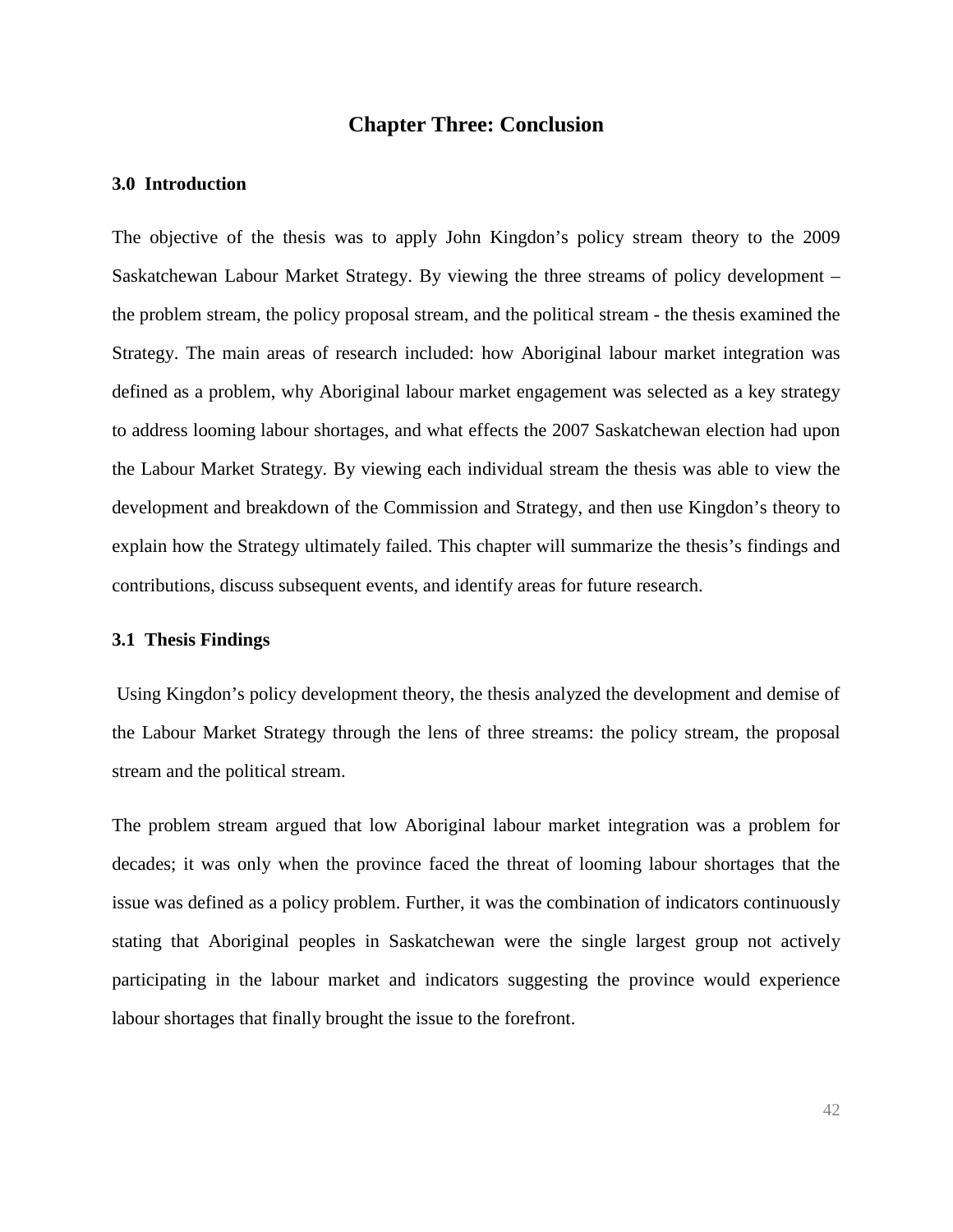Through application of the proposal stream, the thesis argued that one of the reasons that the Labour Market Commission and the 2009 Saskatchewan Labour Market Strategy identified increased Aboriginal labour market integration as a solution to looming labour shortages was because the Aboriginal population was in close proximity and would not cause additional infrastructure stress that immigration would. While investing in Aboriginal labour market integration may have been a hard sell for the government, focusing on the Aboriginal population to fill the jobs that would potentially affect the provincial economy was an easy sell, as negative economic consequences would affect everyone directly.

Next, the thesis applied the political stream and argued that the change in government during the 2007 Saskatchewan election led to the non-implementation of the Strategy. Further, as the government coming into power, the Saskatchewan Party wanted to rebrand and separate itself from the previous government's policies. Since the Strategy was a New Democratic Party government initiative, the Saskatchewan Party government decided it would address labour shortages and Aboriginal integration into the labour market in its own way, through policies such as the Saskatchewan Party 2007 Platform and the Saskatchewan Plan for Growth: Vision 2020. Therefore, one of the main reasons was not implemented appears to be partisan considerations.

Lastly, the thesis argued that the policy streams aligned when the New Democratic Party created the Commission to address labour market issues. With political and stakeholder backing, when the Commission identified the need to increase Aboriginal labour market integration to address looming labour shortages the policy window opened. However, the window closed when the Saskatchewan Party defeated the New Democratic Party in the 2007 Saskatchewan election. Kingdon states that this is not uncommon for governments, as a change in governments often opens the floor for new ideas and policy directions. This was seen with the non-implementation of the Strategy and dismantling of the Commission.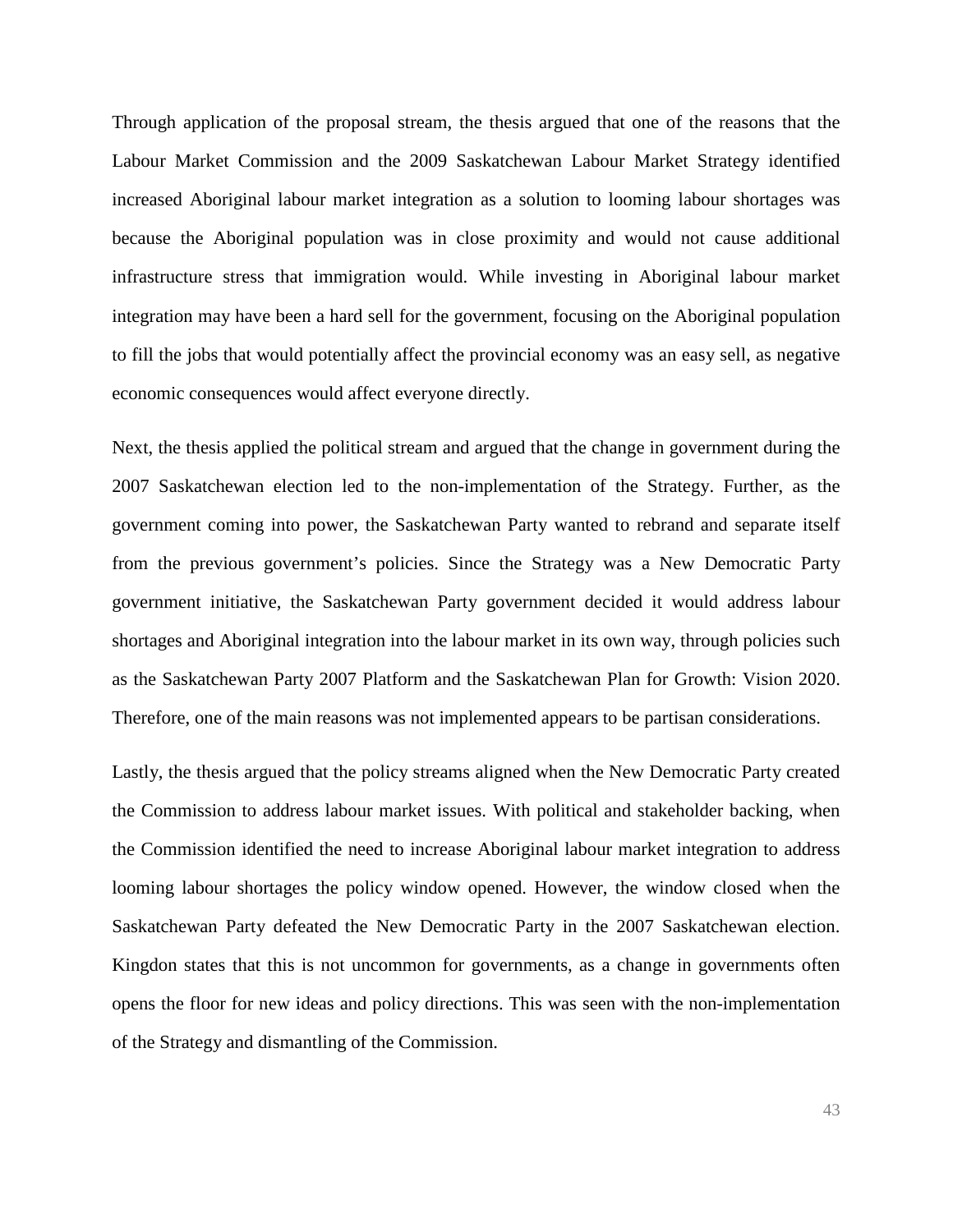#### <span id="page-50-0"></span>**3.2 What Happened Next**

In 2012, the Saskatchewan Party government planned to release a new Saskatchewan Labour Market Strategy. It was expected that this strategy would continue the legacy of the 2009 Saskatchewan Labour Market Strategy, as it used recommendations from that Strategy, along with an expanded plan on how to implement them (Interview, 2014). The group designing the policy was the Saskatchewan Labour Market Task Force, a group launched by the Saskatchewan Chamber of Commerce in 2011 for the purpose of developing a Strategy.

Similar to the Commission, the Task Force brought together key stakeholders in the labour market to communicate, share information, and again, create a new Labour Market Strategy for the province (Saskatchewan Chamber of Commerce, 2014). In 2013, the Saskatchewan Party government requested a stronger role in the task force, stating government should co-chair this Strategy (Saskatchewan Chamber of Commerce, 2014). However, as the Strategy was reaching its final stages of development, progress stalled as the Task Force waited for the provincial government to approve the release of the new Strategy (Saskatchewan Chamber of Commerce, 2014). As of October 2015, the government has not released the new Strategy, and stated "they prefer to continue moving forward with a new labour market group" despite the fact that the 2014 Saskatchewan Labour Market Strategy had been developed by the Task Force and the government and was ready to be released (Chamber of Commerce 2014). Further, the government said it would be not be a part of the new labour market strategy group and would "remove the Saskatchewan Party from any conflicts that result from them being part of a process that advocates recommendations directly towards themselves" (Saskatchewan Chamber of Commerce 2014). As of December 2015, this situation has not changed, and no further reports or strategies have been released by either party.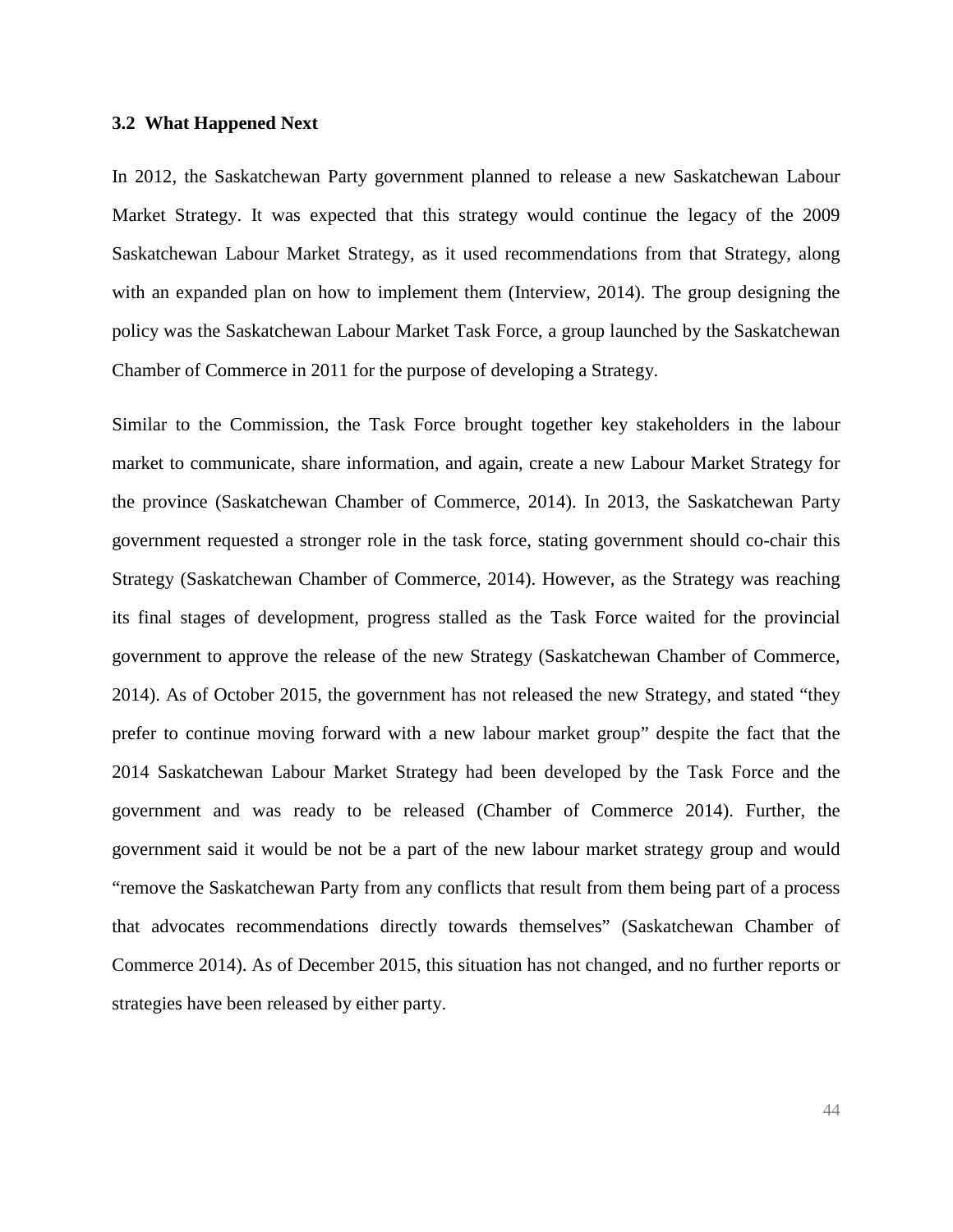#### <span id="page-51-0"></span>**3.3 Where We Are Today**

The focus on furthering Aboriginal labour market integration is an objective the government continues to address in the present day. This section will discuss the current Aboriginal labour market statistics and then move to discuss how the Government of Saskatchewan is working to further integrate Aboriginal peoples into the Saskatchewan Labour Market and reduce looming labour shortages. While analysis of the current state of affairs is beyond the scope of the thesis, the programs identified offer a general overview of what the current government is doing and what programs have been created.

While Aboriginal labour market integration has witnessed positive gains, concerns about labour supply still remain. In the summer of 2014, the Saskatchewan Construction Association released a report in their magazine *We Build* arguing that the province needed to focus on matching supply and demand within the labour market, as they continued to work through a shortage in skilled workers (Folk 2014, 16). The Association also noted concerns over the skill shortages, as they have consistently been identified as threat to the competitiveness of Saskatchewan's construction sector (Folk 2014, 16).

Aboriginal labour market integration in Saskatchewan has seen consistent improvement over the years. As seen below in Figure [3](#page-51-1)-1, the  $2015$  edition<sup>3</sup> of the Labour Market Bulletin demonstrates that there has been overall employment growth for the Aboriginal population of Saskatchewan. When the Labour Market Commission began addressing Aboriginal labour market integration in 2007, the Aboriginal unemployment rate was 18.2% (Saskatchewan Labour Market Strategy 2009). As seen below in Figure 3-1, as of 2014 Aboriginal unemployment is now at a rate of 9.1%. While Figure 3-1 states that it is a decrease of 0.9% from December 2013, it is certainly a large improvement over the rates in the early 2000s.

j

<span id="page-51-1"></span> $3$  Which uses statistics from December 2014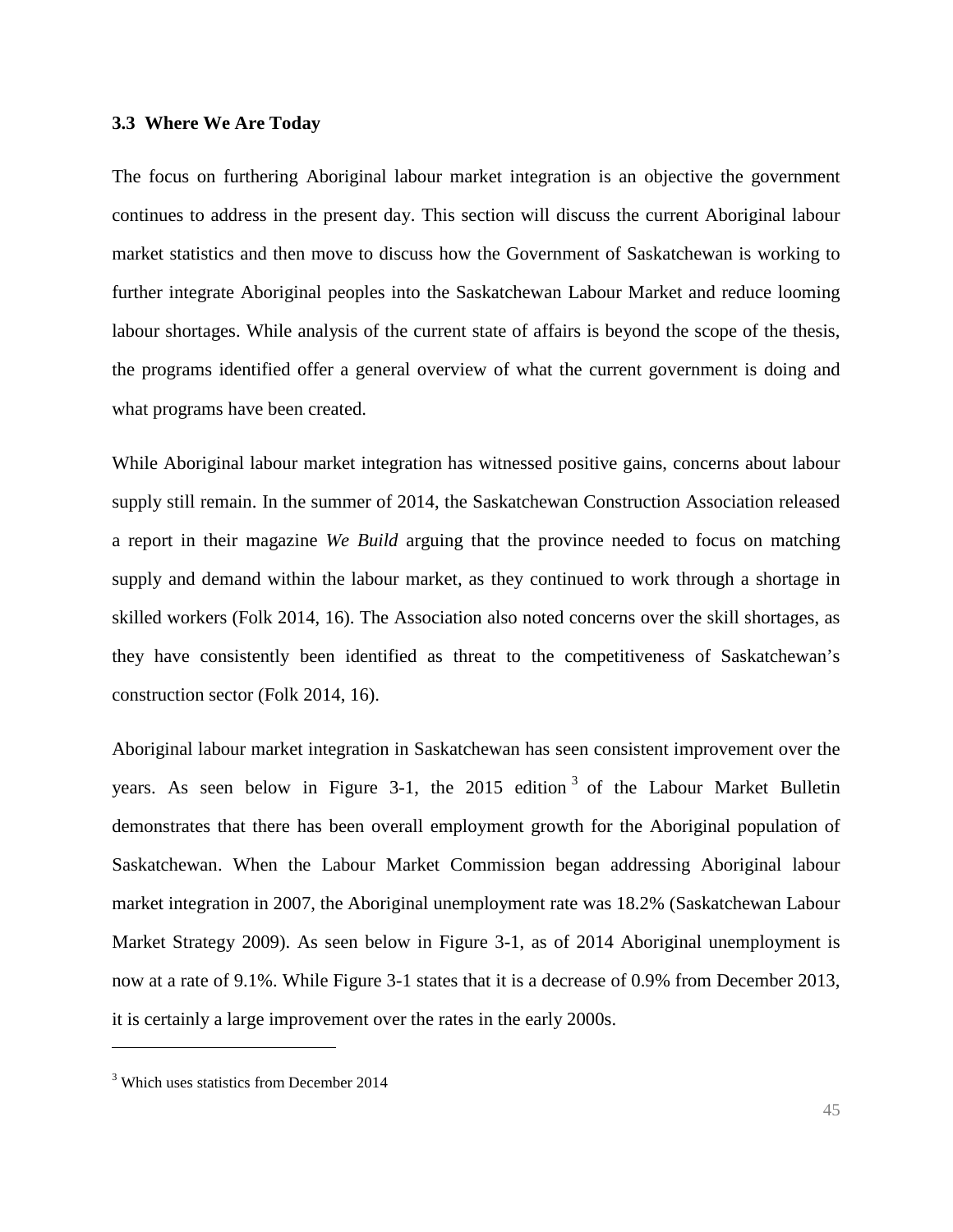**Figure 3-1**

**Saskatchewan Employment Levels (2015)**

| <u> Main indicators – Saskatchewan</u><br>Unemployment, employment, and participation rates |                  |            |  |
|---------------------------------------------------------------------------------------------|------------------|------------|--|
|                                                                                             | December<br>2014 | Y/Y change |  |
| Total population (15+)                                                                      | 847,000          |            |  |
| Unemployment rate                                                                           | 3.1              | $-0.4$     |  |
| Participation rate                                                                          | 69.5             | 0.5        |  |
| <b>Employment rate</b>                                                                      | 67.4             | 0.8        |  |
| Aboriginal population*                                                                      | 74,200           |            |  |
| Unemployment rate                                                                           | 9.1              | -0.9       |  |
| Participation rate                                                                          | 63.1             | $-2.7$     |  |
| <b>Employment rate</b>                                                                      | 57.3             |            |  |

Estimates are based on three-month moving averages (see Glossary for more information).

Y/Y: the change between December 2013 and December 2014 \*the Labour Force Survey excludes those living on-reserve

Source: Employment and Social Development Canada, 2015

With consistent improvement of Aboriginal labour market integration, the Government of Saskatchewan switched its sole focus from Aboriginal employment to a broader focus on Aboriginal education. This began with the creation of the Joint Task Force on Aboriginal Education and Employment, a co-operative approach between the Federation of Saskatchewan Indian Nations and the Government of Saskatchewan. Guided by the 2009 Labour Market Strategy, the Joint Task Force worked in similar fashion as the Strategy as it created a research report that offered recommendations and strategies to continue increasing Aboriginal education rates, and correspondingly employment. The rationale behind the Joint Task Force was creating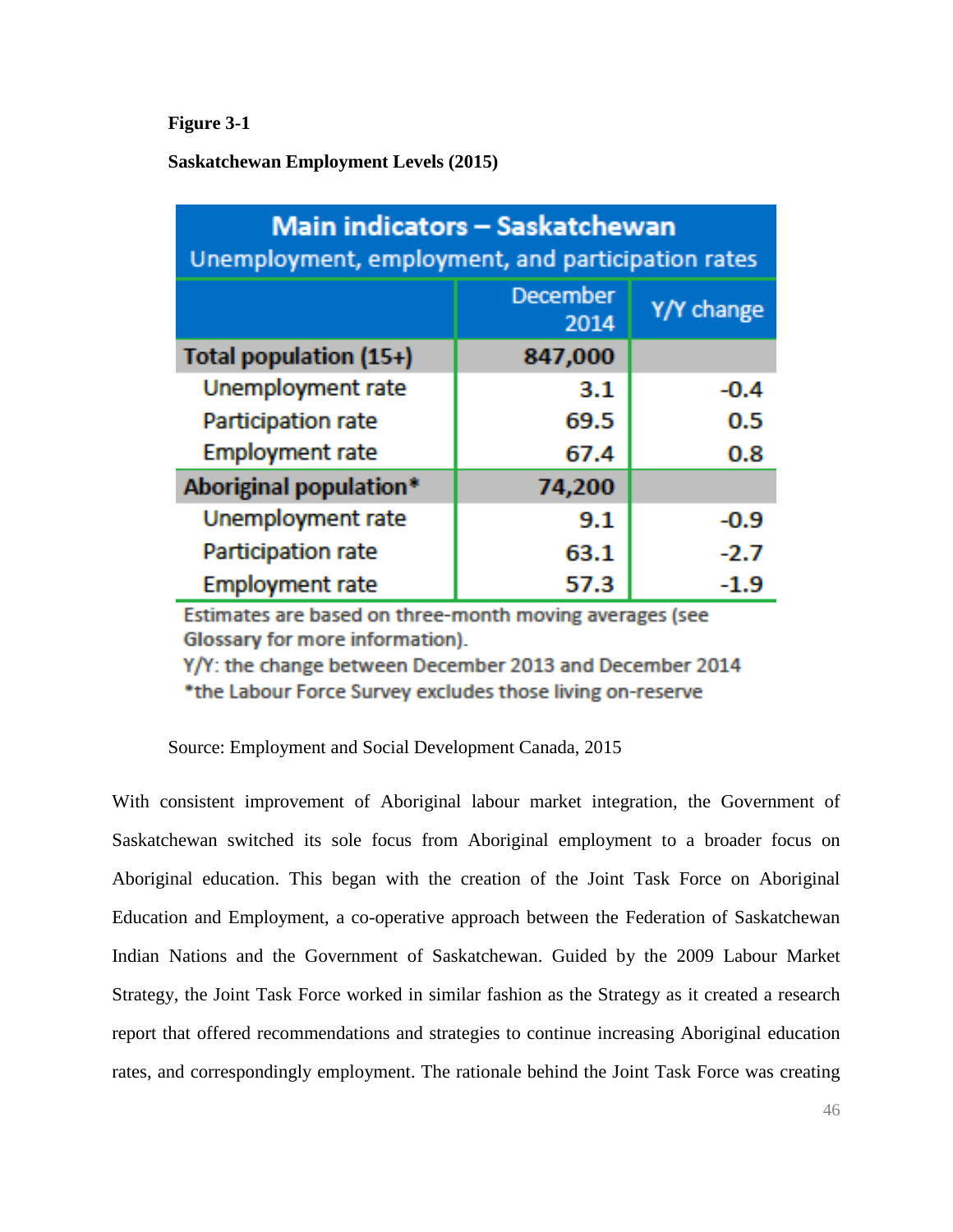an engagement and review process that would inform long-term collaborative actions aimed at eliminating the education and employment gaps (Joint Task Force 2013). The government has reported success from the implemented recommendations of the Joint Task Force. For example, in the education sector, the government created a \$150,000 partnership between the Yorkton Tribal Council and the school division, formed in response to a recommendation from the task force (Saskatchewan, 2014).

Another focus within the Joint Task Force was providing Adult Basic Education to the Aboriginal population. While Aboriginal peoples were not the sole recipients of the Adult Basic Education program, they represented 65 percent of those attending (Ministry of Economy 2015). The Adult Basic Education program also created a Workplace Skills program that taught on-reserve programing<sup>[4](#page-53-0)</sup> exclusively for Aboriginal peoples, with the objective of providing adults the opportunity to develop skills needed to obtain entry-level or semi-skilled employment (Ministry of Economy 2015). Implementation of this program was based on supportive feedback from industry, which stated that employers could not hire Aboriginal peoples because they did not have sufficient education (Interview, 2015), and on the recommendations of the Joint Task Force. So far the on-reserve program has been successful, with a continued rate of 60 percent of those enrolled graduating (Saskatchewan Educational Leadership Unit 2011, 7). In 2015 the Government of Saskatchewan added an additional 200 seats in the Adult Basic Education program, bringing the total to 8,780, along with a \$25.6 million dollar investment in 2015-2016 to assist in eliminating wait lists for the program (Saskatchewan Provincial Budget 2015-2016, 16).

j

<span id="page-53-0"></span><sup>4</sup> Muskoday First Nation, Shoal Lake Cree Nation, Lac La Ronge Indian Band, Beardy's and Okemasis First Nation, Cowessess First Nation, Okanese First Nation, Standing Buffalo Dakota First Nation, Kahkewistahaw First Nation, and Nekaneet First Nation (Saskatchewan Educational Leadership Unit 2011, 13)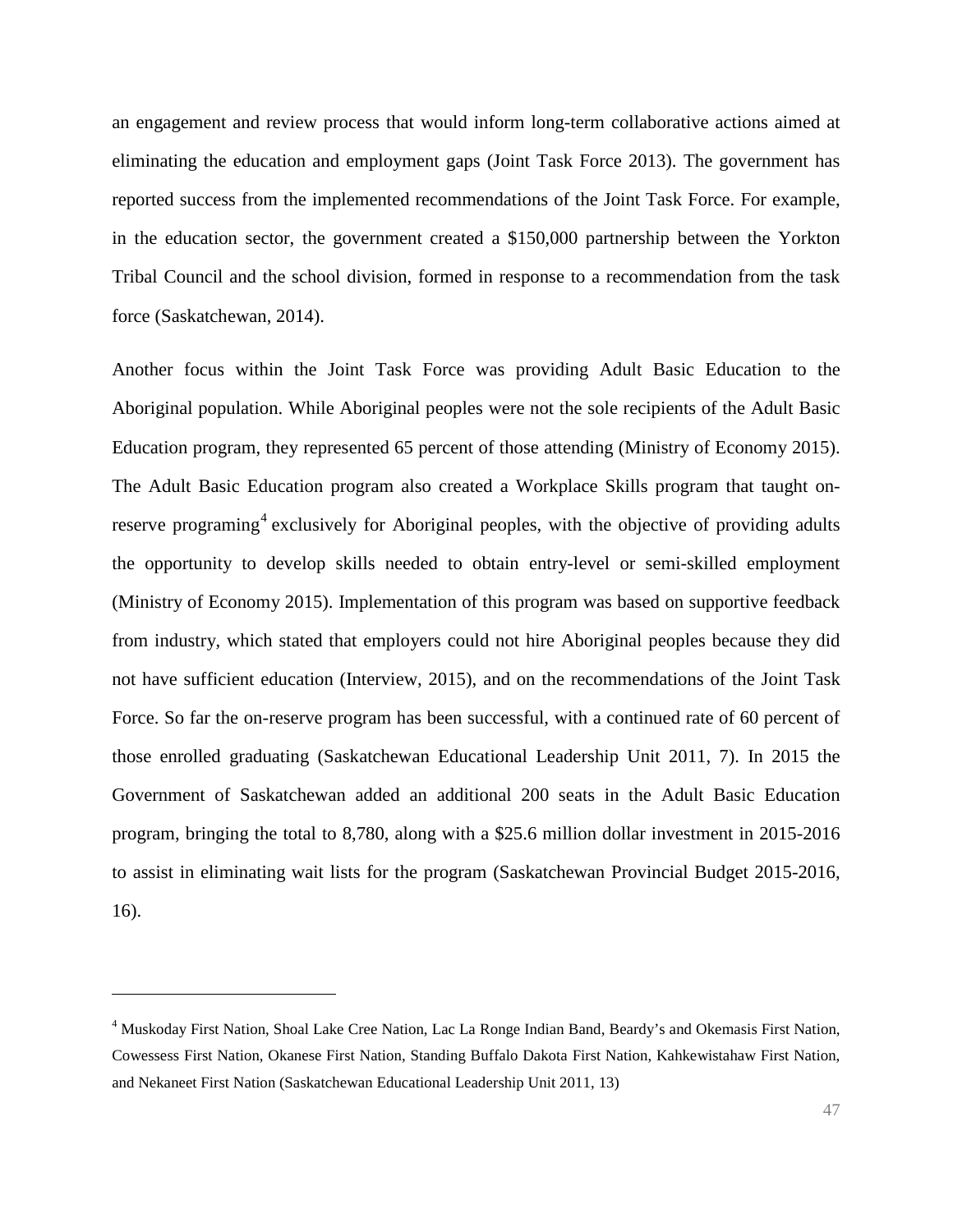Along with educational programs, skilled work programs have also been developed. For example, a pilot program called the Northern Career Quest Mining Project ran from January 2013 until April 2015 (Northern Career Quest 2015). Over the two-year span, enrolled Aboriginal peoples participated in training to obtain employment in the mining sector in Northern Saskatchewan (Northern Career Quest 2015). Such programs seek to build and support skilled employees and direct employment opportunities and pairing with mining companies such as Cameco (North Career Quest 2015).

I anticipate the Government of Saskatchewan will continue to focus on mitigating looming labour shortages and improving employment opportunities of Saskatchewan's Aboriginal population. This has been demonstrated in 2015 by the investment of \$210 million dollars towards programs targeted primarily for First Nations and Métis organizations and individuals (Saskatchewan, 2015). Some of the 2015-2016 Saskatchewan Provincial Budget initiatives aiming to help Aboriginal and First Nations groups include:

- \$5.1 million in ongoing funding for initiatives that respond to the Joint Task Force on Improving Education and Employment Outcomes for First Nations and Métis people;
- \$30.8 million in funding targeted at Adult Basic Education and Provincial Training Allowance Programs; and
- \$74 million in gaming agreement transfers to First Nations and Métis organizations

<span id="page-54-0"></span>Overall, the government reports that it is working towards the goal of putting Aboriginal peoples on an equal footing with non-Aboriginals in terms of education, skilled experience and employment opportunities.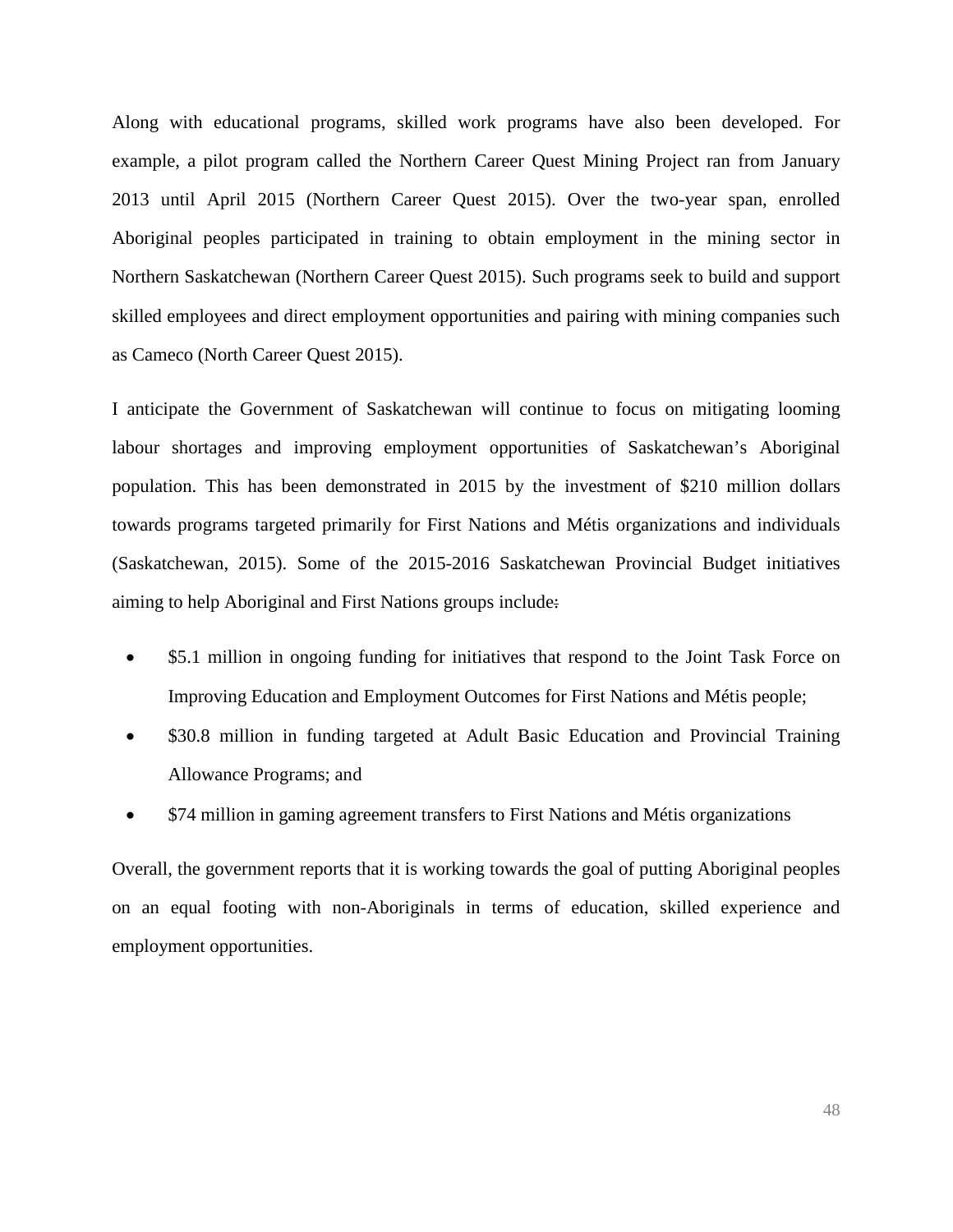#### **3.4 Areas for Further Research**

Future research on Aboriginal labour market integration, looming labour shortages and labour market strategies should consider gaps between Aboriginal and non-Aboriginal education rates, why governments continuously struggle to find skilled workers and why governments continue to invest in labour market strategies they do not release.

The Joint Task Force on Aboriginal Employment and Education states, "First Nations and Métis people have not accrued the same or equitable benefit from the education systems for various systemic reasons, both historical and social, and as a result, have not been able to benefit from the economic opportunities existing and created" (Joint Task Force 2013, 14). As the Joint Task Force treats educational attainment as a stepping-stone to achieve employment, the gap in educational obtainment<sup>[5](#page-55-0)</sup> rates between Aboriginal and non-Aboriginal peoples is an area that should be focused on. A great step in that direction is the implementation of the Adult Basic Education programs on and off reserve. Such programs show a strong potential for increasing Aboriginal labour market integration rates, and currently the programs have served 4500 people through, with a long waitlist of those looking to enter the program (Interview 2015). While this thesis did not look at the educational side of employment it is an area that could be studied.

Another area that could be expanded upon is the issue of labour shortages in the province. While the thesis examined the labour shortages from 2006 to the release of the Labour Market Strategy, Saskatchewan remains in a position where it requires skilled labour. As of 2015, the provincial population is close to 1.1 million, a large increase from 10 years ago when it was 976,000 (Statistics Canada 2015). However, the province continues to need more workers. This is especially true in the construction sector: the 2014 Saskatchewan Construction Association's report stated that the association feared the loss of competitiveness within the construction sector

j

<span id="page-55-0"></span> $<sup>5</sup>$  High school graduation rates, for example</sup>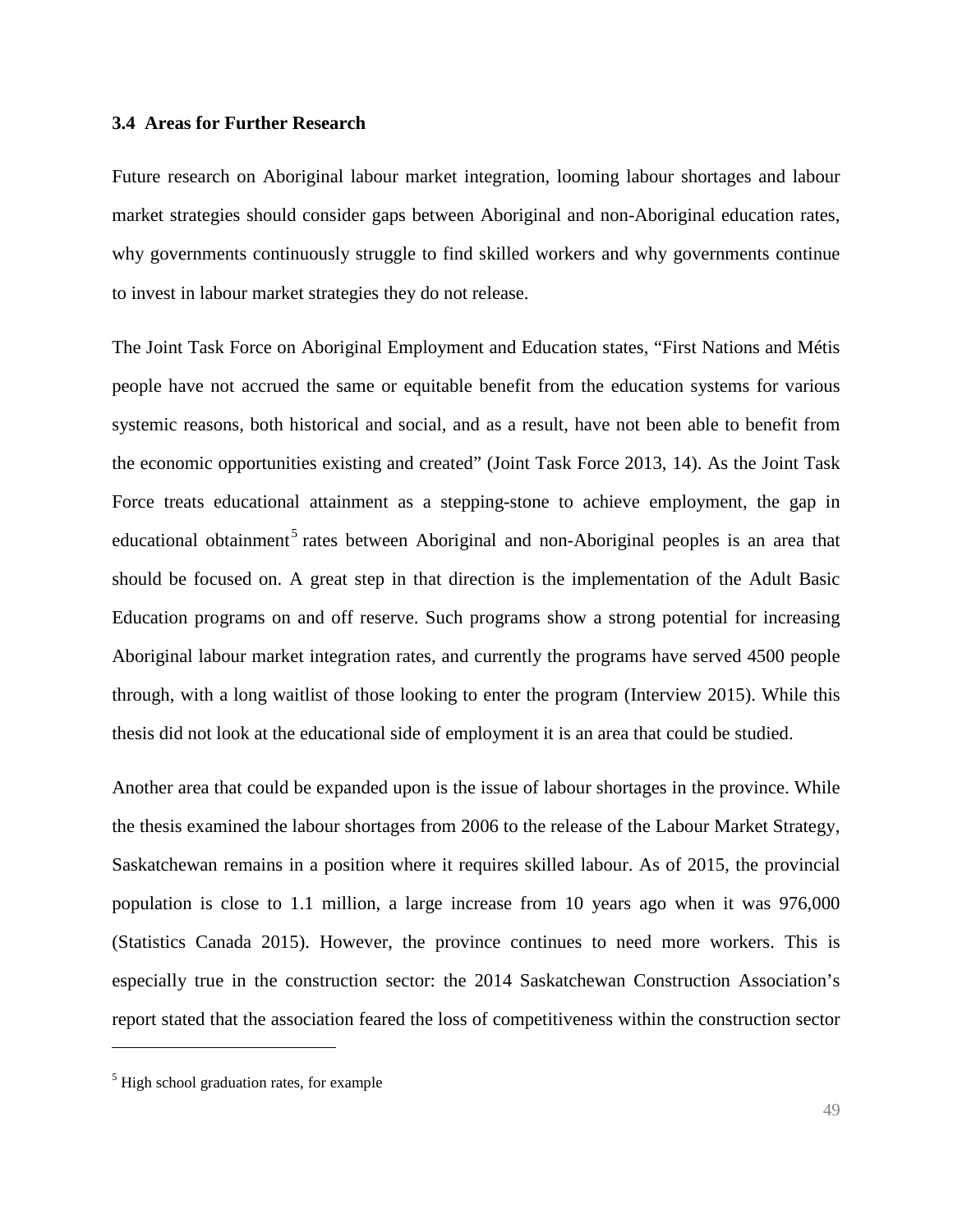if the sector is unable to fill open positions. Further assessment of the labour market supply and demand for workers in the construction sector would be an interesting and topical area of research, as Saskatchewan has recently begun a lot of construction projects such as the new Mosaic stadium, the Legacy Project potash mine, the Regina Bypass, and 18 joint-use schools, while the Saskatchewan Party government has created a Crown corporation called SaskBuilds to improve and coordinate public sector capital planning.

The last area that could use further research is the 2013 Labour Market Strategy, and the potential future Strategy. As stated earlier, the Saskatchewan Chamber of Commerce and the Government of Saskatchewan came together to write the second Saskatchewan Labour Market Strategy. Once the strategy was written, the government backed out and said they wanted to pursue this work in a different way. However, as of October 2015, there has not been any progress on a new labour market strategy, and the one devised in cooperation with the Chamber of Commerce was never released. Research should focus on why the Saskatchewan Party government is investing in labour market strategies but not ever implementing them, as the next strategy will be the province's third in six years.

#### <span id="page-56-0"></span>**3.5 Final Words**

In conclusion, the need to further integrate Aboriginal peoples into the Saskatchewan labour market will continue to be highlighted until statistics reveal that employment rates are at near parity to non-Aboriginals, the economy is sustainable and not in need of more workers, and Aboriginal peoples experience a higher quality of life. As a public policy issue that also encompasses a moral aspect, increasing Aboriginal labour market integration will continue to be highlighted within the problem, proposal and political streams of government. While progress has been made in the present to support further integration of Aboriginal peoples into the labour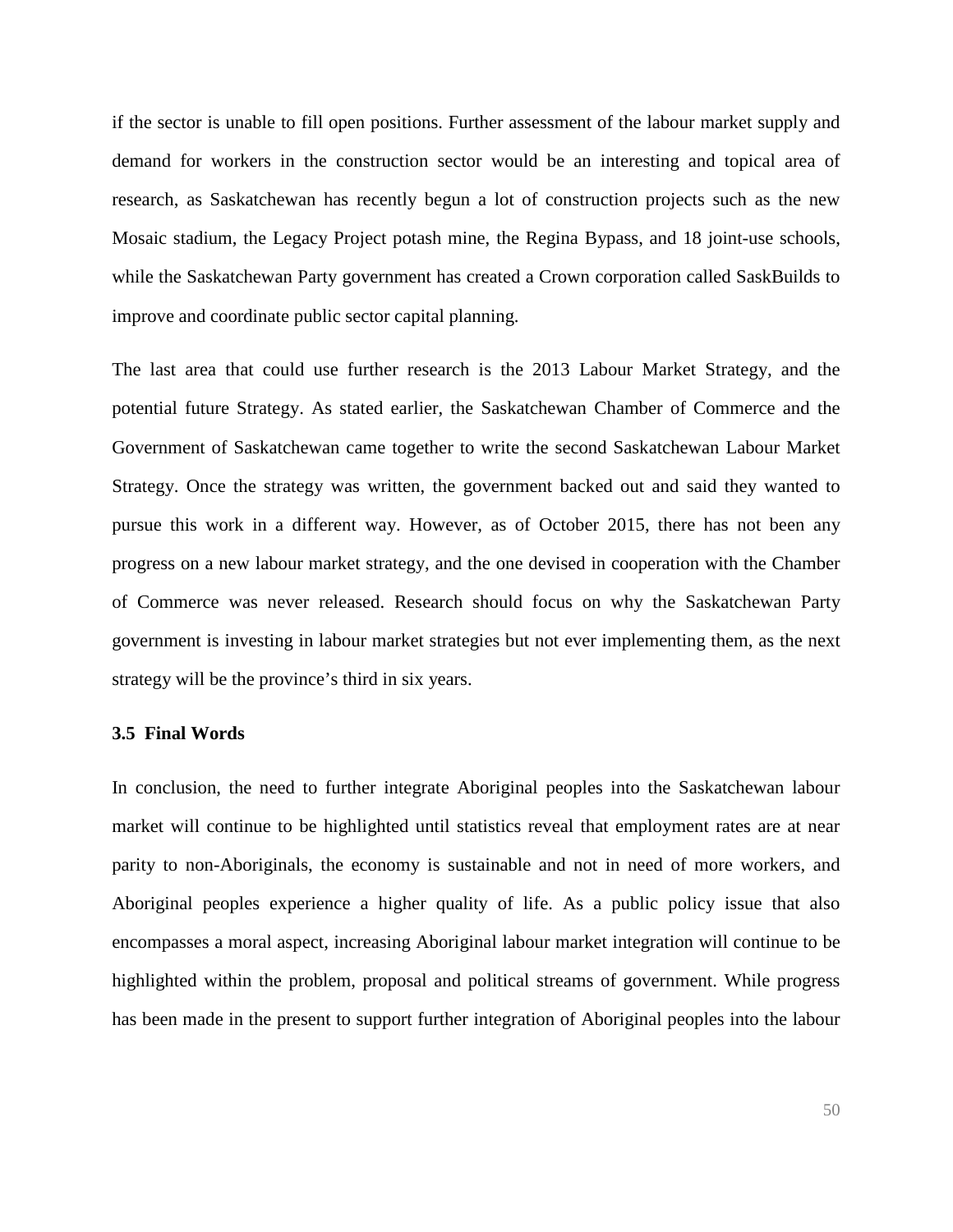market, the government still has some way to go to ensure that Saskatchewan's Aboriginal population is adequately represented in the labour market for social and economic reasons.

This thesis is instrumental in explaining the development of the 2009 Saskatchewan Labour Market Strategy and how it aimed to use Aboriginal labour market integration to address looming labour shortages. Through the application of John Kingdon's policy stream theory the thesis was able to offer a behind-the-scenes account of the Commission's development of the Strategy. In doing so the thesis was able to offer an in-depth examination of specific events such as how the government matched problem with solutions to gain the most support possible and how a government change can change policy directions.

Since literature available for the thesis was limited, the thesis utilized interviews with those associated with or knowledgeable of the Labour Market Commission or Strategy. Interviews were able to gather valuable information as the thesis offered anonymity in exchange for individual's account of the development of the strategy, Aboriginal labour market integration and labour shortages. Further, some of the information gathered from the interviews had not previously been revealed publicly. It offered the thesis essential building blocks to understanding more of the Strategy.

It is my desire for readers to read the thesis and have a deeper understanding of the policy process in Saskatchewan. With the application of John Kingdon's policy streams, the thesis takes the often opaque process of policy development and breaks it down to help readers understand the focus of the problem stream, the policy proposal stream and the political stream. By using these streams, the thesis was able to offer a picture of the Labour Market Strategy and how it used Aboriginal labor market integration as a means to address looming labour shortages.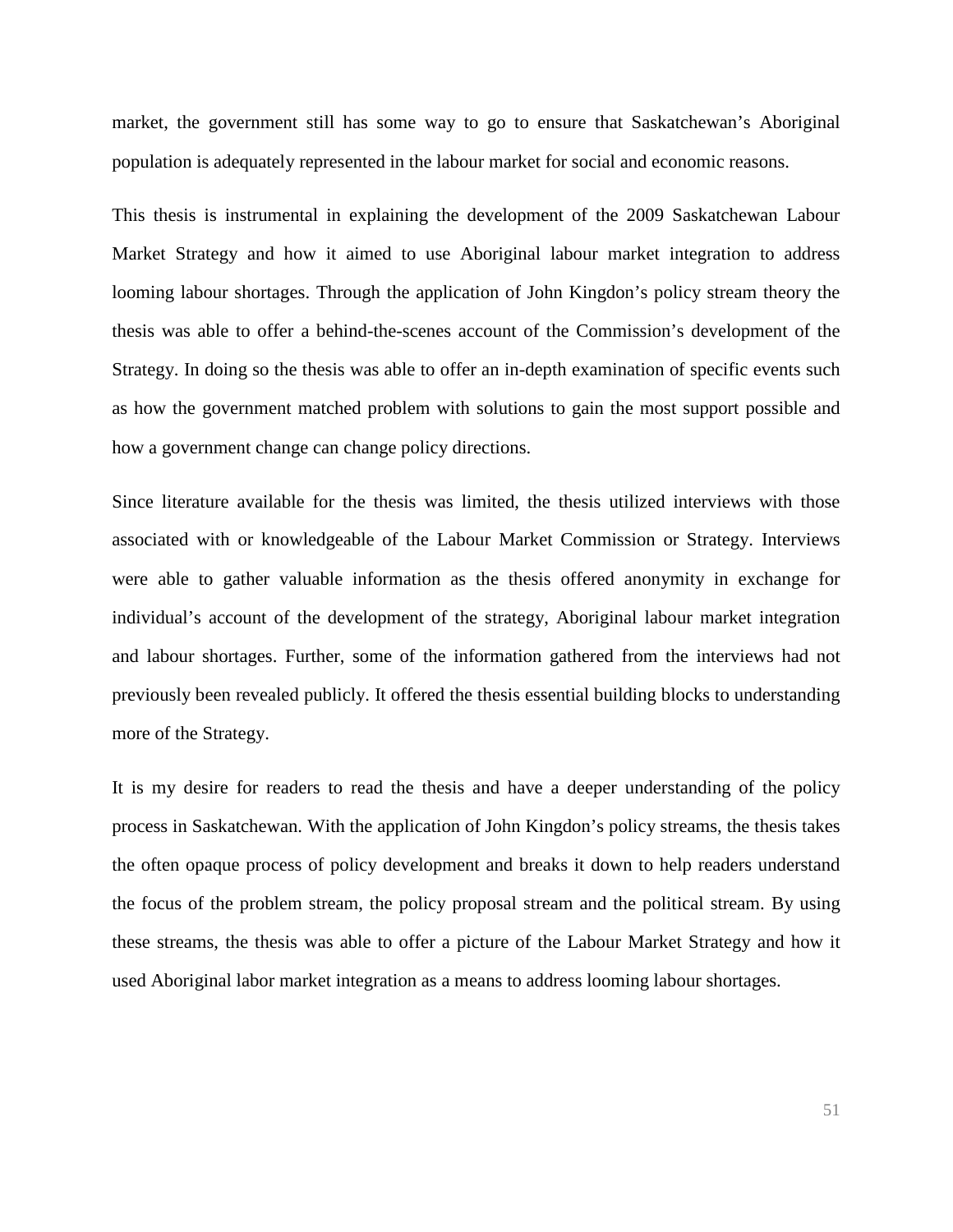## **Bibliography**

- <span id="page-58-0"></span>Bill 106, An Act to repeal The Labour Market Commission Act and Respecting Certain Matters Associated with that Repeal,  $3<sup>rd</sup>$  Session,  $27<sup>th</sup>$  Legislature, Saskatchewan, 2009. <http://www.qp.gov.sk.ca/documents/english/FirstRead/2009/Bill-106.pdf>
- Bill 46, An Act to amend The Labour Market Commission,  $3<sup>rd</sup>$  Session, 25th Legislature, Saskatchewan, 2006. [http://www.qp.gov.sk.ca/documents/english/FirstRead/2007-08/Bill-](http://www.qp.gov.sk.ca/documents/english/FirstRead/2007-08/Bill-46.pdf)[46.pdf](http://www.qp.gov.sk.ca/documents/english/FirstRead/2007-08/Bill-46.pdf)
- Campbell, David. 2013 "Learning From the Saskatchewan Miracle." 2012. *The Globe and Mail* (Toronto), October 2013.
- Canadian Broadcasting Corporation. 2007. "Baby Boomers Swell Ranks of Retirement-Aged-Canadians*."* [http://www.cbc.ca/news/canada/baby-boomers-swell-ranks-of-retirement-aged](http://www.cbc.ca/news/canada/baby-boomers-swell-ranks-of-retirement-aged-canadians-1.647320)[canadians-1.647320.](http://www.cbc.ca/news/canada/baby-boomers-swell-ranks-of-retirement-aged-canadians-1.647320)
- Canadian Broadcasting Corporation. 2015. "Aboriginal Education, Employment High Priorities, Sask Politicians Say." [http://www.cbc.ca/news/canada/saskatchewan/aboriginal-education](http://www.cbc.ca/news/canada/saskatchewan/aboriginal-%09education-employment-high-priorities-sask-politicians-say-1.2895772)[employment-high-priorities-sask-politicians-say-1.2895772.](http://www.cbc.ca/news/canada/saskatchewan/aboriginal-%09education-employment-high-priorities-sask-politicians-say-1.2895772)
- Economic and Social Development Canada. 2013. "Labour Market Bulletin: Saskatchewan January 2013". Labour Market Bulletin – Saskatchewan January 2013. www.esdc.gc.ca/eng/jobs/lmi/publications/bulletins/sk/jan2013.shtml.
- Elliot, Doug. 2009. Selected Characteristics of the Saskatchewan Aboriginal Population. PowerPoint Presentation presented at the Strategies for Success Conference, Regina.
- Emery, J.C. 2013. "Labour Shortages in Saskatchewan." *The School of Public Policy* 6 : 1-31.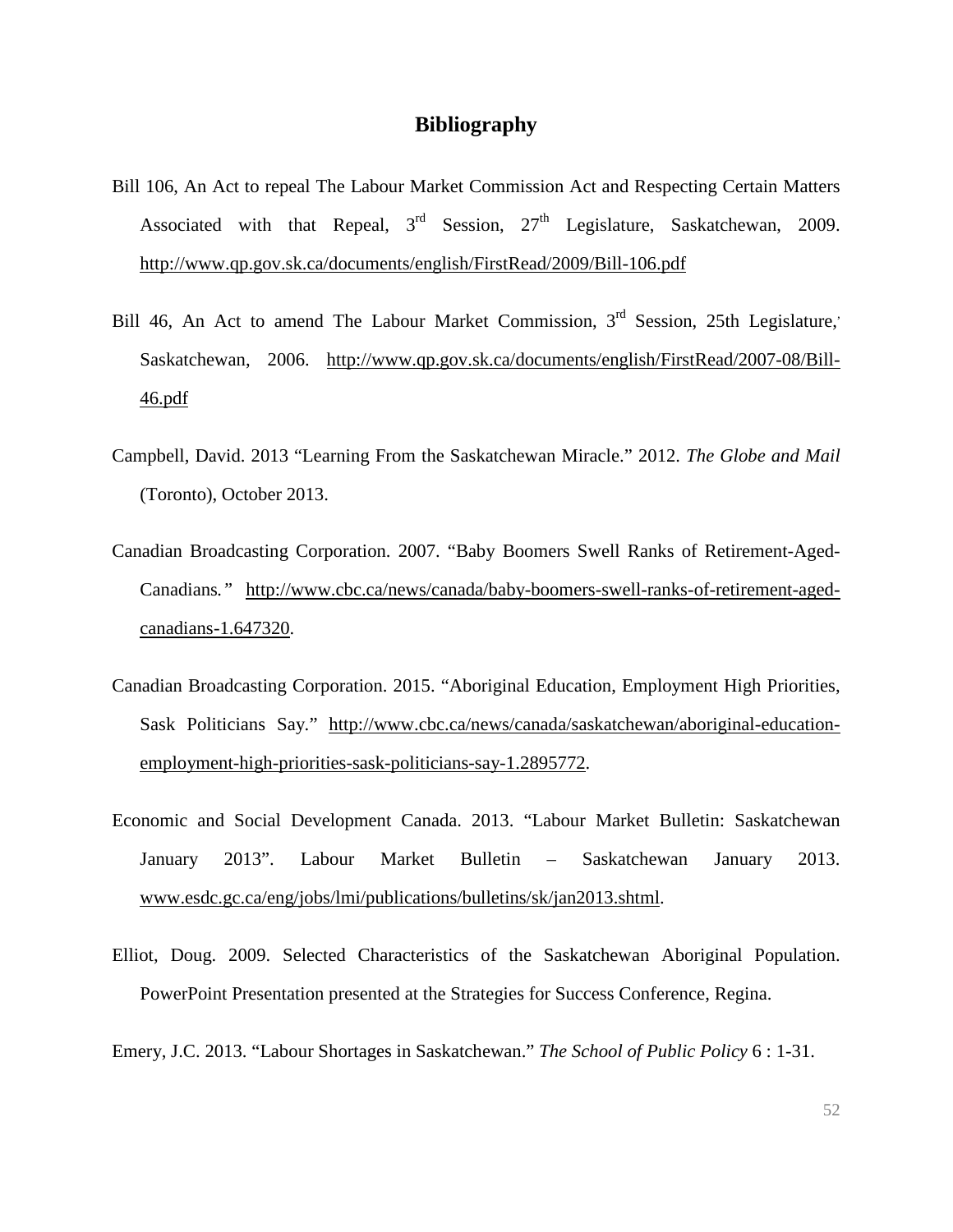- Employment and Social Development Canada. 2011. "Canadians in Context- Aboriginal Population." <http://well-being.esdc.gc.ca/misme-iowb/.3ndic.1t.4r@-eng.jsp?iid=36>
- Employment and Social Development Canada. 2015. "Aboriginal Skills and Employment Training Strategy." *Aboriginal Labour Market Bulletin* 4: 1-40.
- Exworthy, Mark and Martin Powell. 2004. "Big Windows and Little Windows Implementation in the 'Congested State'." *Public Administration* 82 (2): 263-281.
- Folk, Doug. 2014. "A Collaborative Approach for Construction Workers." *We Build: Saskatchewan's Construction Magazine*. Spring 2014 16-25.
- Government of Saskatchewan. 2004. "Province's Building Independence Initiative Proving Successful." [http://www.gov.sk.ca/news?newsId=c4220c34-c04e-4c0e-8dcf-133361f40ab8.](http://www.gov.sk.ca/news?newsId=c4220c34-c04e-4c0e-8dcf-133361f40ab8)
- Government of Saskatchewan. 2007. "Commission Rolls up Sleeves to Build Labour Force." [http://www.gov.sk.ca/news?newsId=1d848b7e-0169-4891-80e0-1c3b5c6974b2.](http://www.gov.sk.ca/news?newsId=1d848b7e-0169-4891-80e0-1c3b5c6974b2)
- Government of Saskatchewan. 2007. "Saskatchewan Led the Way in Economic Growth in 2008". [http://www.gov.sk.ca/news?newsId=e9ecf73c-1bdb-4f11-af18-4afa1679497c.](http://www.gov.sk.ca/news?newsId=e9ecf73c-1bdb-4f11-af18-4afa1679497c)
- Government of Saskatchewan. 2009. *"*Canada-Saskatchewan Labour Market Agreement." *2008- 2009 Annual Plan*. [http://www.economy.gov.sk.ca/LMA-2008-09.](http://www.economy.gov.sk.ca/LMA-2008-09)
- Government of Saskatchewan. 2009. "Labour Market Commission Tables Final Report*.*" [http://www.gov.sk.ca/news?newsId=5bfe205d-a6e9-4807-9f48-f9de657658e9.](http://www.gov.sk.ca/news?newsId=5bfe205d-a6e9-4807-9f48-f9de657658e9)
- Government of Saskatchewan. 2012. Saskatchewan Plan for Growth: Vision 2020 and Beyond. Regina, Saskatchewan: Queen's Press. [http://www.gov.sk.ca/adx/aspx/adxGetMedia.aspx?](http://www.gov.sk.ca/adx/aspx/adxGetMedia.aspx?mediaId=1800&PN=Shared) [mediaId=1800&PN=Shared](http://www.gov.sk.ca/adx/aspx/adxGetMedia.aspx?mediaId=1800&PN=Shared)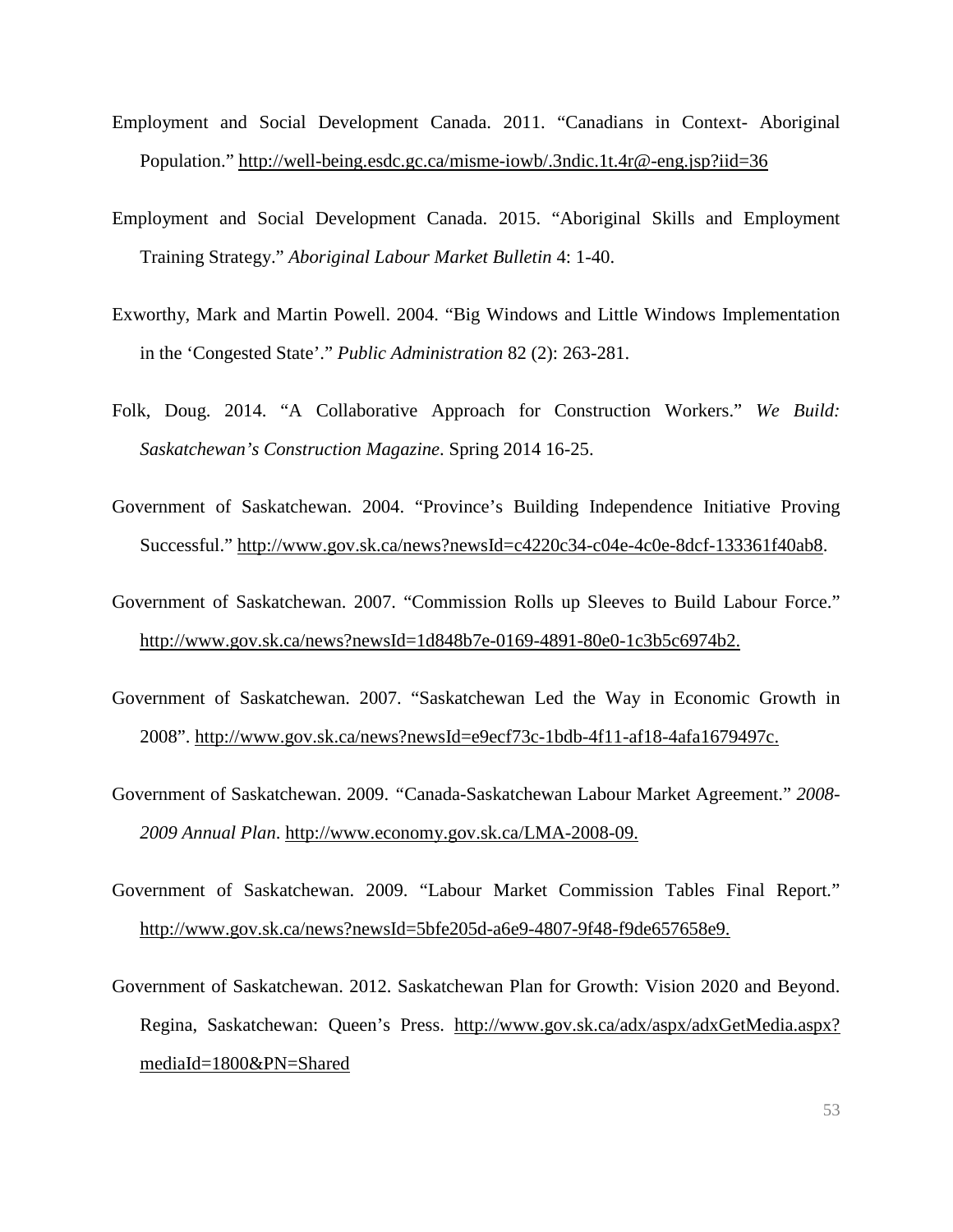- Gringrich, Paul. 2009. A report on the income gap in Saskatchewan "*Boom and Bust: The Income Gap in Saskatchewan*." [http://www.policyalternatives.ca/sites/default/files/](http://www.policyalternatives.ca/sites/default/files/uploads/publications/SaskatchewanP) [uploads/publications/SaskatchewanPu](http://www.policyalternatives.ca/sites/default/files/uploads/publications/SaskatchewanP)bs/2009/Boom\_and\_Bust\_Sept\_18\_09.pdf
- Guldbrandsson, Karin, and Bjöörn Fossum. 2009. "An Exploration of the Theoretical Concepts Policy Windows and Policy Entrepreneurs at the Swedish Public Health Arena." *Health Promotion International* 24 (3): 434-444.
- Horstein, Andreas and Karl Rhodes. 2013. "*Labor Force Participation Rate Versus Unemployment Rate."* [http://econintersect.com/b2evolution/blog1.php/2013/08/06/labor](http://econintersect.com/b2evolution/blog1.php/2013/08/06/labor-force-participation-rate-versus-unemployment-rate) [force-participation-rate-versus-unemployment-rate.](http://econintersect.com/b2evolution/blog1.php/2013/08/06/labor-force-participation-rate-versus-unemployment-rate)
- Hubich, Larry. 2009. "Brad Wall Government Destroys Labour Market Commission." Larry Hubich (blog), April 7. [http://larryhubich.blogspot.ca/2009/04/brad-wall-government](http://larryhubich.blogspot.ca/2009/04/brad-wall-government-%09destroys-labour.html)[destroys-labour.html.](http://larryhubich.blogspot.ca/2009/04/brad-wall-government-%09destroys-labour.html)
- International Consortium. 2015 "Mental Health Policy Template" [http://www.qcsr.uq.edu.au/](http://www.qcsr.uq.edu.au/template/Context/Societal%20Organisation/Political%20Envir%09onment_Intro.htm) [template/Context/Societal%20Organisation/Political%20Envir](http://www.qcsr.uq.edu.au/template/Context/Societal%20Organisation/Political%20Envir%09onment_Intro.htm) onment\_Intro.htm

Kingdon, John. 2011. *Agendas, Alternatives, and Public Policies*. United States: Pearson.

- Legislative Assembly of Saskatchewan. *The Labour Market Commission Act*, Chapter L- 0.11, Repealed by Chapter 16, 2010.
- McGrane, David. 2006. "Explaining the Saskatchewan NDP's Shift to Third Wave Democracy." Paper presented at the Annual Conference of Canadian Political Science Association, Toronto.
- McGrane, David. 2011. *New Directions In Saskatchewan Public Policy*. Regina: University of Regina Press.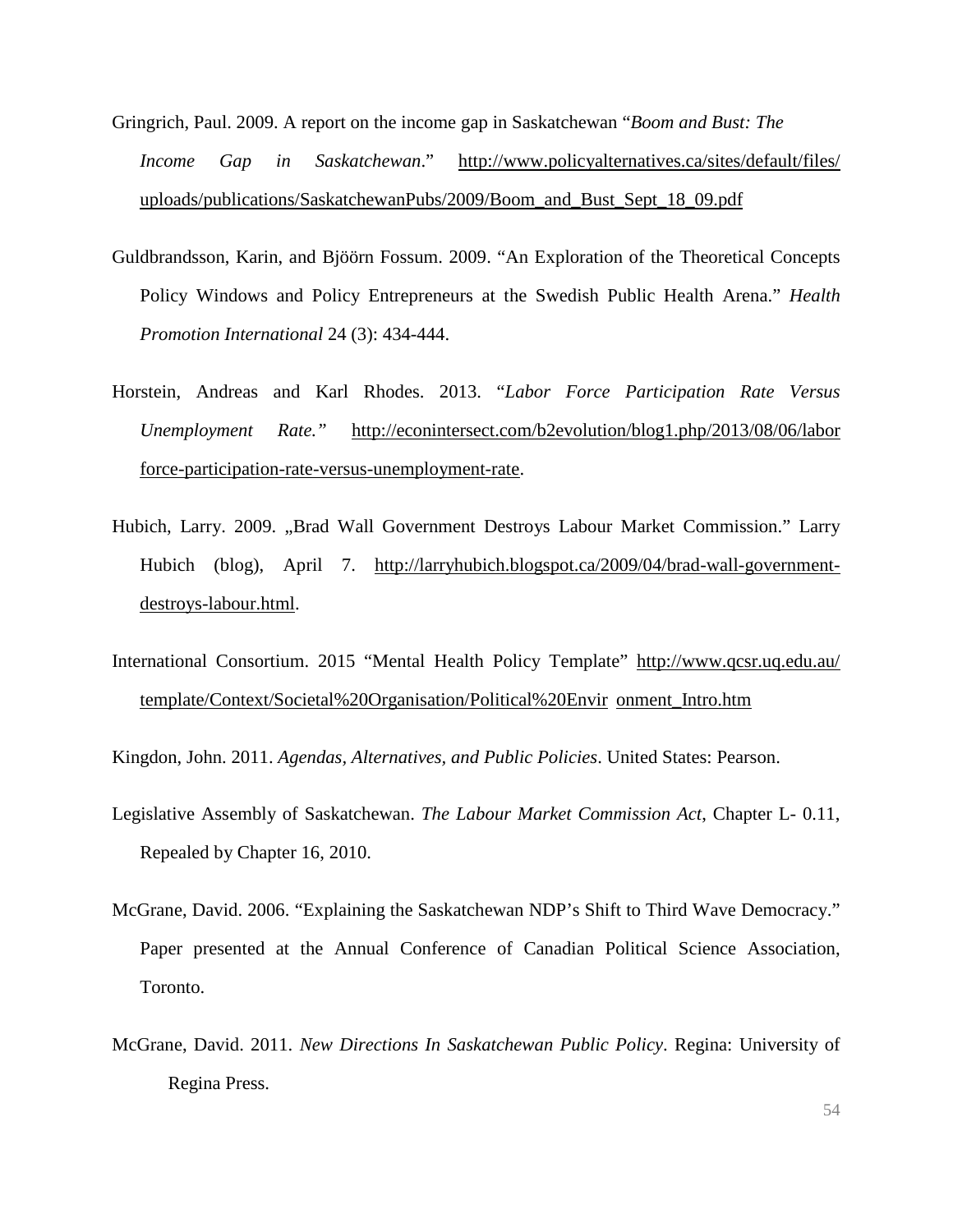- Mendelson, Michael. A report on Aboriginal Labour Market Employment/Unemployment. "*Aboriginal People in Canada's Labour Market: Work and Unemployment, Today and Tomorrow."* [http://www.caledoninst.org/Publications/PDF/471ENG.pdf.](http://www.caledoninst.org/Publications/PDF/471ENG.pdf)
- Ministry of Economy. 2015. "Adult Basic Education" *Essential Skills for the Workplace* [http://economy.gov.sk.ca/abe-eswp.](http://economy.gov.sk.ca/abe-eswp)
- Mucciaroni, Gary. 1992. "The Garbage Can Model & the Study of Policy Making: A Critique." *Polity* 24 (3): 459-482.

Northern Career Quest. 2015. "Northern Career Quest." [http://www.northerncareerquest.com.](http://www.northerncareerquest.com/)

- Painter, Marv & Kelly Lendsay & Howe, Eric. 2000. "Managing Saskatchewan's Expanding Aboriginal Economic Gap." *The Journal of Aboriginal Economic Development* 1 (2): 31-45.
- Ridde, Valèry. 2009. "Policy Implementation in an African State: An Extension of Kingdon's Multiple Streams Approach." *Public Administration* 87 (4): 938-954.
- Sask Trends Monitor. 2009. "Labour Market Issues in Saskatchewan: A Situational Analysis." [http://www.sasktrends.ca/Labour%20Market%20Situational%20Analysis.pdf.](http://www.sasktrends.ca/Labour%20Market%20Situational%20Analysis.pdf)
- Sask Trends Monitor. 2014. "The Demographic and Economic Characteristics of the Aboriginal Population in Saskatchewan." [http://www.justice.gov.sk.ca/demographic-economic](http://www.justice.gov.sk.ca/demographic-economic-%2509characteristics-aboriginal-population)[characteristics-aboriginal-population.](http://www.justice.gov.sk.ca/demographic-economic-%2509characteristics-aboriginal-population)
- Saskatchewan Chamber Commerce. 2014. "Saskatchewan's Labour Market Strategy," *Saskatchewan Human Resources Committee.* [http://www.saskchamber.com/assets/](http://www.saskchamber.com/assets/Files/Policies/2014/LabourMarketPolicy2014.pdf) [Files/Policies/2014/LabourMarketPolicy2014.pdf.](http://www.saskchamber.com/assets/Files/Policies/2014/LabourMarketPolicy2014.pdf)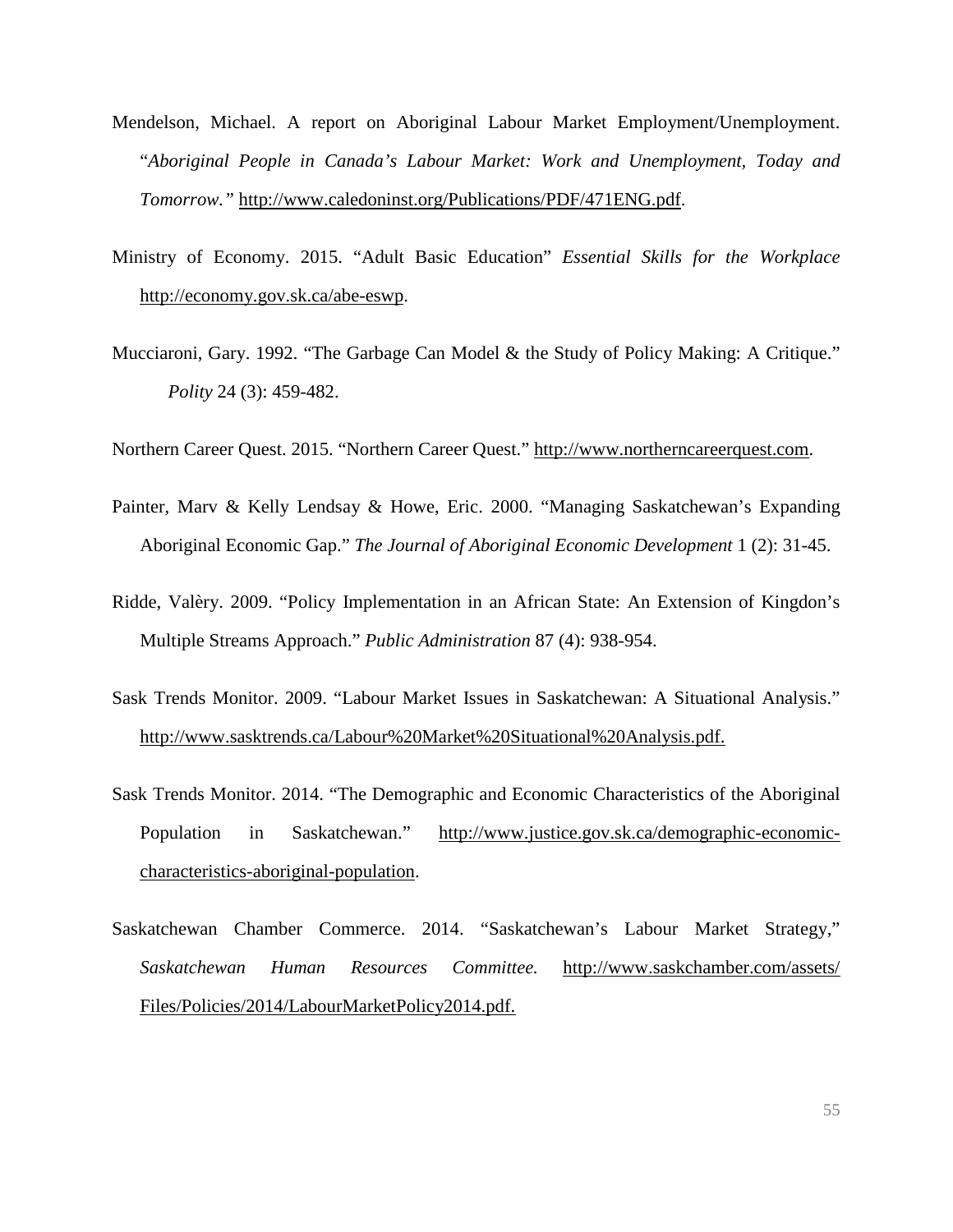- Saskatchewan Chamber of Commerce. 2012. "Lets Try That Twice*" Strategies for Aboriginal Engagement and Retention.* [http://www.saskchamber.com/files/File/actionMag/](http://www.saskchamber.com/files/File/actionMag/2013/February%25202013%2520ao.pdf) [2013/February%202013%20ao.pdf.](http://www.saskchamber.com/files/File/actionMag/2013/February%25202013%2520ao.pdf)
- Saskatchewan Educational Leadership Unit. 2011 "Saskatchewan On-reserve Adult Basic Education." *Hope for the Future*. [http://economy.gov.sk.ca/abe-on-reserve-review-report.](http://economy.gov.sk.ca/abe-on-reserve-review-report)
- Saskatchewan Educational Leadership Unit. 2011. *Saskatchewan On-Reserve Adult Basic Education: Hope for the Future.* Saskatoon, SK: Department of Educational Administration and College of Education, University of Saskatchewan.
- Saskatchewan Labour Market Commission. 2008. "Saskatchewan Labour Market Commission." *Saskatchewan Labour Market Commission: Annual Report 2008/2009.*
- Saskatchewan Labour Market Strategy. 2009. "Right People, Right Place, Right Time." *Saskatchewan's Labour Market Strategy.* [http://www.gov.sk.ca/adx/aspx/](http://www.gov.sk.ca/adx/aspx/adxGetMedia.aspx?mediaId=870&PN=Shared) [adxGetMedia.aspx?mediaId=870&PN=Shared.](http://www.gov.sk.ca/adx/aspx/adxGetMedia.aspx?mediaId=870&PN=Shared)
- Saskatchewan Provincial Budget 2015-2016. 2015: Saskatchewan Provincial Budget: Keeping Saskatchewan Strong." Regina, Saskatchewan. [http://finance.gov.sk.ca/budget2015-1](http://finance.gov.sk.ca/budget2015-)6/ 201516Budget.pdf.
- Saskatchewan. 2009. "Measuring Saskatchewan's Progress." *Performance Indicators for Saskatchewan's Economy.* [http://www.gov.sk.ca/adx/aspx/adxGetMedia.aspx?](http://www.gov.sk.ca/adx/aspx/adxGetMedia.aspx?mediaId=976&PN=Shared) [mediaId=976&PN=Shared.](http://www.gov.sk.ca/adx/aspx/adxGetMedia.aspx?mediaId=976&PN=Shared)
- Saskatchewan. 2015. "Budget Continues Strong Commitments to First Nations and Metis People." [https://www.saskatchewan.ca/government/news-and-media/2015/march/18/budget](https://www.saskatchewan.ca/government/news-and-%09media/2015/march/18/budget-gr-first-nations)[gr-first-nations.](https://www.saskatchewan.ca/government/news-and-%09media/2015/march/18/budget-gr-first-nations)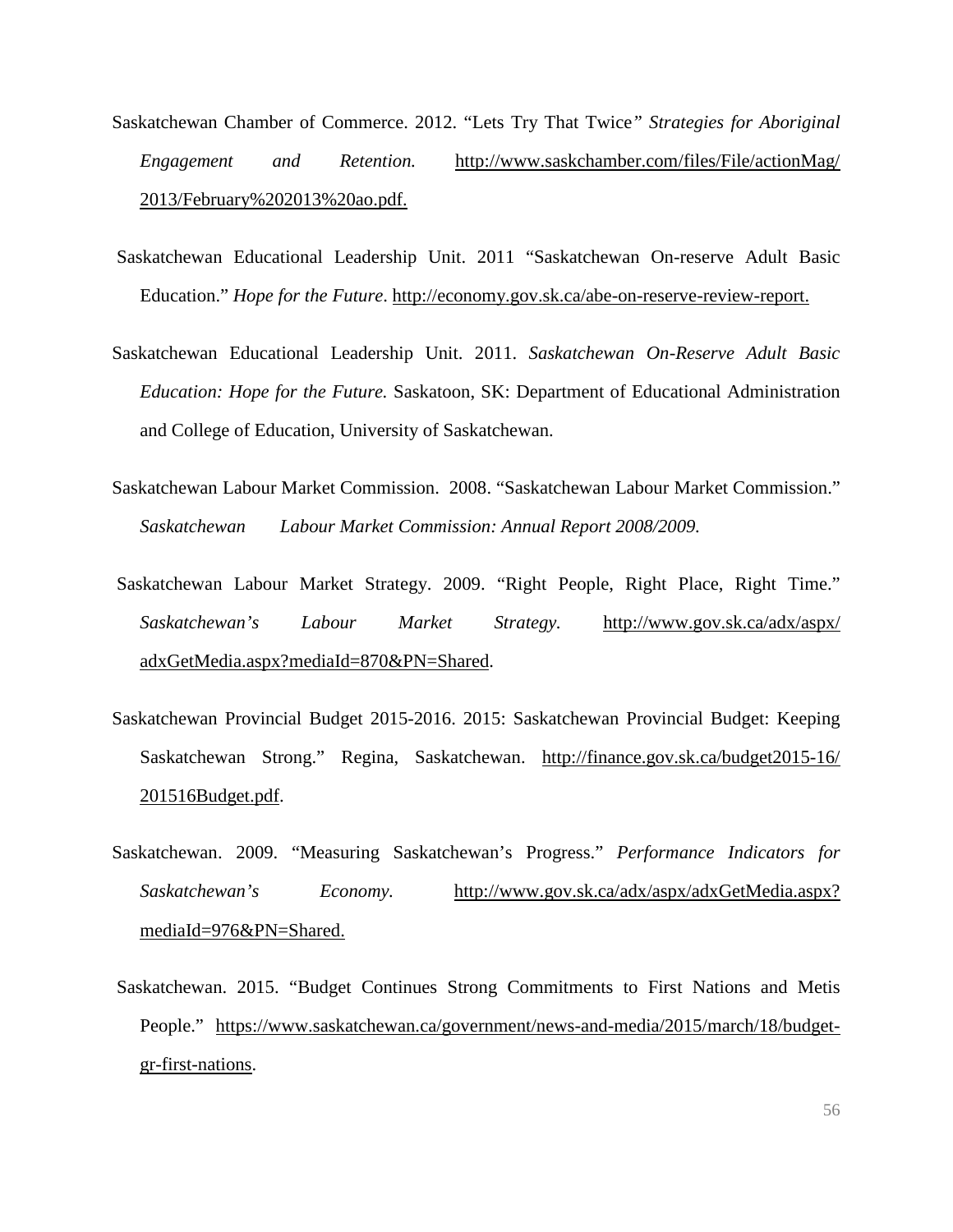- Saskatchewan. Saskatchewan Legislative Assembly Debates, April 23rd, 2013 (Mr McCall, New Democratic Party). [http://docs.legassembly.sk.ca/legdocs/Legislative%20Committee](http://docs.legassembly.sk.ca/legdocs/Legislative%20Committee%20s/ECO/Debates/130423Debates-ECO.pdf%23page=5) [s/ECO/Debates/130423Debates-ECO.pdf#page=5](http://docs.legassembly.sk.ca/legdocs/Legislative%20Committee%20s/ECO/Debates/130423Debates-ECO.pdf%23page=5)
- Saskatchewan. Saskatchewan Legislative Assembly Debates, March  $17<sup>th</sup>$  2009, (Mr Broten, NDP). [http://docs.legassembly.sk.ca/legdocs/Legislative%20Assembly/Hansard/26L2S/](http://docs.legassembly.sk.ca/legdocs/Legislative%2520Assembly/Hansard/26L2S/090317Hansard.pdf%23page=16) [090317Hansard.pdf#page=16.](http://docs.legassembly.sk.ca/legdocs/Legislative%2520Assembly/Hansard/26L2S/090317Hansard.pdf%23page=16)
- Saskatchewan. Saskatchewan Legislative Assembly Debates, November 18<sup>th,</sup> 2008, (Ms. Higgins, NDP). [http://docs.legassembly.sk.ca/legdocs/Legislative%20Assembly/Hansard/](http://docs.legassembly.sk.ca/legdocs/Legislative%2520Assembly/Hansard/26L2S/081118Hansard.pdf%23page=25) [26L2S/081118Hansard.pdf#page=25.](http://docs.legassembly.sk.ca/legdocs/Legislative%2520Assembly/Hansard/26L2S/081118Hansard.pdf%23page=25)
- Saskatchewan. Saskatchewan Legislative Assembly Debates, November 16<sup>th</sup>, 2009. (Mr.Cheveldayoff, Saskatchewan Party). [http://docs.legassembly.sk.ca/legdocs/](http://docs.legassembly.sk.ca/legdocs/Legislative%2520Assembly/Hansard/26L3S/091116Hansard.pdf%23page=15) [Legislative%20Assembly/Hansard/26L3S/091116Hansard.pdf#page=15.](http://docs.legassembly.sk.ca/legdocs/Legislative%2520Assembly/Hansard/26L3S/091116Hansard.pdf%23page=15)
- Saskatchewan. Saskatchewan Legislative Assembly Debates, November 22<sup>nd</sup>, 2006, (Mr. Elhard, Saskatchewan Party) [http://docs.legassembly.sk.ca/legdocs/](http://docs.legassembly.sk.ca/legdocs/Legislative%2520Assembly/Hansard/25L3S/061122Hansard.pdf%23page=18) [Legislative%20Assembly/Hansard/25L3S/061122Hansard.pdf#page=18.](http://docs.legassembly.sk.ca/legdocs/Legislative%2520Assembly/Hansard/25L3S/061122Hansard.pdf%23page=18)
- Scott, Neil. 2009. "Gap Widening between Saskatchewan's Rich and Poor": *Leader Post,*September 3rd.
- Skogstad, Grace. "Policy Networks and Policy Communities: Conceptual Evolution and Governing Realities." Paper presented at the Workshop on Canada's Contribution to Comparative Theorizing, at the Annual Meeting of the Canadian Political science Association, Toronto, Ontario, June 2<sup>nd</sup>, 2005.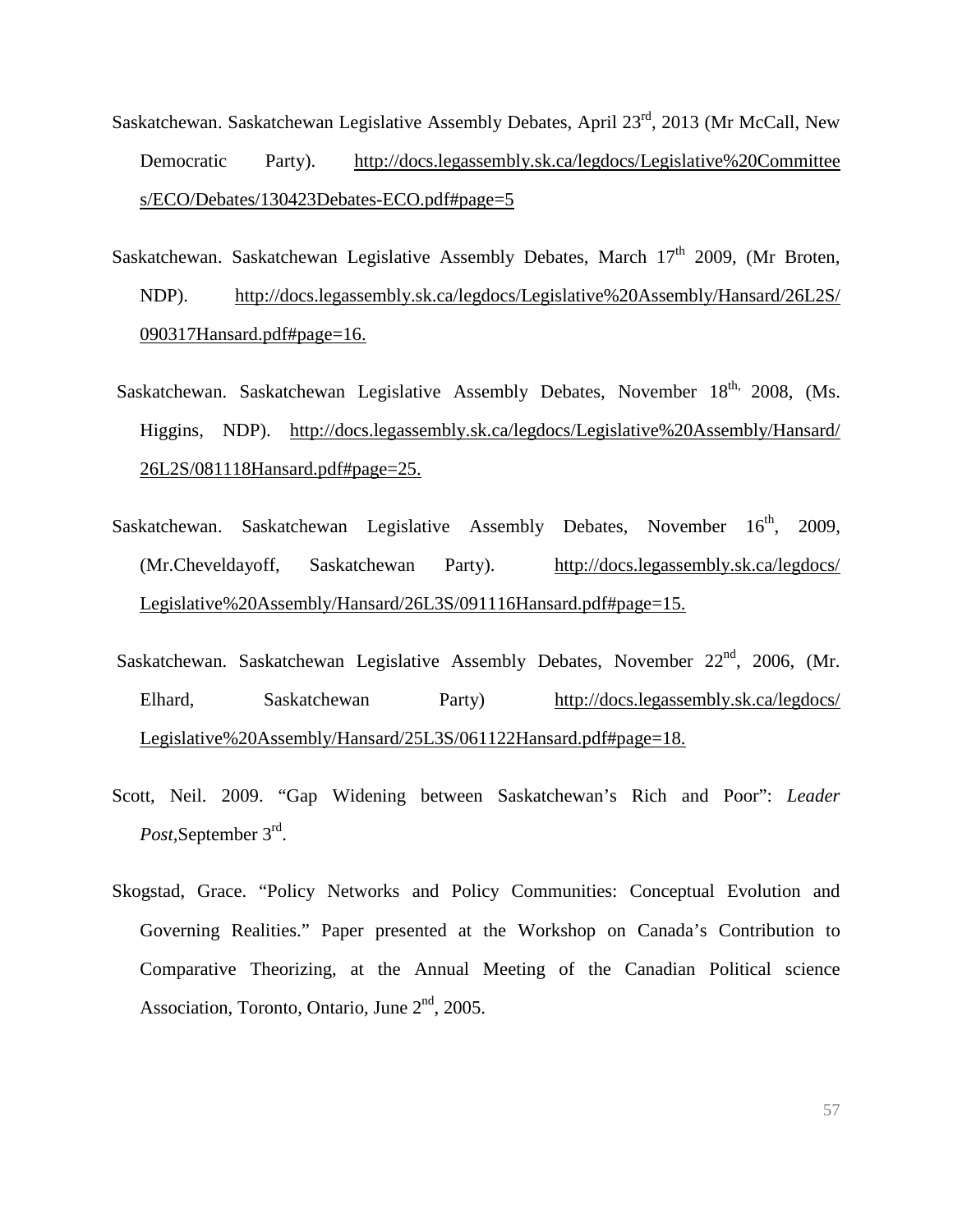- Statistics Canada. 2006. "Aboriginal Peoples in Canada in 2006: Inuit, Mètis and First Nations, 2006 Census." [http://www12.statcan.ca/census-recensement/2006/as-sa/97-558/pdf/97-558-](http://www12.statcan.ca/census-recensement/2006/as-sa/97-%09558/pdf/97-558-XIE2006001.pdf) [XIE2006001.pdf.](http://www12.statcan.ca/census-recensement/2006/as-sa/97-%09558/pdf/97-558-XIE2006001.pdf)
- Statistics Canada. 2007. "Aboriginal People Living Off-reserve and the Labour Market: Estimates from the Labour Force Survey 2007*.*" [http://www.statcan.gc.ca/pub/71-588](http://www.statcan.gc.ca/pub/71-588-x/2008001/part-partie1-eng.htm) [x/2008001/part-partie1-eng.htm.](http://www.statcan.gc.ca/pub/71-588-x/2008001/part-partie1-eng.htm)
- Statistics Canada. 2009. "Aboriginal Ancestry of Person." [http://www.statcan.gc.ca/concepts/](http://www.statcan.gc.ca/concepts/definitions/aboriginal-autochtone1-eng.htm) [definitions/aboriginal-autochtone1-eng.htm](http://www.statcan.gc.ca/concepts/definitions/aboriginal-autochtone1-eng.htm)
- Statistics Canada. 2015. "Aboriginal Identity of Person". [http://www.statcan.gc.ca/eng/concepts/](http://www.statcan.gc.ca/eng/concepts/definitions/aboriginal2) [definitions/aboriginal2.](http://www.statcan.gc.ca/eng/concepts/definitions/aboriginal2)
- Steel, Debora. 2012. "Aboriginal People will make up nearly one-quarter of Saskatchewan's population".*Windspeaker* (29) 10 : 1.
- The Globe and Mail. 2009. "Saskatchewan: A "Have" Province At Last." *The Globe and Mail* , July  $5<sup>th</sup>$ .
- The Joint Task Force. "Voice, Vision and Leadership: A Place for All The Joint Task Force on Improving Education and Employment Outcome for First Nations and Mètis People. 2013. [http://www.jointtaskforce.ca/wp-content/uploads/2013/04/Joint-Task-Force-Final-](http://www.jointtaskforce.ca/wp-content/uploads/2013/04/Joint-Task-Force-Final-Document.pdf)[Document.pdf.](http://www.jointtaskforce.ca/wp-content/uploads/2013/04/Joint-Task-Force-Final-Document.pdf)